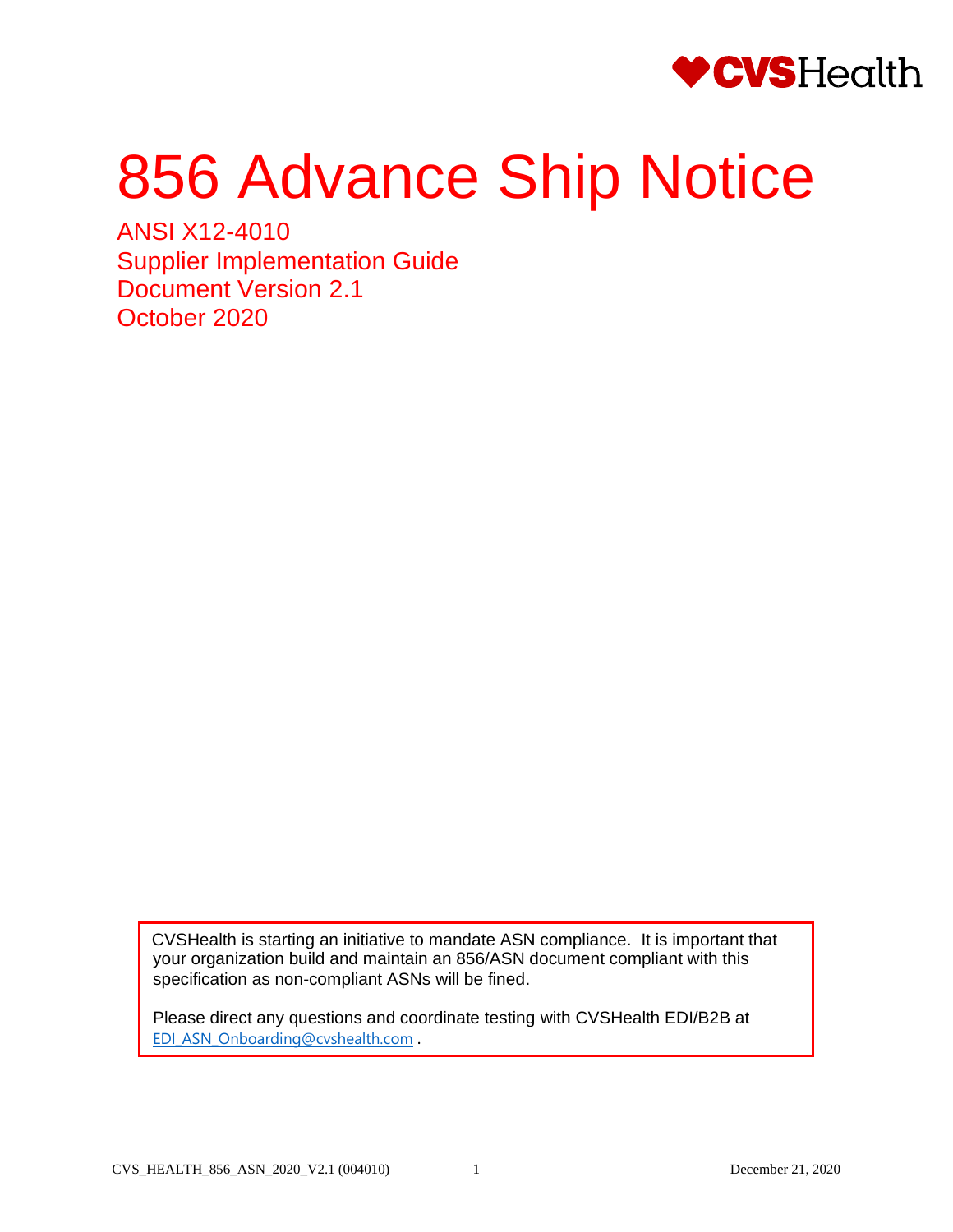

# **856 Ship Notice/Manifest**

## **Functional Group ID=SH**

#### **Introduction:**

This standard contains the format and establishes the data contents of the Ship Notice/Manifest Transaction Set (856) for use within the context of an Electronic Data Interchange (EDI) environment. The transaction set can be used to list the contents of a shipment of goods as well as additional information relating to the shipment, such as order information, product description, physical characteristics, type of packaging, marking, carrier information, and configuration of goods within the transportation equipment. The transaction set enables the sender to describe the contents and configuration of a shipment in various levels of detail and provides an ordered flexibility to convey information. The sender of this transaction is the organization responsible for detailing and communicating the contents of a shipment, or shipments, to one or more receivers of the transaction set. The receiver of this transaction set can be any organization having an interest in the contents of a shipment or information about the contents of a shipment.

#### **Heading:**

|   | Pos.       | Seg.       |                                   | Req. |                | Loop          | Notes and       |
|---|------------|------------|-----------------------------------|------|----------------|---------------|-----------------|
|   | <u>No.</u> | ID         | Name                              | Des. | <b>Max.Use</b> | <b>Repeat</b> | <b>Comments</b> |
| M | 010        | <b>ST</b>  | <b>Transaction Set Header</b>     | M    |                |               |                 |
| M | 020        | <b>BSN</b> | Beginning Segment for Ship Notice | M    |                |               |                 |

#### **Detail:**

|          | Pos.<br><u>No.</u> | Seg.<br>$\mathbf{D}$ | Name                                                                | Req.<br>Des. | Max.Use      | Loop<br><b>Repeat</b> | <b>Notes and</b><br><b>Comments</b> |
|----------|--------------------|----------------------|---------------------------------------------------------------------|--------------|--------------|-----------------------|-------------------------------------|
|          |                    |                      | LOOP ID - HL                                                        |              |              | 200000                |                                     |
| M        | 010                | HL                   | Hierarchical Level - SHIPMENT LEVEL                                 | M            | 1            |                       | c1                                  |
| M        | 110                | TD1                  | Carrier Details (Quantity and Weight) -<br><b>SHIPMENT LEVEL</b>    | M            | >1           |                       |                                     |
| M        | 120                | TD <sub>5</sub>      | Carrier Details (Routing Sequence/Transit<br>Time) - SHIPMENT LEVEL | M            | >1           |                       |                                     |
|          | 130                | TD3                  | Carrier Details (Equipment) - SHIPMENT<br><b>LEVEL</b>              | $\mathbf{O}$ | >1           |                       |                                     |
| M        | 150                | <b>REF</b>           | Reference Identification - SHIPMENT LEVEL                           | M            | >1           |                       |                                     |
| M        | 200                | <b>DTM</b>           | Date/Time Reference - SHIPMENT LEVEL                                | M            | >1           |                       |                                     |
| M        | 210                | <b>FOB</b>           | F.O.B. Related Instructions                                         | M            | $\mathbf{1}$ |                       |                                     |
|          |                    |                      | <b>LOOP ID - N1</b>                                                 |              |              | 200                   |                                     |
| Must Use | 220                | N1                   | Name - SHIP FROM - SHIPMENT LEVEL                                   | $\Omega$     | 1            |                       |                                     |
|          | 240                | N <sub>3</sub>       | <b>Address Information - SHIPMENT LEVEL</b>                         | $\Omega$     | 2            |                       |                                     |
| Must Use | 250                | N4                   | Geographic Location - SHIPMENT LEVEL                                | $\mathbf{O}$ | 1            |                       |                                     |
|          |                    |                      | LOOP ID - $N1$                                                      |              |              | 200                   |                                     |
| Must Use | 220                | N1                   | Name - SHIP TO - SHIPMENT LEVEL                                     | $\Omega$     | 1            |                       |                                     |
|          | 240                | N <sub>3</sub>       | <b>Address Information - SHIPMENT LEVEL</b>                         | $\Omega$     | 2            |                       |                                     |
| Must Use | 250                | N4                   | Geographic Location - SHIPMENT LEVEL                                | $\mathbf{O}$ | 1            |                       |                                     |
| M        | 010                | HL                   | Hierarchical Level - ORDER LEVEL                                    | M            | >1           |                       |                                     |
| M        | 050                | PRF                  | Purchase Order Reference - ORDER LEVEL                              | M            | >1           |                       |                                     |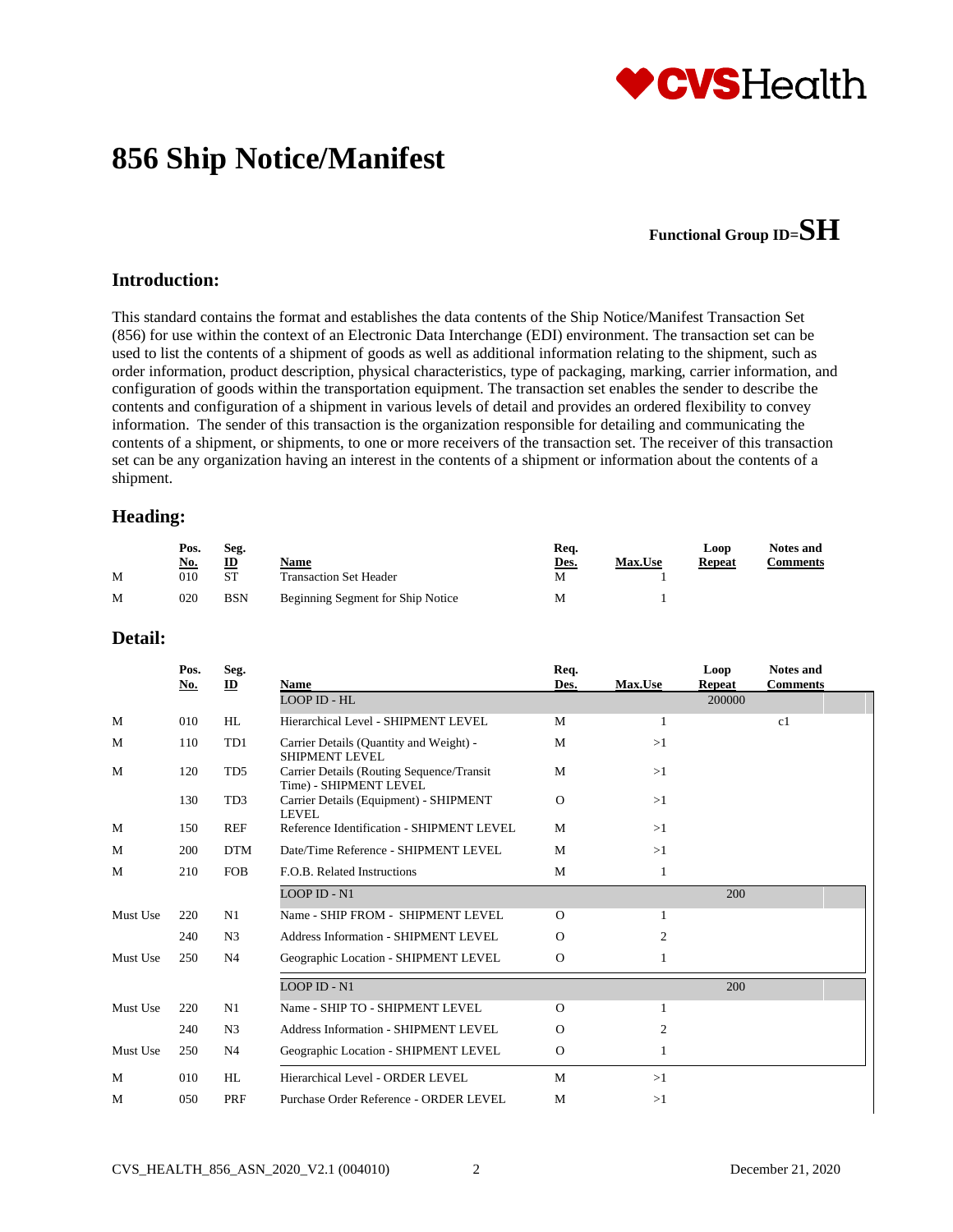

| M        | 150 | <b>REF</b>      | Reference Identification - ORDER LEVEL                           | M        | >1  |
|----------|-----|-----------------|------------------------------------------------------------------|----------|-----|
| M        | 010 | HL              | Hierarchical Level - TARE LEVEL (If<br><b>Shipping Pallets</b> ) | М        | >1  |
| M        | 190 | <b>MAN</b>      | Marks and Numbers - TARE LEVEL                                   | M        | >1  |
|          | 215 | PAL             | Pallet Information - TARE LEVEL                                  | $\Omega$ |     |
| M        | 010 | HL              | Hierarchical Level - PACK LEVEL                                  | М        |     |
|          | 020 | <b>LIN</b>      | Item Identification - PACK LEVEL                                 | $\Omega$ |     |
| M        | 190 | <b>MAN</b>      | Marks and Numbers - PACK LEVEL                                   | M        | >1  |
| M        | 010 | HL.             | Hierarchical Level - ITEM LEVEL                                  | M        |     |
| M        | 020 | LIN             | Item Identification - ITEM LEVEL                                 | М        |     |
| M        | 030 | SN <sub>1</sub> | Item Detail (Shipment) - ITEM LEVEL                              | M        |     |
| Must Use | 060 | PO <sub>4</sub> | Item Physical Details - ITEM LEVEL                               | $\Omega$ |     |
| Must Use | 070 | PID             | Product/Item Description - ITEM LEVEL                            | $\Omega$ | 200 |
| Must Use | 200 | <b>DTM</b>      | Date/Time Reference - ITEM LEVEL                                 | $\Omega$ | 10  |

#### **Summary:**

|   | Pos.       | Seg.        |                                | Req. |                |               | <b>Notes and</b> |  |
|---|------------|-------------|--------------------------------|------|----------------|---------------|------------------|--|
|   | <u>No.</u> | ID          | Name                           | Des. | <b>Max.Use</b> | <b>Repeat</b> | <b>Comments</b>  |  |
|   | 010        | $\Gamma$ TT | <b>Transaction Totals</b>      |      |                |               | nl               |  |
| M | 020        | <b>SE</b>   | <b>Transaction Set Trailer</b> | M    |                |               |                  |  |

#### **Transaction Set Notes**

**1.** Number of line items (CTT01) is the accumulation of the number of HL segments. If used, hash total (CTT02) is the sum of the value of units shipped (SN102) for each SN1 segment.

#### **Transaction Set Comments**

**1.** The HL segment is the only mandatory segment within the HL loop, and by itself, the HL segment has no meaning.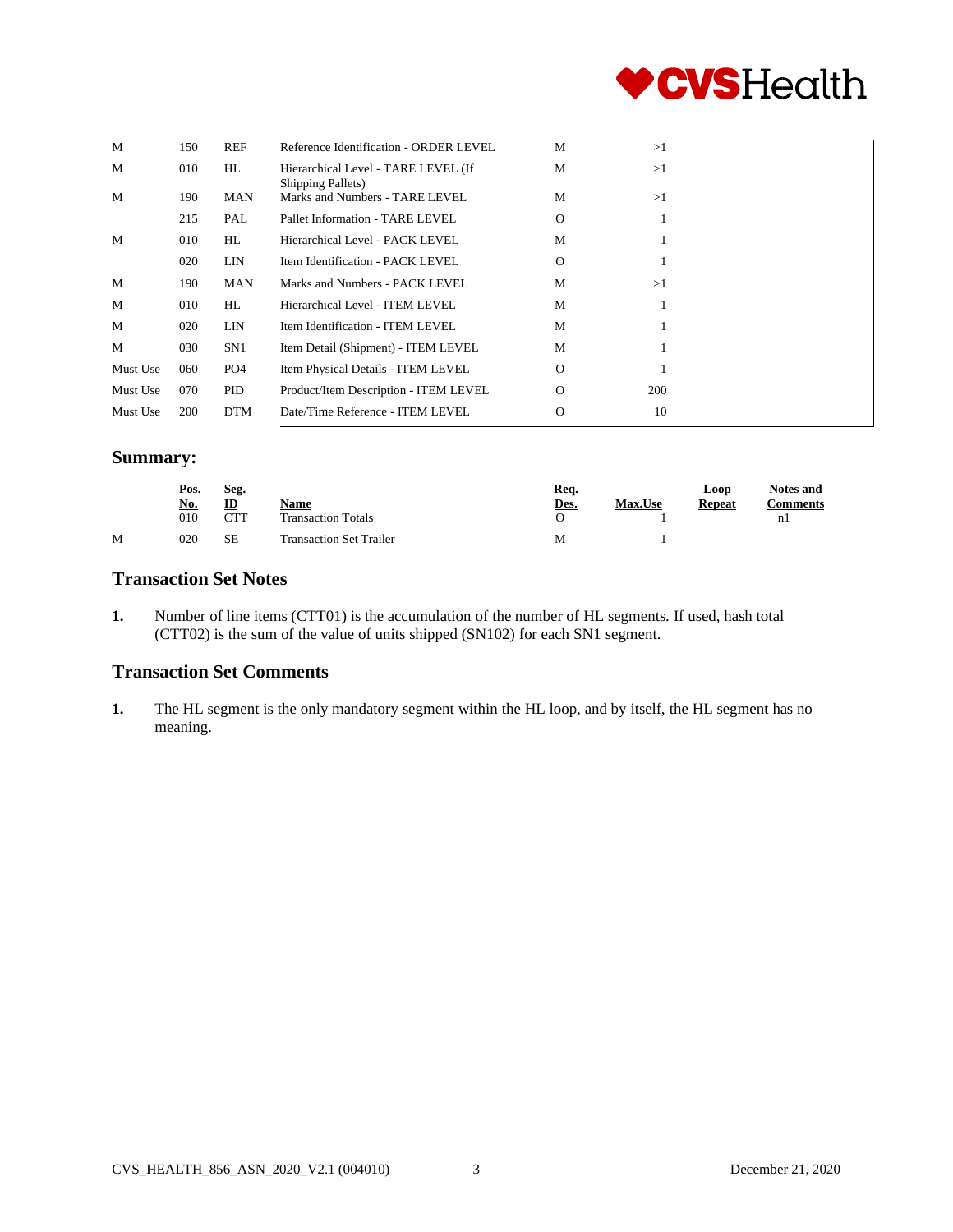

| Segment:               | <b>ST</b> Transaction Set Header                                                                                                                                                                                        |
|------------------------|-------------------------------------------------------------------------------------------------------------------------------------------------------------------------------------------------------------------------|
| <b>Position:</b>       | 010                                                                                                                                                                                                                     |
| Loop:                  |                                                                                                                                                                                                                         |
| Level:                 | Heading                                                                                                                                                                                                                 |
| Usage:                 | Mandatory                                                                                                                                                                                                               |
| <b>Max Use:</b>        |                                                                                                                                                                                                                         |
| <b>Purpose:</b>        | To indicate the start of a transaction set and to assign a control number                                                                                                                                               |
| <b>Syntax Notes:</b>   |                                                                                                                                                                                                                         |
| <b>Semantic Notes:</b> | The transaction set identifier (ST01) is used by the translation routines of the<br>1<br>interchange partners to select the appropriate transaction set definition (e.g., 810)<br>selects the Invoice Transaction Set). |
| Comments:              |                                                                                                                                                                                                                         |

|   |             |         | раја елешені эшшпагу                                                                                                                           |                   |          |
|---|-------------|---------|------------------------------------------------------------------------------------------------------------------------------------------------|-------------------|----------|
|   | Ref.        | Data    |                                                                                                                                                |                   |          |
|   | Des.        | Element | <b>Name</b>                                                                                                                                    | <b>Attributes</b> |          |
| M | ST01        | 143     | <b>Transaction Set Identifier Code</b>                                                                                                         | М                 | ID $3/3$ |
|   |             |         | Code uniquely identifying a Transaction Set                                                                                                    |                   |          |
| M | <b>ST02</b> | 329     | <b>Transaction Set Control Number</b>                                                                                                          |                   | AN 4/9   |
|   |             |         | Identifying control number that must be unique within the transaction set<br>functional group assigned by the originator for a transaction set |                   |          |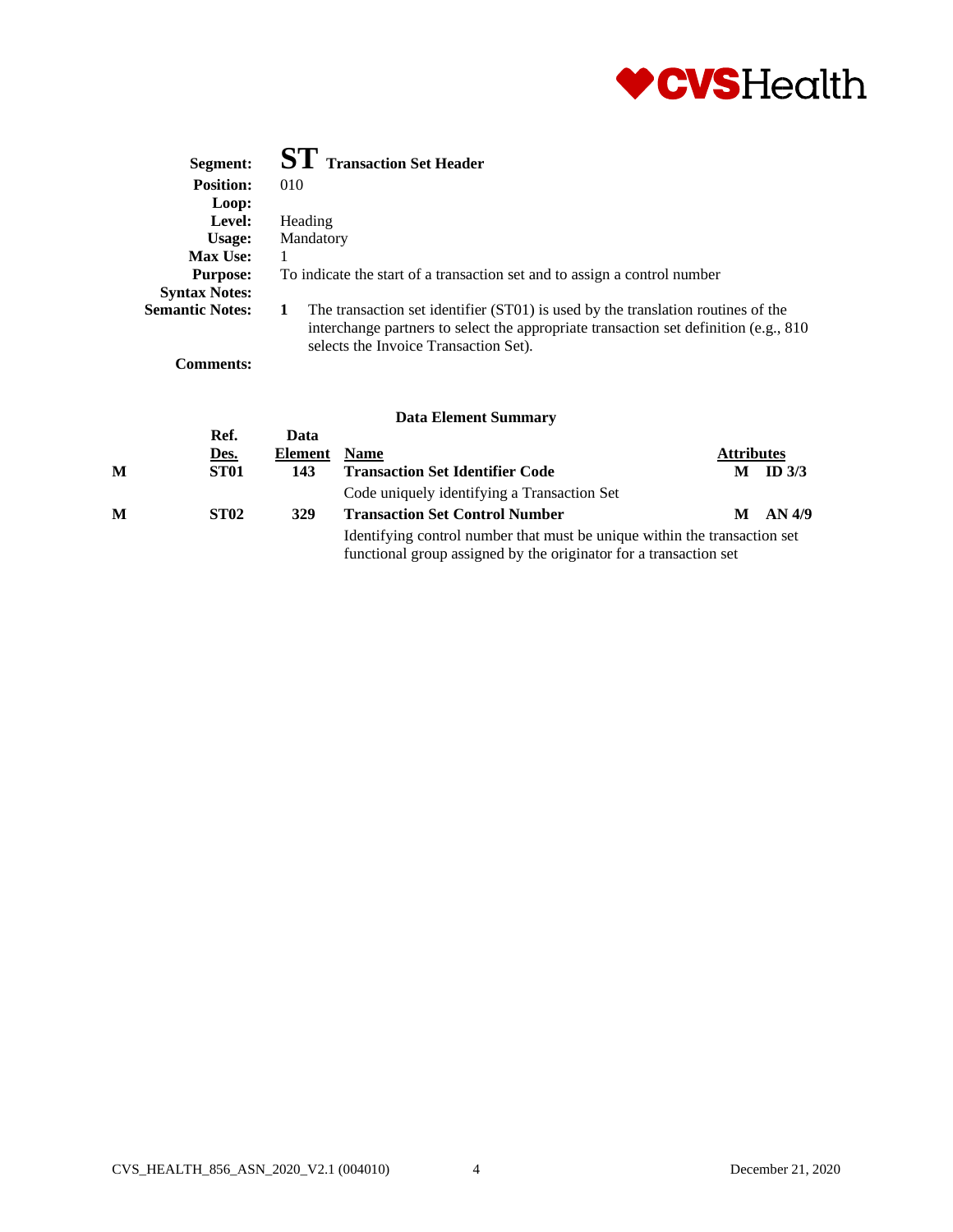

| Segment:               | BSN Beginning Segment for Ship Notice                                                        |
|------------------------|----------------------------------------------------------------------------------------------|
| <b>Position:</b>       | 020                                                                                          |
| Loop:                  |                                                                                              |
| Level:                 | Heading                                                                                      |
| Usage:                 | Mandatory                                                                                    |
| <b>Max Use:</b>        |                                                                                              |
| <b>Purpose:</b>        | To transmit identifying numbers, dates, and other basic data relating to the transaction set |
| <b>Syntax Notes:</b>   | If BSN07 is present, then BSN06 is required.                                                 |
| <b>Semantic Notes:</b> | BSN03 is the date the shipment transaction set is created.                                   |
|                        | BSN04 is the time the shipment transaction set is created.<br>2                              |
|                        | BSN06 is limited to shipment related codes.<br>3                                             |
| <b>Comments:</b>       | BSN06 and BSN07 differentiate the functionality of use for the transaction set.              |

|   | Ref.              | Data           |                                                                                                                                                                                                                                                                                                                           |                   |               |  |  |
|---|-------------------|----------------|---------------------------------------------------------------------------------------------------------------------------------------------------------------------------------------------------------------------------------------------------------------------------------------------------------------------------|-------------------|---------------|--|--|
|   | <u>Des.</u>       | <b>Element</b> | <b>Name</b>                                                                                                                                                                                                                                                                                                               | <b>Attributes</b> |               |  |  |
| М | <b>BSN01</b>      | 353            | <b>Transaction Set Purpose Code</b>                                                                                                                                                                                                                                                                                       |                   | $M$ ID $2/2$  |  |  |
|   |                   |                | Code identifying purpose of transaction set                                                                                                                                                                                                                                                                               |                   |               |  |  |
|   |                   |                | 00 Original                                                                                                                                                                                                                                                                                                               |                   |               |  |  |
| М | BSN02             | 396            | <b>Shipment Identification</b>                                                                                                                                                                                                                                                                                            | M                 | $AN$ 2/30     |  |  |
|   |                   |                | A unique control number assigned by the original shipper to identify a specific<br>shipment                                                                                                                                                                                                                               |                   |               |  |  |
|   |                   |                | Vendor Bill of Lading number or other shipment identifier                                                                                                                                                                                                                                                                 |                   |               |  |  |
|   | BSN <sub>03</sub> | 373            | <b>Date</b>                                                                                                                                                                                                                                                                                                               | $\Omega$          | <b>DT 8/8</b> |  |  |
|   |                   |                | Date expressed as CCYYMMDD                                                                                                                                                                                                                                                                                                |                   |               |  |  |
|   |                   |                | Document create date                                                                                                                                                                                                                                                                                                      |                   |               |  |  |
|   | <b>BSN04</b>      | 337            | <b>Time</b>                                                                                                                                                                                                                                                                                                               | $\Omega$          | <b>TM 4/8</b> |  |  |
|   |                   |                | Time expressed in 24-hour clock time as follows: HHMM, or HHMMSS, or<br>HHMMSSD, or HHMMSSDD, where $H =$ hours (00-23), $M =$ minutes (00-<br>59), $S =$ integer seconds (00-59) and $DD =$ decimal seconds; decimal seconds<br>are expressed as follows: $D = \text{tenths} (0.9)$ and $DD = \text{hundredths} (00-99)$ |                   |               |  |  |
|   | <b>BSN05</b>      | 1005           | <b>Hierarchical Structure Code</b>                                                                                                                                                                                                                                                                                        | O                 | ID4/4         |  |  |
|   |                   |                | Code indicating the hierarchical application structure of a transaction set that<br>utilizes the HL segment to define the structure of the transaction set                                                                                                                                                                |                   |               |  |  |
|   |                   |                | Code Name<br>0001 Shipment, Order, Packaging, Item (if SOTI-formatted ASN)<br>0003 Shipment, Packaging, Order, Item (if STOI-formatted ASN)                                                                                                                                                                               |                   |               |  |  |
|   |                   |                | 0004 Shipment, Order, Item                                                                                                                                                                                                                                                                                                |                   |               |  |  |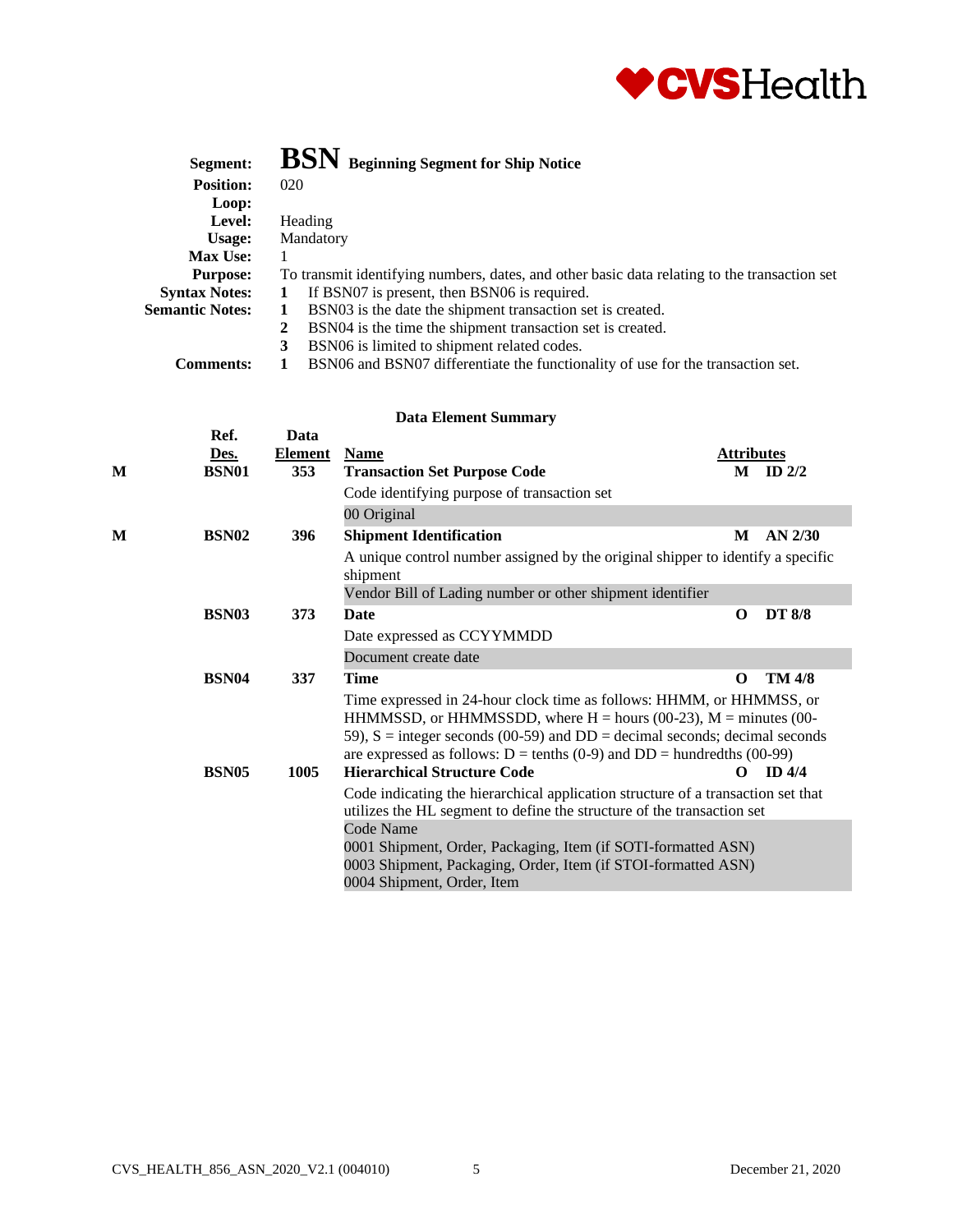

| Segment:<br><b>Position:</b><br>Loop:<br>Level:<br><b>Usage:</b><br><b>Max Use:</b><br><b>Purpose:</b> | <b>HL</b> Hierarchical Level - SHIPMENT LEVEL<br>010<br>HL<br>Mandatory<br>Detail<br>Mandatory<br>1<br>To identify dependencies among and the content of hierarchically related groups of data<br>segments                                                                                                                                                                                                                                                                                                                                                                                                                                                                                                                                                                                                                                                                                                                                                                                                                                                                                                                                                                                                                                                                   |                   |
|--------------------------------------------------------------------------------------------------------|------------------------------------------------------------------------------------------------------------------------------------------------------------------------------------------------------------------------------------------------------------------------------------------------------------------------------------------------------------------------------------------------------------------------------------------------------------------------------------------------------------------------------------------------------------------------------------------------------------------------------------------------------------------------------------------------------------------------------------------------------------------------------------------------------------------------------------------------------------------------------------------------------------------------------------------------------------------------------------------------------------------------------------------------------------------------------------------------------------------------------------------------------------------------------------------------------------------------------------------------------------------------------|-------------------|
| <b>Syntax Notes:</b><br><b>Semantic Notes:</b><br><b>Comments:</b>                                     | 1<br>The HL segment is used to identify levels of detail information using a hierarchical<br>structure, such as relating line-item data to shipment data, and packaging data to line-<br>item data.<br>The HL segment defines a top-down/left-right ordered structure.<br>$\boldsymbol{2}$<br>HL01 shall contain a unique alphanumeric number for each occurrence of the HL<br>segment in the transaction set. For example, HL01 could be used to indicate the<br>number of occurrences of the HL segment, in which case the value of HL01 would<br>be "1" for the initial HL segment and would be incremented by one in each<br>subsequent HL segment within the transaction.<br>HL02 identifies the hierarchical ID number of the HL segment to which the current<br>3<br>HL segment is subordinate.<br>HL03 indicates the context of the series of segments following the current HL<br>4<br>segment up to the next occurrence of an HL segment in the transaction. For example,<br>HL03 is used to indicate that subsequent segments in the HL loop form a logical<br>grouping of data referring to shipment, order, or item-level information.<br>5<br>HL04 indicates whether or not there are subordinate (or child) HL segments related<br>to the current HL segment. |                   |
| Ref.<br>Des.                                                                                           | <b>Data Element Summary</b><br>Data<br><b>Element</b><br><b>Name</b>                                                                                                                                                                                                                                                                                                                                                                                                                                                                                                                                                                                                                                                                                                                                                                                                                                                                                                                                                                                                                                                                                                                                                                                                         | <b>Attributes</b> |
| $\bf M$<br><b>HL01</b>                                                                                 | <b>Hierarchical ID Number</b><br>628                                                                                                                                                                                                                                                                                                                                                                                                                                                                                                                                                                                                                                                                                                                                                                                                                                                                                                                                                                                                                                                                                                                                                                                                                                         | $M$ AN $1/12$     |

| M | HL01        | 628 | <b>Hierarchical ID Number</b>                                                                                                                       | M                 | AN 1/12           |
|---|-------------|-----|-----------------------------------------------------------------------------------------------------------------------------------------------------|-------------------|-------------------|
|   | <b>HL02</b> | 734 | A unique number assigned by the sender to identify a particular data segment<br>in a hierarchical structure<br><b>Hierarchical Parent ID Number</b> | $\mathbf{\Omega}$ | AN 1/12           |
|   |             |     | Identification number of the next higher hierarchical data segment that the data<br>segment being described is subordinate to                       |                   |                   |
| M | <b>HL03</b> | 735 | <b>Hierarchical Level Code</b>                                                                                                                      | M                 | ID $1/2$          |
|   |             |     | Code defining the characteristic of a level in a hierarchical structure                                                                             |                   |                   |
|   |             |     | Shipment                                                                                                                                            |                   |                   |
|   | <b>HL04</b> | 736 | <b>Hierarchical Child Code</b>                                                                                                                      | 0                 | ID <sub>1/1</sub> |
|   |             |     | Code indicating if there are hierarchical child data segments subordinate to the<br>level being described                                           |                   |                   |
|   |             |     | --- -<br>$\mathbf{r}$ and $\mathbf{r}$ and $\mathbf{r}$                                                                                             | .                 |                   |

1 Additional Subordinate HL Data Segment in This Hierarchical Structure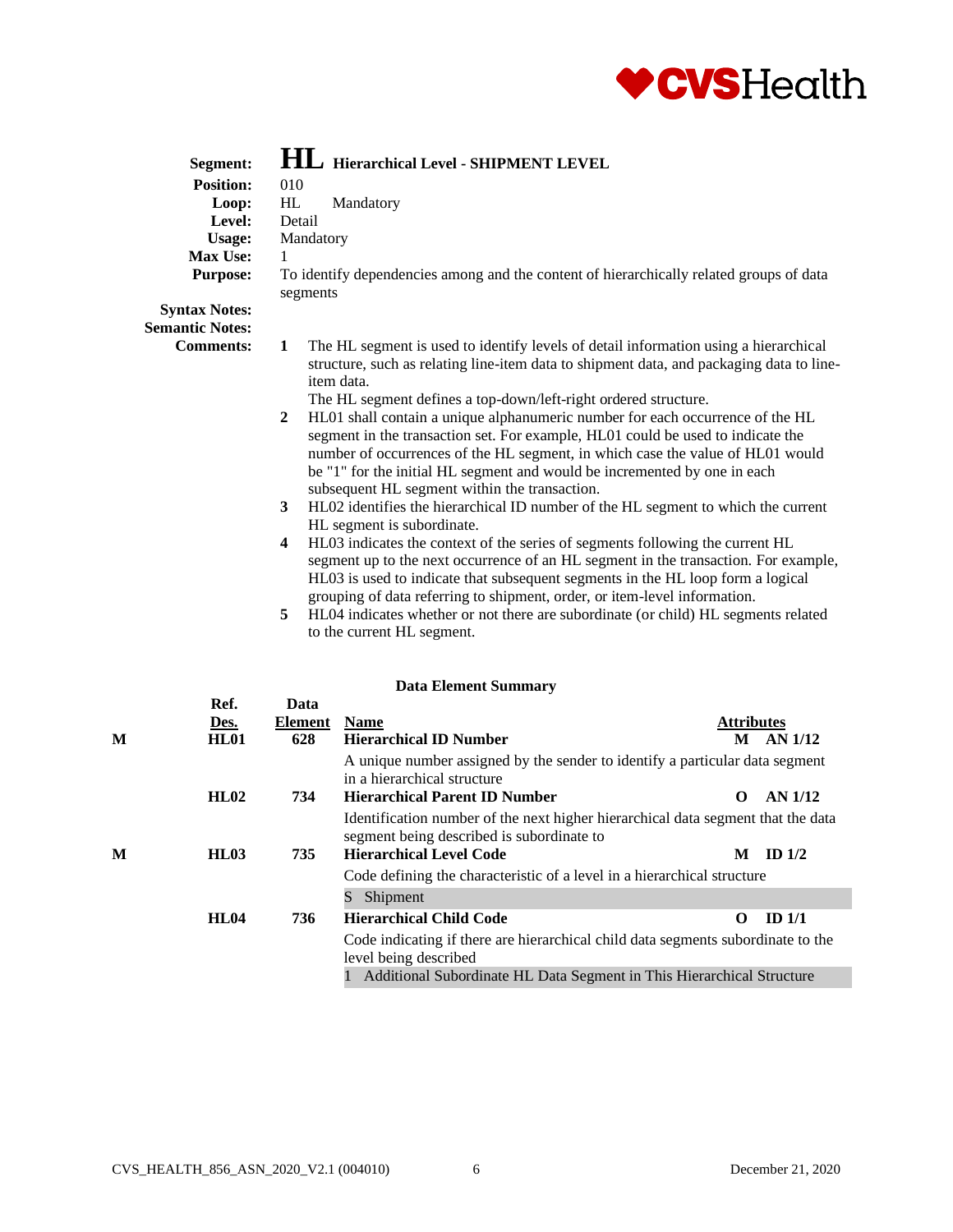

|                 | Segment:               |                                                 | $\bold{T}\bold{D1} \ \text{Carrier Details}$ (Quantity and Weight) - SHIPMENT LEVEL                                                                                                                                                                                                  |                   |                    |
|-----------------|------------------------|-------------------------------------------------|--------------------------------------------------------------------------------------------------------------------------------------------------------------------------------------------------------------------------------------------------------------------------------------|-------------------|--------------------|
|                 | <b>Position:</b>       | 110                                             |                                                                                                                                                                                                                                                                                      |                   |                    |
|                 | Loop:                  | HL                                              | Mandatory                                                                                                                                                                                                                                                                            |                   |                    |
|                 | Level:                 | Detail                                          |                                                                                                                                                                                                                                                                                      |                   |                    |
|                 | <b>Usage:</b>          | Mandatory                                       |                                                                                                                                                                                                                                                                                      |                   |                    |
|                 | Max Use:               | >1                                              |                                                                                                                                                                                                                                                                                      |                   |                    |
|                 | <b>Purpose:</b>        |                                                 | To specify the transportation details relative to commodity, weight, and quantity                                                                                                                                                                                                    |                   |                    |
|                 | <b>Syntax Notes:</b>   | 1<br>$\boldsymbol{2}$<br>$\mathbf{3}$<br>4<br>5 | If TD101 is present, then TD102 is required.<br>If TD103 is present, then TD104 is required.<br>If TD106 is present, then TD107 is required.<br>If either TD107 or TD108 is present, then the other is required.<br>If either TD109 or TD110 is present, then the other is required. |                   |                    |
|                 | <b>Semantic Notes:</b> |                                                 |                                                                                                                                                                                                                                                                                      |                   |                    |
|                 | <b>Comments:</b>       |                                                 |                                                                                                                                                                                                                                                                                      |                   |                    |
|                 | Notes:                 |                                                 | TD1*CTN*101****G*2555.113*LB*1728*CF~                                                                                                                                                                                                                                                |                   |                    |
|                 |                        |                                                 | <b>Data Element Summary</b>                                                                                                                                                                                                                                                          |                   |                    |
|                 | Ref.                   | Data                                            |                                                                                                                                                                                                                                                                                      |                   |                    |
|                 | Des.                   | <b>Element</b>                                  | <b>Name</b>                                                                                                                                                                                                                                                                          | <b>Attributes</b> |                    |
|                 | <b>TD101</b>           | 103                                             | <b>Packaging Code</b>                                                                                                                                                                                                                                                                | 0                 | $AN$ 3/5           |
|                 |                        |                                                 | Code identifying the type of packaging; Part 1: Packaging Form, Part 2:                                                                                                                                                                                                              |                   |                    |
|                 |                        |                                                 | Packaging Material; if the Data Element is used, then Part 1 is always required<br>CAS Case<br>CTN Carton<br>PLT Pallet<br>TBN Tote / Bin<br>PLT is applicable to all Non-RX warehouse shipments. The other codes may<br>apply to RX items and Store shipments.                      |                   |                    |
| <b>Must Use</b> | <b>TD102</b>           | 80                                              | <b>Lading Quantity</b>                                                                                                                                                                                                                                                               | X                 | N <sub>0</sub> 1/7 |
|                 |                        |                                                 | Number of units (pieces) of the lading commodity                                                                                                                                                                                                                                     |                   |                    |
|                 | <b>TD106</b>           | 187                                             | <b>Weight Qualifier</b>                                                                                                                                                                                                                                                              | $\bf{O}$          | ID $1/2$           |
|                 |                        |                                                 |                                                                                                                                                                                                                                                                                      |                   |                    |
|                 |                        |                                                 | Code defining the type of weight<br>G Gross Weight                                                                                                                                                                                                                                   |                   |                    |
|                 | <b>TD107</b>           | 81                                              | Weight                                                                                                                                                                                                                                                                               | $\mathbf X$       | <b>R</b> 1/10      |
|                 |                        |                                                 |                                                                                                                                                                                                                                                                                      |                   |                    |
|                 |                        |                                                 | Numeric value of weight                                                                                                                                                                                                                                                              |                   |                    |
|                 | <b>TD108</b>           | 355                                             | <b>Unit or Basis for Measurement Code</b>                                                                                                                                                                                                                                            | X.                | ID $2/2$           |
|                 |                        |                                                 | Code specifying the units in which a value is being expressed, or manner in<br>which a measurement has been taken<br>LB Pound                                                                                                                                                        |                   |                    |
|                 | <b>TD109</b>           | 183                                             | <b>Volume</b>                                                                                                                                                                                                                                                                        | $\mathbf{X}$      | <b>R</b> 1/8       |
|                 |                        |                                                 | Value of volumetric measure                                                                                                                                                                                                                                                          |                   |                    |
|                 | <b>TD110</b>           | 355                                             | <b>Unit or Basis for Measurement Code</b>                                                                                                                                                                                                                                            | X.                | ID $2/2$           |
|                 |                        |                                                 | Code specifying the units in which a value is being expressed, or manner in<br>which a measurement has been taken<br>CF Cubic Feet Only                                                                                                                                              |                   |                    |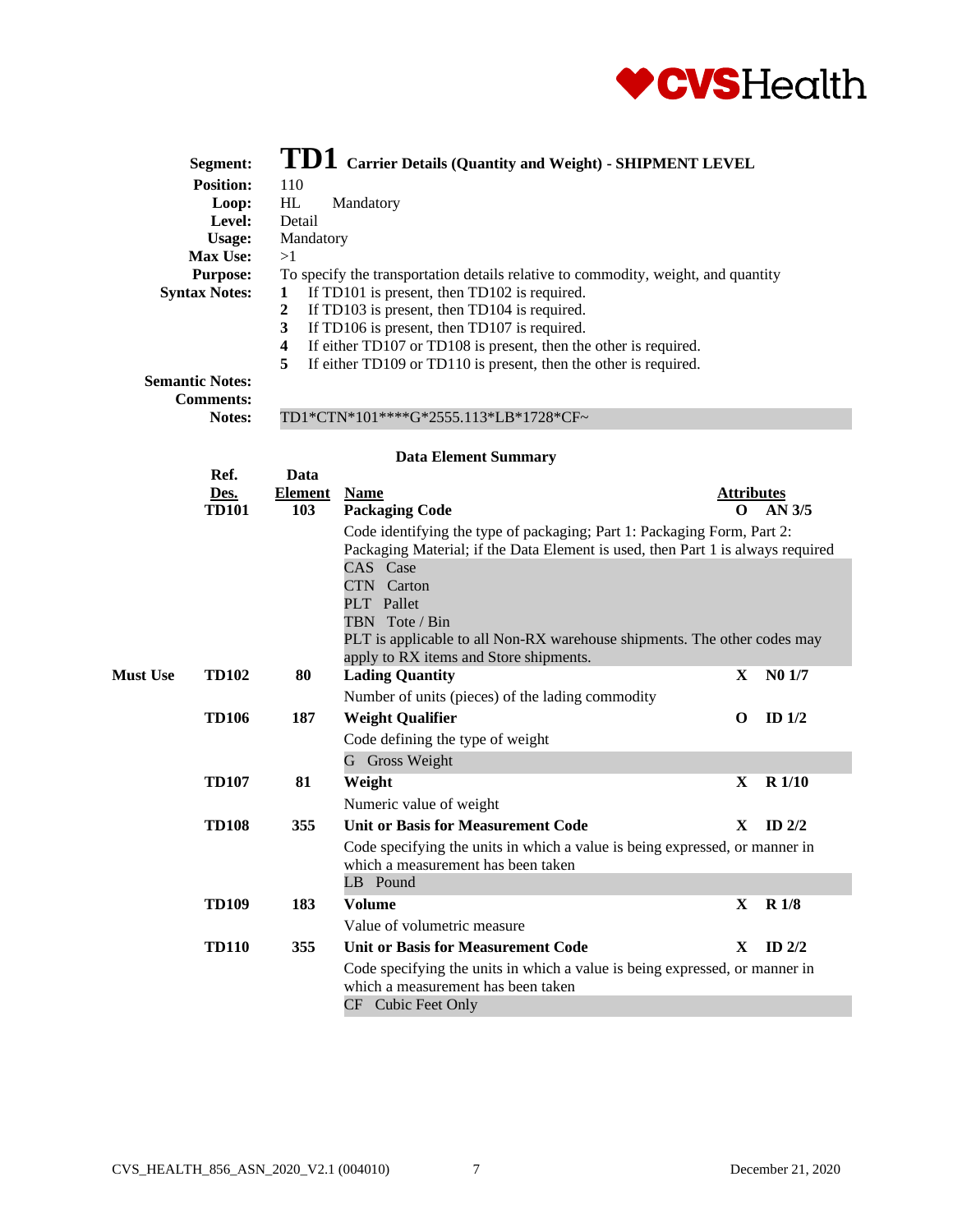

|                 | Segment:<br><b>Position:</b><br>Loop:<br>Level:<br><b>Usage:</b><br>Max Use:<br><b>Purpose:</b><br><b>Syntax Notes:</b><br><b>Semantic Notes:</b><br><b>Comments:</b><br>Notes: | 120<br>HL<br>Detail<br>Mandatory<br>>1<br>1<br>$\boldsymbol{2}$<br>$\mathbf{3}$<br>$\overline{\mathbf{4}}$<br>5<br>6<br>7<br>$\mathbf{1}$<br>$\mathbf{1}$ | $\bf{TDS}$ Carrier Details (Routing Sequence/Transit Time) - SHIPMENT LEVEL<br>Mandatory<br>To specify the carrier and sequence of routing and provide transit time information<br>At least one of TD502 TD504 TD505 TD506 or TD512 is required.<br>If TD502 is present, then TD503 is required.<br>If TD507 is present, then TD508 is required.<br>If TD510 is present, then TD511 is required.<br>If TD513 is present, then TD512 is required.<br>If TD514 is present, then TD513 is required.<br>If TD515 is present, then TD512 is required.<br>TD515 is the country where the service is to be performed.<br>When specifying a routing sequence to be used for the shipment movement in lieu of<br>specifying each carrier within the movement, use TD502 to identify the party<br>responsible for defining the routing sequence, and use TD503 to identify the actual<br>routing sequence, specified by the party identified in TD502.<br>TD5*B*2*RBTW*M*Old Dominion Frieght Line~ |                        |          |
|-----------------|---------------------------------------------------------------------------------------------------------------------------------------------------------------------------------|-----------------------------------------------------------------------------------------------------------------------------------------------------------|-------------------------------------------------------------------------------------------------------------------------------------------------------------------------------------------------------------------------------------------------------------------------------------------------------------------------------------------------------------------------------------------------------------------------------------------------------------------------------------------------------------------------------------------------------------------------------------------------------------------------------------------------------------------------------------------------------------------------------------------------------------------------------------------------------------------------------------------------------------------------------------------------------------------------------------------------------------------------------------------|------------------------|----------|
|                 |                                                                                                                                                                                 |                                                                                                                                                           |                                                                                                                                                                                                                                                                                                                                                                                                                                                                                                                                                                                                                                                                                                                                                                                                                                                                                                                                                                                           |                        |          |
|                 |                                                                                                                                                                                 |                                                                                                                                                           | <b>Data Element Summary</b>                                                                                                                                                                                                                                                                                                                                                                                                                                                                                                                                                                                                                                                                                                                                                                                                                                                                                                                                                               |                        |          |
|                 | Ref.                                                                                                                                                                            | Data                                                                                                                                                      |                                                                                                                                                                                                                                                                                                                                                                                                                                                                                                                                                                                                                                                                                                                                                                                                                                                                                                                                                                                           |                        |          |
|                 | Des.<br><b>TD501</b>                                                                                                                                                            | <b>Element</b><br>133                                                                                                                                     | <b>Name</b>                                                                                                                                                                                                                                                                                                                                                                                                                                                                                                                                                                                                                                                                                                                                                                                                                                                                                                                                                                               | <b>Attributes</b><br>O | ID $1/2$ |
|                 |                                                                                                                                                                                 |                                                                                                                                                           | <b>Routing Sequence Code</b>                                                                                                                                                                                                                                                                                                                                                                                                                                                                                                                                                                                                                                                                                                                                                                                                                                                                                                                                                              |                        |          |
|                 |                                                                                                                                                                                 |                                                                                                                                                           | Code describing the relationship of a carrier to a specific shipment movement                                                                                                                                                                                                                                                                                                                                                                                                                                                                                                                                                                                                                                                                                                                                                                                                                                                                                                             |                        |          |
|                 |                                                                                                                                                                                 |                                                                                                                                                           | <b>B</b> Origin Carrier (Any)                                                                                                                                                                                                                                                                                                                                                                                                                                                                                                                                                                                                                                                                                                                                                                                                                                                                                                                                                             |                        |          |
|                 | <b>TD502</b>                                                                                                                                                                    | 66                                                                                                                                                        | <b>Identification Code Qualifier</b>                                                                                                                                                                                                                                                                                                                                                                                                                                                                                                                                                                                                                                                                                                                                                                                                                                                                                                                                                      | $\mathbf X$            | ID $1/2$ |
|                 |                                                                                                                                                                                 |                                                                                                                                                           | Code designating the system/method of code structure used for Identification<br>Code $(67)$                                                                                                                                                                                                                                                                                                                                                                                                                                                                                                                                                                                                                                                                                                                                                                                                                                                                                               |                        |          |
|                 |                                                                                                                                                                                 |                                                                                                                                                           | 2 Standard Carrier Alpha Code (SCAC)                                                                                                                                                                                                                                                                                                                                                                                                                                                                                                                                                                                                                                                                                                                                                                                                                                                                                                                                                      |                        |          |
| <b>Must Use</b> | <b>TD503</b>                                                                                                                                                                    | 67                                                                                                                                                        | <b>Identification Code</b>                                                                                                                                                                                                                                                                                                                                                                                                                                                                                                                                                                                                                                                                                                                                                                                                                                                                                                                                                                | X                      | AN 2/80  |
|                 |                                                                                                                                                                                 |                                                                                                                                                           | Code identifying a party or other code                                                                                                                                                                                                                                                                                                                                                                                                                                                                                                                                                                                                                                                                                                                                                                                                                                                                                                                                                    |                        |          |
|                 |                                                                                                                                                                                 |                                                                                                                                                           | Standard Carrier Abbreviation Code (SCAC)                                                                                                                                                                                                                                                                                                                                                                                                                                                                                                                                                                                                                                                                                                                                                                                                                                                                                                                                                 |                        |          |
| <b>Must Use</b> | <b>TD504</b>                                                                                                                                                                    | 91                                                                                                                                                        | <b>Transportation Method/Type Code</b>                                                                                                                                                                                                                                                                                                                                                                                                                                                                                                                                                                                                                                                                                                                                                                                                                                                                                                                                                    | X                      | ID $1/2$ |
|                 |                                                                                                                                                                                 |                                                                                                                                                           | Code specifying the method or type of transportation for the shipment                                                                                                                                                                                                                                                                                                                                                                                                                                                                                                                                                                                                                                                                                                                                                                                                                                                                                                                     |                        |          |
|                 |                                                                                                                                                                                 |                                                                                                                                                           | Air<br>A<br>AE Air Express<br>Motor (Common Carrier)<br>М                                                                                                                                                                                                                                                                                                                                                                                                                                                                                                                                                                                                                                                                                                                                                                                                                                                                                                                                 |                        |          |
|                 |                                                                                                                                                                                 |                                                                                                                                                           | $\mathbb{R}$<br>Rail<br>S<br>Ocean                                                                                                                                                                                                                                                                                                                                                                                                                                                                                                                                                                                                                                                                                                                                                                                                                                                                                                                                                        |                        |          |
|                 |                                                                                                                                                                                 |                                                                                                                                                           | <b>SR</b> Supplier Truck                                                                                                                                                                                                                                                                                                                                                                                                                                                                                                                                                                                                                                                                                                                                                                                                                                                                                                                                                                  |                        |          |
|                 |                                                                                                                                                                                 |                                                                                                                                                           | <b>Private Parcel Sevice</b><br>U                                                                                                                                                                                                                                                                                                                                                                                                                                                                                                                                                                                                                                                                                                                                                                                                                                                                                                                                                         |                        |          |
|                 |                                                                                                                                                                                 |                                                                                                                                                           | $\rm X$<br>Intermodal (Piggyback)                                                                                                                                                                                                                                                                                                                                                                                                                                                                                                                                                                                                                                                                                                                                                                                                                                                                                                                                                         |                        |          |
|                 | <b>TD505</b>                                                                                                                                                                    | 387                                                                                                                                                       | <b>Routing</b>                                                                                                                                                                                                                                                                                                                                                                                                                                                                                                                                                                                                                                                                                                                                                                                                                                                                                                                                                                            | X                      | AN 1/35  |
|                 |                                                                                                                                                                                 |                                                                                                                                                           | Free-form description of the routing or requested routing for shipment, or the<br>originating carrier's identity                                                                                                                                                                                                                                                                                                                                                                                                                                                                                                                                                                                                                                                                                                                                                                                                                                                                          |                        |          |

Carrier's Identity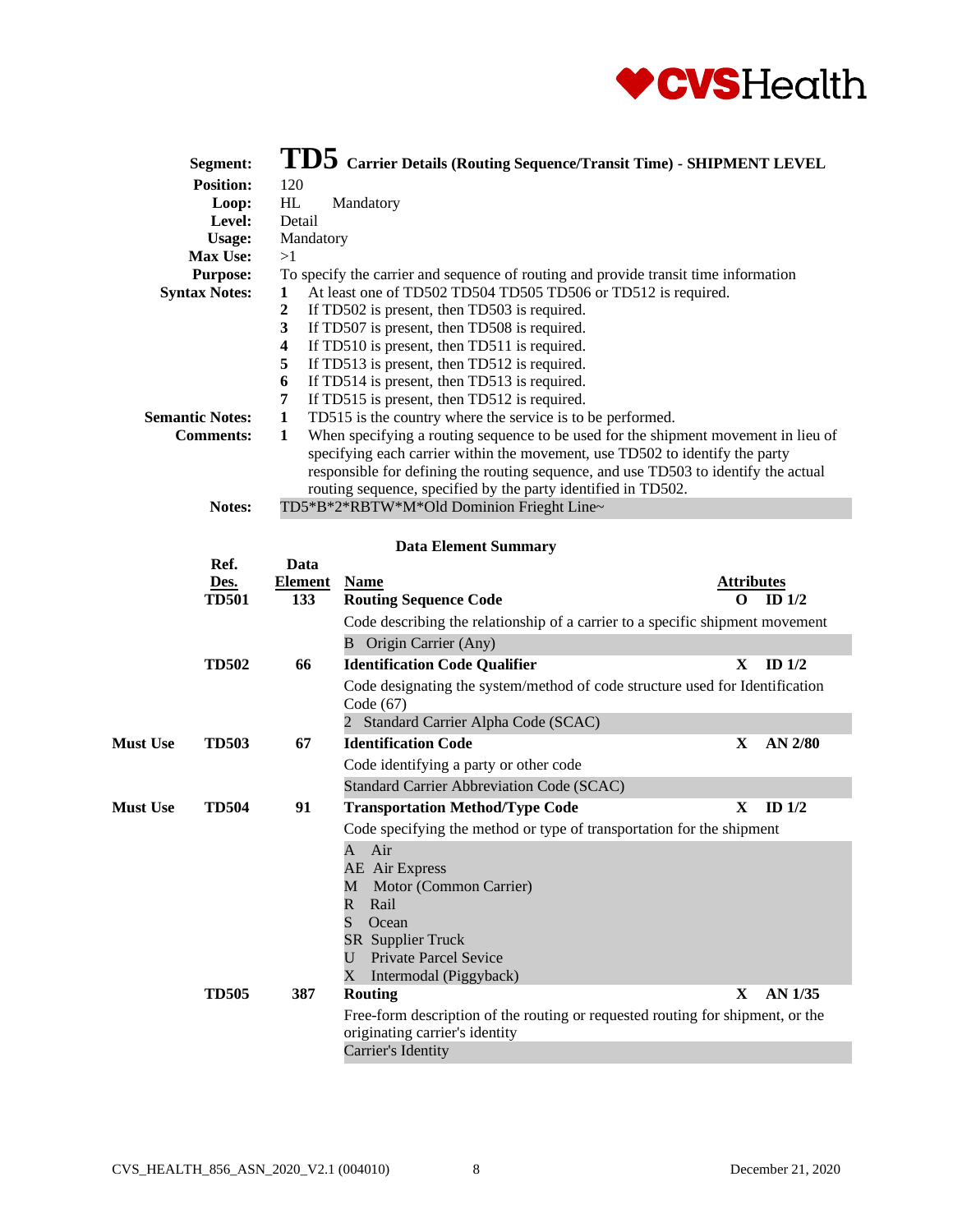

| Segment:                                   | TD3 Carrier Details (Equipment) - SHIPMENT LEVEL                                |
|--------------------------------------------|---------------------------------------------------------------------------------|
| <b>Position:</b>                           | 130                                                                             |
| Loop:                                      | HL<br>Mandatory                                                                 |
| Level:                                     | Detail                                                                          |
| Usage:                                     | Optional                                                                        |
| <b>Max Use:</b>                            | >1                                                                              |
| <b>Purpose:</b>                            | To specify transportation details relating to the equipment used by the carrier |
| <b>Syntax Notes:</b>                       | Only one of TD301 or TD310 may be present.                                      |
|                                            | If TD302 is present, then TD303 is required.<br>2                               |
|                                            | If TD304 is present, then TD305 is required.<br>3                               |
|                                            | If either TD305 or TD306 is present, then the other is required.<br>4           |
| <b>Semantic Notes:</b><br><b>Comments:</b> |                                                                                 |
| Notes:                                     | TD3*TL**1234567890~                                                             |

| Data    |                                                      |   |                                                                                                |
|---------|------------------------------------------------------|---|------------------------------------------------------------------------------------------------|
| Element | <b>Name</b>                                          |   |                                                                                                |
| 40      | ID $2/2$<br><b>Equipment Description Code</b>        |   |                                                                                                |
|         | Code identifying type of equipment used for shipment |   |                                                                                                |
|         | CN Container                                         |   |                                                                                                |
|         | CZ Refrigerated Container                            |   |                                                                                                |
|         | RT Controlled Temp Trailer (Reefer)                  |   |                                                                                                |
|         | TL Trailer (not otherwise specified)                 |   |                                                                                                |
|         | VE Vessel, Ocean                                     |   |                                                                                                |
| 207     | <b>Equipment Number</b>                              | X | AN 1/10                                                                                        |
|         |                                                      |   |                                                                                                |
|         | numeric form for equipment number is preferred)      |   |                                                                                                |
|         | Trailer Number / Air Bill Number                     |   |                                                                                                |
|         |                                                      |   | <b>Attributes</b><br>Sequencing or serial part of an equipment unit's identifying number (pure |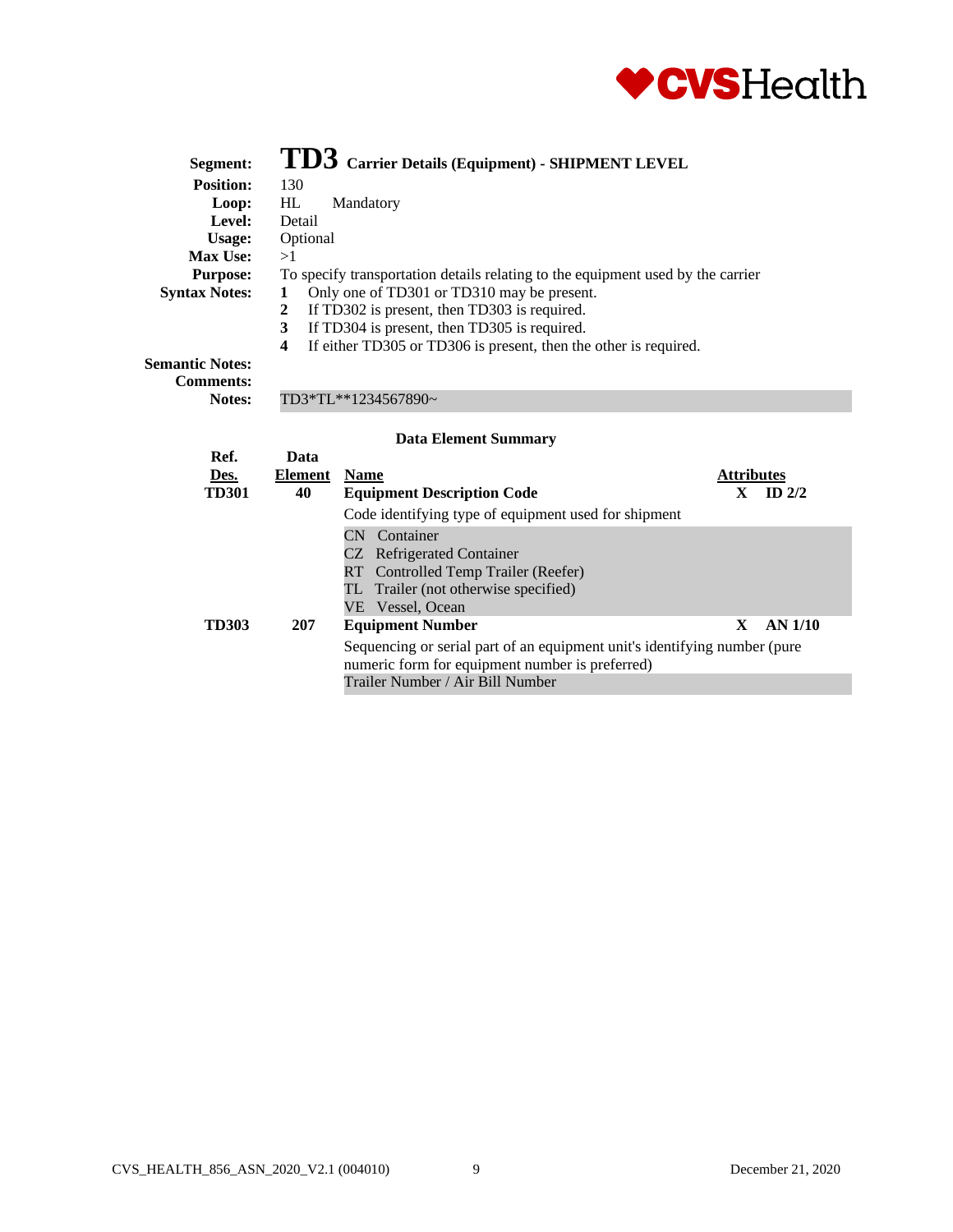

| Segment:               | <b>REF</b> Reference Identification - SHIPMENT LEVEL                                   |
|------------------------|----------------------------------------------------------------------------------------|
|                        |                                                                                        |
| <b>Position:</b>       | 150                                                                                    |
| Loop:                  | HL<br>Mandatory                                                                        |
| Level:                 | Detail                                                                                 |
| Usage:                 | Mandatory                                                                              |
| Max Use:               | >1                                                                                     |
| <b>Purpose:</b>        | To specify identifying information                                                     |
| <b>Syntax Notes:</b>   | At least one of REF02 or REF03 is required.<br>$\mathbf{1}$                            |
|                        | If either C04003 or C04004 is present, then the other is required.<br>$\overline{2}$   |
|                        | 3<br>If either C04005 or C04006 is present, then the other is required.                |
| <b>Semantic Notes:</b> | REF04 contains data relating to the value cited in REF02.<br>1                         |
| <b>Comments:</b>       |                                                                                        |
| Notes:                 | A total of three REF segments may be used within this loop, as defined below. The Bill |
|                        | of Lading Number is mandatory. A Carrier Reference Number (PRO/Invoice) and an         |
|                        | additional tracking number may also be provided optionally.                            |
|                        |                                                                                        |
|                        |                                                                                        |
|                        | Example:                                                                               |
|                        |                                                                                        |
|                        | REF*BM*78954132~                                                                       |
|                        | REF*CN*14783516~                                                                       |
|                        | REF*2I*1238796~                                                                        |
|                        |                                                                                        |
|                        | <b>Data Element Summary</b>                                                            |
| Ref.                   | Data                                                                                   |
| Des                    | <b>Attributes</b><br>Element Name                                                      |

| M               | Ref.<br>Des.<br><b>REF01</b> | Data<br><b>Element</b><br>128 | <b>Name</b><br><b>Reference Identification Qualifier</b>                                                                       | <b>Attributes</b><br>М | ID $2/3$ |
|-----------------|------------------------------|-------------------------------|--------------------------------------------------------------------------------------------------------------------------------|------------------------|----------|
|                 |                              |                               | Code qualifying the Reference Identification<br>BM Bill of Lading Number - Provide Bill of Lading else alternate reference -   |                        |          |
|                 |                              |                               | Mandatory                                                                                                                      |                        |          |
|                 |                              |                               | CN Carrier's Reference Number (PRO/Invoice) - If Applicable<br>2I Tracking Number (Optional) - If Applicable                   |                        |          |
| <b>Must Use</b> | <b>REF02</b>                 | 127                           | <b>Reference Identification</b>                                                                                                | X                      | AN 1/30  |
|                 |                              |                               | Reference information as defined for a particular Transaction Set or as<br>specified by the Reference Identification Qualifier |                        |          |
|                 |                              |                               | Bill of Lading Number, if $REFO1 = BM$                                                                                         |                        |          |
|                 |                              |                               | Carrier's Reference Number, if $REFO1 = CN$                                                                                    |                        |          |
|                 |                              |                               | Tracking Number, if $REFO1 = 2I$ (Optional)                                                                                    |                        |          |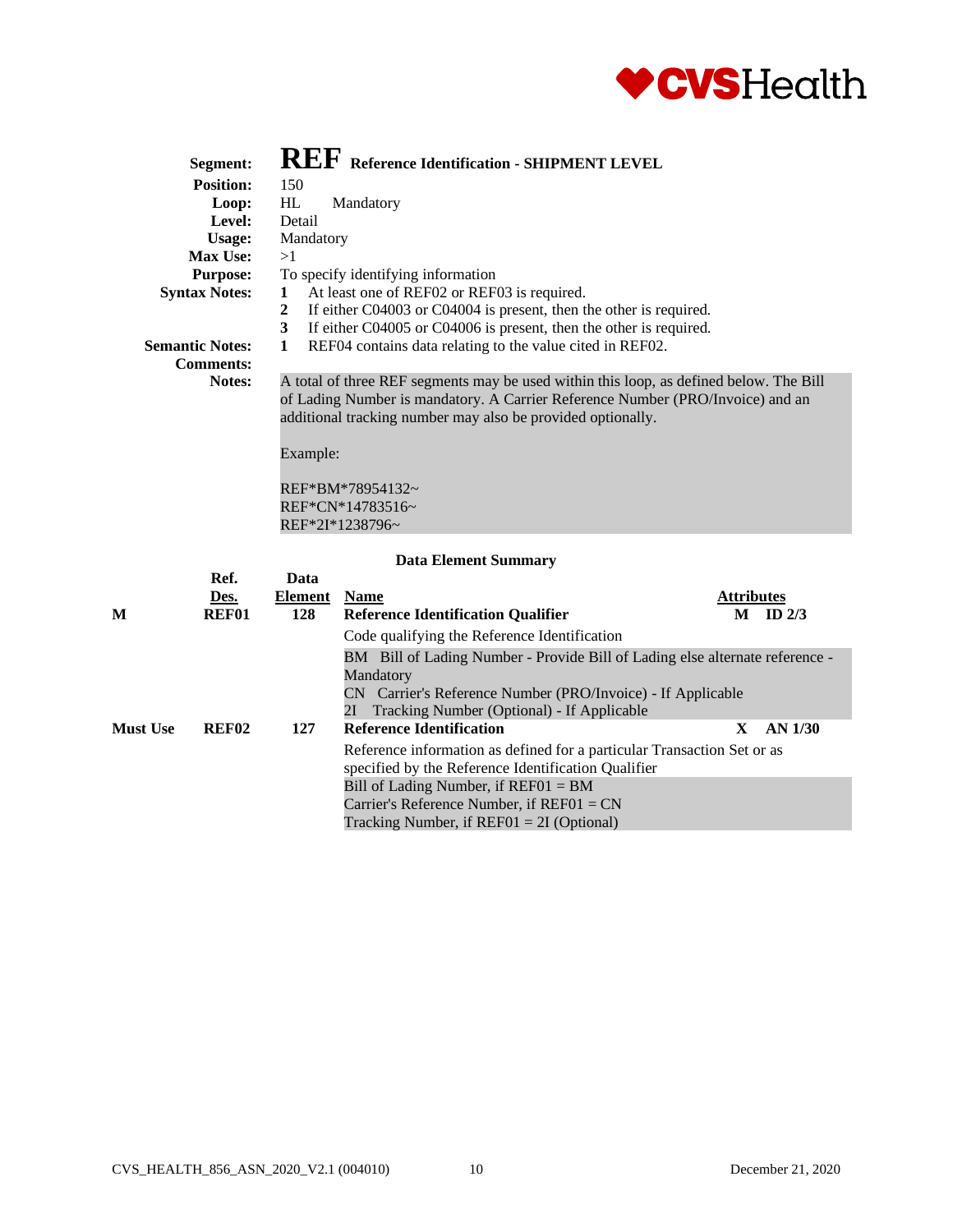

|                 | Segment:               |                        | <b>DTM</b> Date/Time Reference - SHIPMENT LEVEL                                                                                                                       |                   |               |
|-----------------|------------------------|------------------------|-----------------------------------------------------------------------------------------------------------------------------------------------------------------------|-------------------|---------------|
|                 | <b>Position:</b>       | 200                    |                                                                                                                                                                       |                   |               |
|                 | Loop:                  | <b>HL</b>              | Mandatory                                                                                                                                                             |                   |               |
|                 | Level:                 | Detail                 |                                                                                                                                                                       |                   |               |
|                 | <b>Usage:</b>          | Mandatory              |                                                                                                                                                                       |                   |               |
|                 | Max Use:               | >1                     |                                                                                                                                                                       |                   |               |
|                 | <b>Purpose:</b>        |                        | To specify pertinent dates and times                                                                                                                                  |                   |               |
|                 | <b>Syntax Notes:</b>   | 1<br>$\mathbf{2}$<br>3 | At least one of DTM02 DTM03 or DTM05 is required.<br>If DTM04 is present, then DTM03 is required.<br>If either DTM05 or DTM06 is present, then the other is required. |                   |               |
|                 | <b>Semantic Notes:</b> |                        |                                                                                                                                                                       |                   |               |
|                 | <b>Comments:</b>       |                        |                                                                                                                                                                       |                   |               |
|                 | Notes:                 | Example:               | The Date Shipped and Current Scheduled Delivery Date should be provided in two<br>reoccuring DTM segments.<br>$DTM*011*20170130-$<br>$DTM*067*20170202$ ~             |                   |               |
|                 |                        |                        | <b>Data Element Summary</b>                                                                                                                                           |                   |               |
|                 | Ref.                   | Data                   |                                                                                                                                                                       |                   |               |
| M               | Des.<br>DTM01          | <b>Element</b><br>374  | <b>Name</b>                                                                                                                                                           | <b>Attributes</b> |               |
|                 |                        |                        | <b>Date/Time Qualifier</b>                                                                                                                                            | $M$ ID $3/3$      |               |
|                 |                        |                        | Code specifying type of date or time, or both date and time                                                                                                           |                   |               |
|                 |                        |                        | 011 Date Shipped<br><b>Current Scheduled Delivery Date</b><br>067                                                                                                     |                   |               |
| <b>Must Use</b> | DTM <sub>02</sub>      | 373                    | <b>Date</b>                                                                                                                                                           | X                 | <b>DT 8/8</b> |

| DTM02 | 373 | Date                                                                                                                                                                                                                                                                                                                    | $\mathbf{X}$ | DT 8/8 |
|-------|-----|-------------------------------------------------------------------------------------------------------------------------------------------------------------------------------------------------------------------------------------------------------------------------------------------------------------------------|--------------|--------|
|       |     | Date expressed as CCYYMMDD                                                                                                                                                                                                                                                                                              |              |        |
| DTM03 | 337 | Time                                                                                                                                                                                                                                                                                                                    | X            | TM 4/8 |
|       |     | Time expressed in 24-hour clock time as follows: HHMM, or HHMMSS, or<br>HHMMSSD, or HHMMSSDD, where $H =$ hours (00-23), $M =$ minutes (00-<br>59), $S =$ integer seconds (00-59) and DD = decimal seconds; decimal seconds<br>are expressed as follows: $D = \text{tenths} (0-9)$ and $DD = \text{hundredths} (00-99)$ |              |        |
|       |     | Format: HHMMSS                                                                                                                                                                                                                                                                                                          |              |        |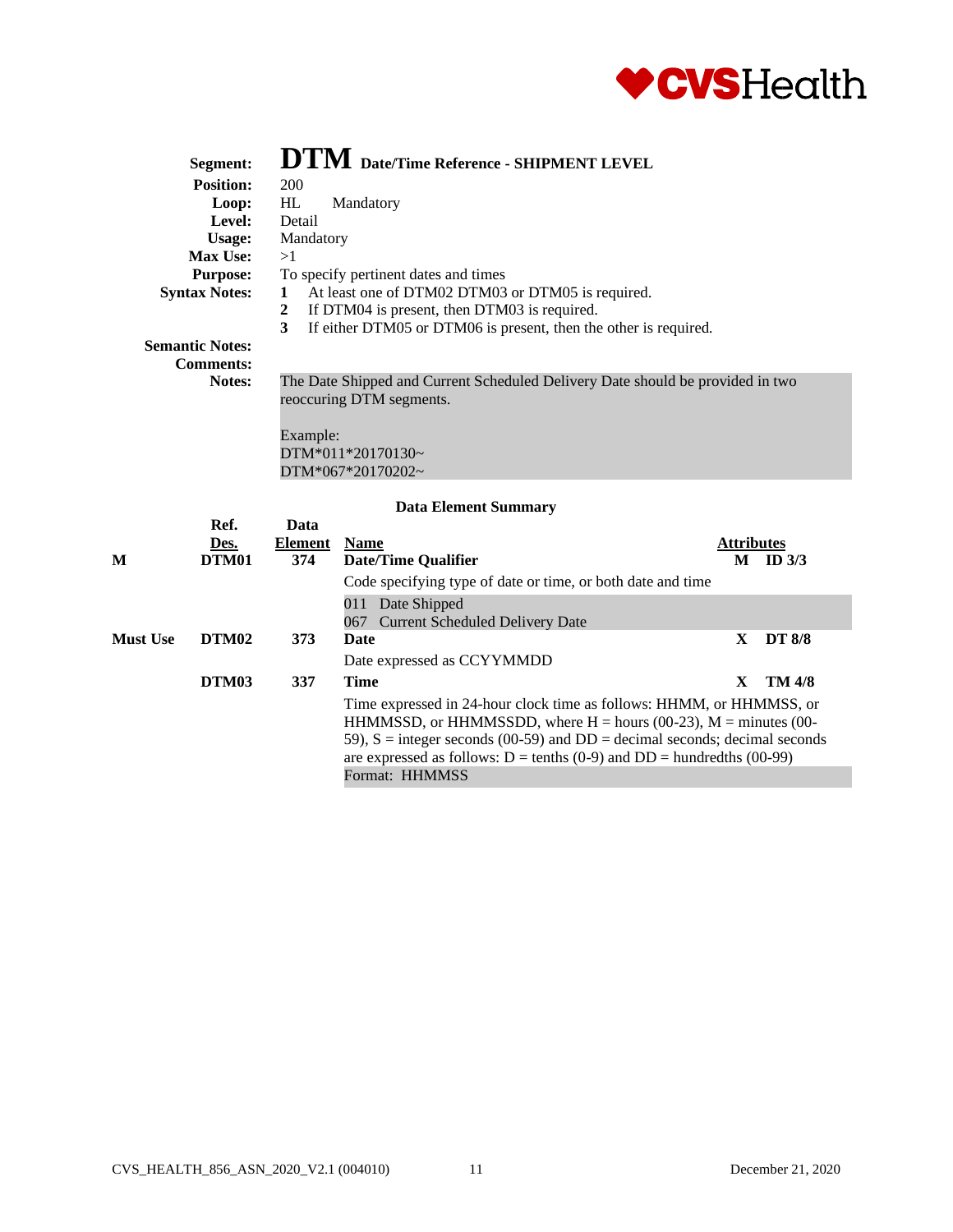

| Segment:               | FOB F.O.B. Related Instructions                                                                                 |
|------------------------|-----------------------------------------------------------------------------------------------------------------|
| <b>Position:</b>       | 210                                                                                                             |
| Loop:                  | HL.<br>Mandatory                                                                                                |
| Level:                 | Detail                                                                                                          |
| Usage:                 | Mandatory                                                                                                       |
| <b>Max Use:</b>        | 1                                                                                                               |
| <b>Purpose:</b>        | To specify transportation instructions relating to shipment                                                     |
| <b>Syntax Notes:</b>   | If FOB03 is present, then FOB02 is required.                                                                    |
|                        | If FOB04 is present, then FOB05 is required.<br>2                                                               |
|                        | 3<br>If FOB07 is present, then FOB06 is required.                                                               |
|                        | If FOB08 is present, then FOB09 is required.<br>$\boldsymbol{4}$                                                |
| <b>Semantic Notes:</b> | FOB01 indicates which party will pay the carrier.<br>1                                                          |
|                        | FOB02 is the code specifying transportation responsibility location.<br>2                                       |
|                        | 3<br>FOB06 is the code specifying the title passage location.                                                   |
|                        | FOB08 is the code specifying the point at which the risk of loss transfers. This may<br>$\overline{\mathbf{4}}$ |
|                        | be different than the location specified in FOB02/FOB03 and FOB06/FOB07.                                        |
| <b>Comments:</b>       |                                                                                                                 |

|   | Ref.              | Data           |                                                                                               |                   |                |
|---|-------------------|----------------|-----------------------------------------------------------------------------------------------|-------------------|----------------|
|   | Des.              | <b>Element</b> | <b>Name</b>                                                                                   | <b>Attributes</b> |                |
| М | FOB01             | 146            | <b>Shipment Method of Payment</b>                                                             |                   | $M$ ID $2/2$   |
|   |                   |                | Code identifying payment terms for transportation charges                                     |                   |                |
|   |                   |                | CC Collect                                                                                    |                   |                |
|   |                   |                | PP Prepaid (By Seller)                                                                        |                   |                |
|   |                   |                | PB Customer Pickup/Backhaul                                                                   |                   |                |
|   | <b>FOB02</b>      | 309            | <b>Location Qualifier</b>                                                                     | $\mathbf{x}$      | ID $1/2$       |
|   |                   |                | Code identifying type of location                                                             |                   |                |
|   |                   |                | OR Origin (Shipping Point)                                                                    |                   |                |
|   |                   |                | PS 5-Digit US Zip Code                                                                        |                   |                |
|   |                   |                | PU 6-Digit Canadian Postal Code                                                               |                   |                |
|   | <b>FOB03</b>      | 352            | <b>Description</b>                                                                            | $\Omega$          | <b>AN 1/80</b> |
|   |                   |                | A free-form description to clarify the related data elements and their content                |                   |                |
|   |                   |                | A general, free form message regarding FOB status of the shipment. Example:<br>"At Dock"      |                   |                |
|   | <b>FOB04</b>      | 334            | <b>Transportation Terms Qualifier Code</b>                                                    | $\Omega$          | ID $2/2$       |
|   |                   |                | Code identifying the source of the transportation terms                                       |                   |                |
|   |                   |                | 02 Trade Terms                                                                                |                   |                |
|   | FOB <sub>05</sub> | 335            | <b>Transportation Terms Code</b>                                                              | X                 | ID $3/3$       |
|   |                   |                | Code identifying the trade terms which apply to the shipment transportation<br>responsibility |                   |                |
|   |                   |                | FOB Free on Board                                                                             |                   |                |
|   |                   |                |                                                                                               |                   |                |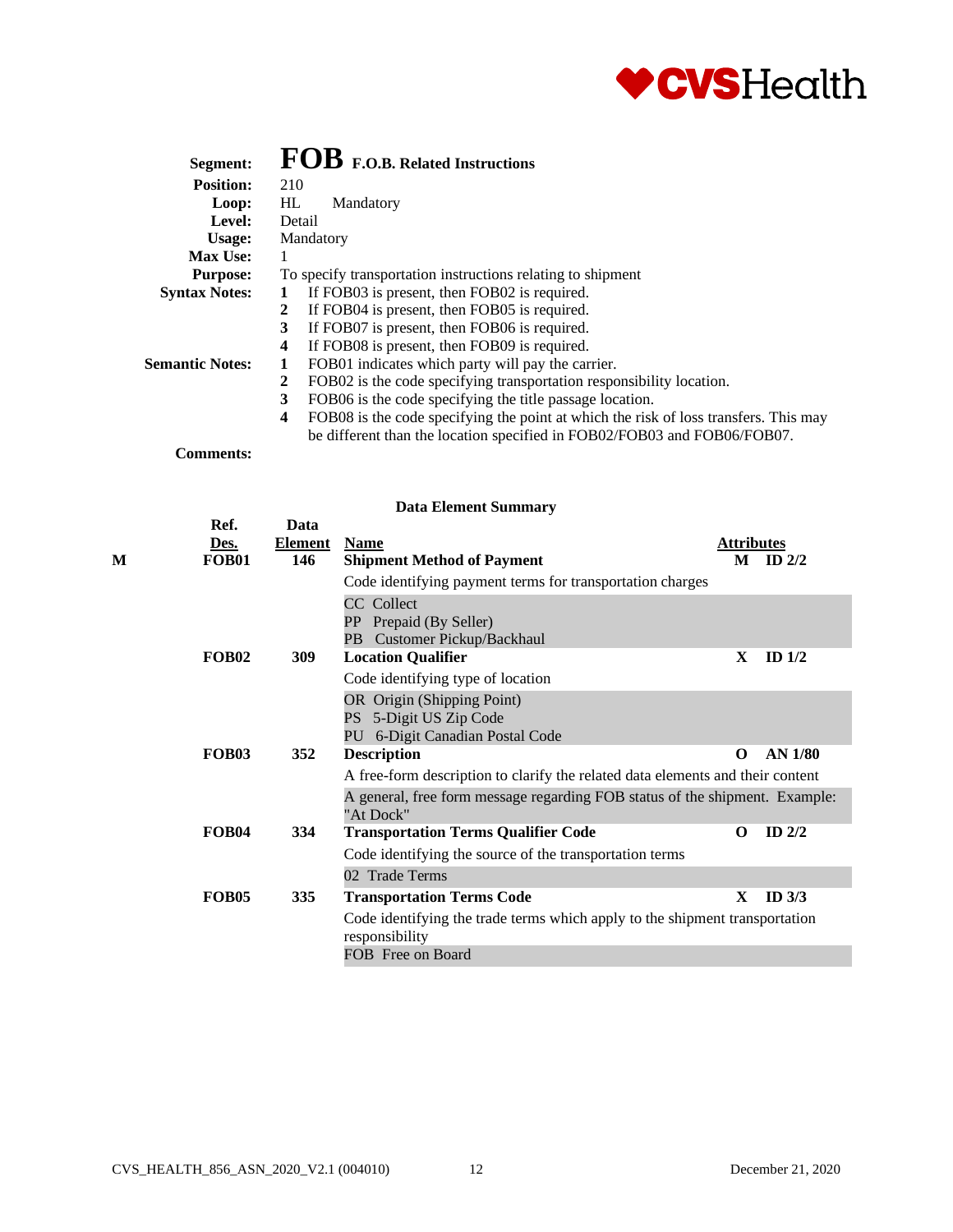

| Segment:               | N1 Name - SHIP FROM - SHIPMENT LEVEL                                                                                                                                                                                                                                                                                |
|------------------------|---------------------------------------------------------------------------------------------------------------------------------------------------------------------------------------------------------------------------------------------------------------------------------------------------------------------|
| <b>Position:</b>       | 220                                                                                                                                                                                                                                                                                                                 |
| Loop:                  | N1<br>Optional (Must Use)                                                                                                                                                                                                                                                                                           |
| <b>Level:</b>          | Detail                                                                                                                                                                                                                                                                                                              |
| Usage:                 | Optional (Must Use)                                                                                                                                                                                                                                                                                                 |
| Max Use:               | -1                                                                                                                                                                                                                                                                                                                  |
| <b>Purpose:</b>        | To identify a party by type of organization, name, and code                                                                                                                                                                                                                                                         |
| <b>Syntax Notes:</b>   | At least one of N102 or N103 is required.<br>1                                                                                                                                                                                                                                                                      |
|                        | If either N103 or N104 is present, then the other is required.<br>2                                                                                                                                                                                                                                                 |
| <b>Semantic Notes:</b> |                                                                                                                                                                                                                                                                                                                     |
| <b>Comments:</b>       | This segment, used alone, provides the most efficient method of providing<br>1<br>organizational identification. To obtain this efficiency the "ID Code" (N104) must<br>provide a key to the table maintained by the transaction processing party.<br>N105 and N106 further define the type of entity in N101.<br>2 |
| <b>Notes:</b>          | The Ship From location information should be the DEA number for Rx products. For<br>Nox RX, DUNS Nuber (or DUNS +4) should be used.                                                                                                                                                                                 |
|                        | Example:                                                                                                                                                                                                                                                                                                            |
|                        | N1*SF*BRICKS & MORTAR CO*9*0309999234569~                                                                                                                                                                                                                                                                           |
|                        | N1*SF*COGEN PHARMA*11*ZZ3897564~                                                                                                                                                                                                                                                                                    |

#### Ship From N1-N2-N3-N4

|  |  | <b>Data Element Summary</b> |
|--|--|-----------------------------|
|--|--|-----------------------------|

| M               | Ref.<br>Des.<br><b>N101</b> | Data<br><b>Element</b><br>98 | <b>Name</b><br><b>Entity Identifier Code</b><br>Code identifying an organizational entity, a physical location, property or an<br>individual                                                                                                                                             | <b>Attributes</b> | $M$ ID 2/3 |
|-----------------|-----------------------------|------------------------------|------------------------------------------------------------------------------------------------------------------------------------------------------------------------------------------------------------------------------------------------------------------------------------------|-------------------|------------|
|                 |                             |                              | SF Ship From                                                                                                                                                                                                                                                                             |                   |            |
| <b>Must Use</b> | N <sub>1</sub> 02           | 93                           | <b>Name</b>                                                                                                                                                                                                                                                                              | X                 | AN 1/60    |
|                 |                             |                              | Free-form name                                                                                                                                                                                                                                                                           |                   |            |
| <b>Must Use</b> | N <sub>103</sub>            | 66                           | <b>Identification Code Qualifier</b>                                                                                                                                                                                                                                                     | X                 | ID $1/2$   |
|                 |                             |                              | Code designating the system/method of code structure used for Identification<br>Code (67)<br>D-U-N-S Number, Dun & Bradstreet<br>D-U-N-S+4, D-U-N-S Number with Four Character Suffix<br>9<br>Drug Enforcement Administration (DEA)<br>11                                                |                   |            |
| <b>Must Use</b> | N <sub>104</sub>            | 67                           | <b>Identification Code</b>                                                                                                                                                                                                                                                               | X                 | $AN$ 2/80  |
|                 |                             |                              | Code identifying a party or other code                                                                                                                                                                                                                                                   |                   |            |
|                 |                             |                              | DUNS, DUNS+4, or DEA as per N103 qualifier. Generally, non-Rx utilize<br>DUNS variations while Rx use DEA. If there is a case where a DUNS is<br>utilized for a Rx item, then the DEA should be provided in the N2 segment.<br>The DUNS is required for our logistics partner, Descartes |                   |            |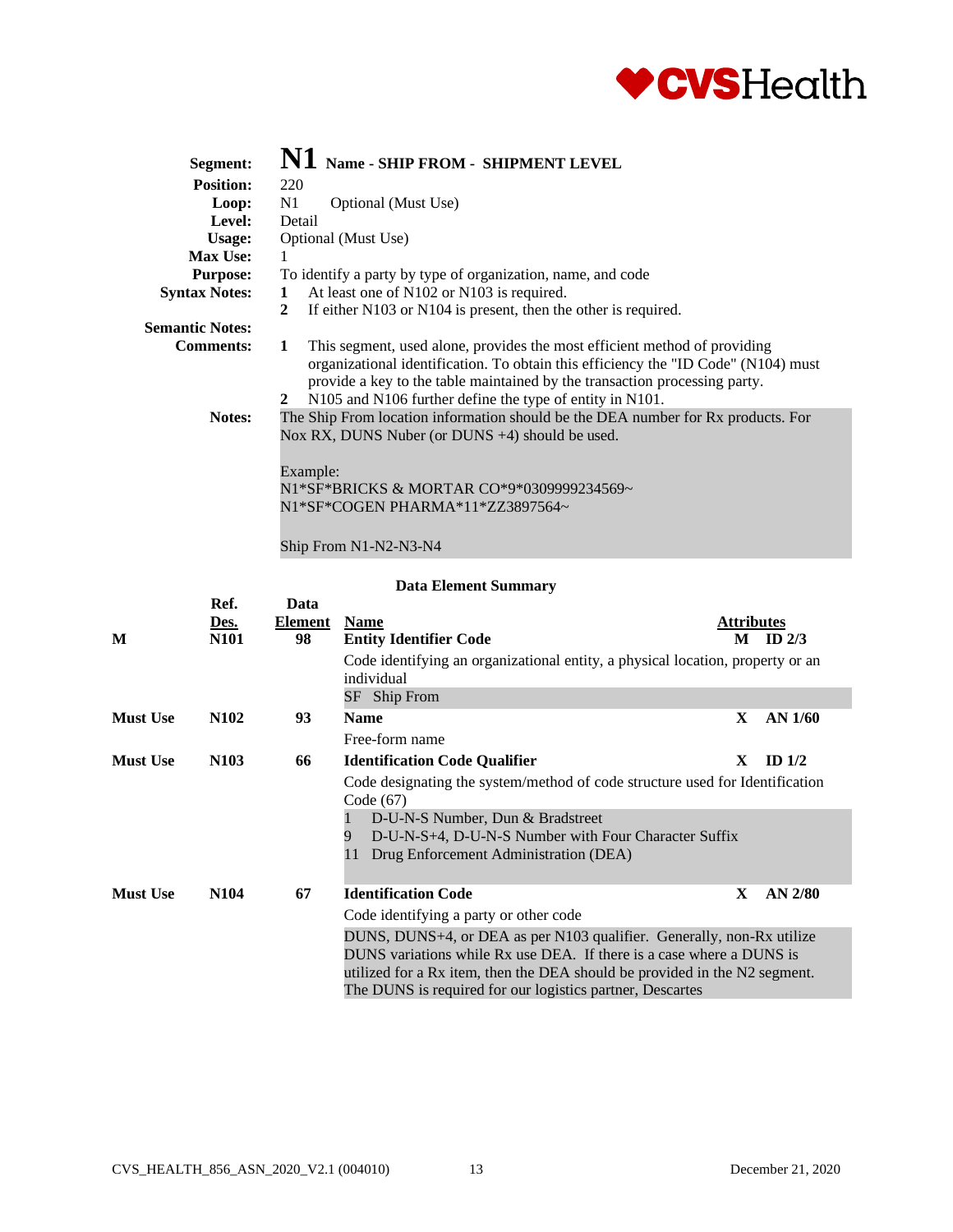

| Segment:               | N3 Address Information - SHIPMENT LEVEL    |
|------------------------|--------------------------------------------|
| <b>Position:</b>       | 240                                        |
| Loop:                  | Optional (Must Use)<br>N1                  |
| Level:                 | Detail                                     |
| Usage:                 | Optional                                   |
| Max Use:               | $\mathcal{D}$                              |
| <b>Purpose:</b>        | To specify the location of the named party |
| <b>Syntax Notes:</b>   |                                            |
| <b>Semantic Notes:</b> |                                            |
| <b>Comments:</b>       |                                            |
| Notes:                 | Example: N3*219 MAIN ST*BACK DOOR~         |
|                        |                                            |

|             |         | - ---- --------- ---- ------------ |                     |
|-------------|---------|------------------------------------|---------------------|
| Ref.        | Data    |                                    |                     |
| <u>Des.</u> | Element | <b>Name</b>                        | <b>Attributes</b>   |
| N301        | 166     | <b>Address Information</b>         | AN 1/55<br>$\Omega$ |
|             |         | Address information                |                     |
| N302        | 166     | <b>Address Information</b>         | AN 1/55<br>$\Omega$ |
|             |         | Address information                |                     |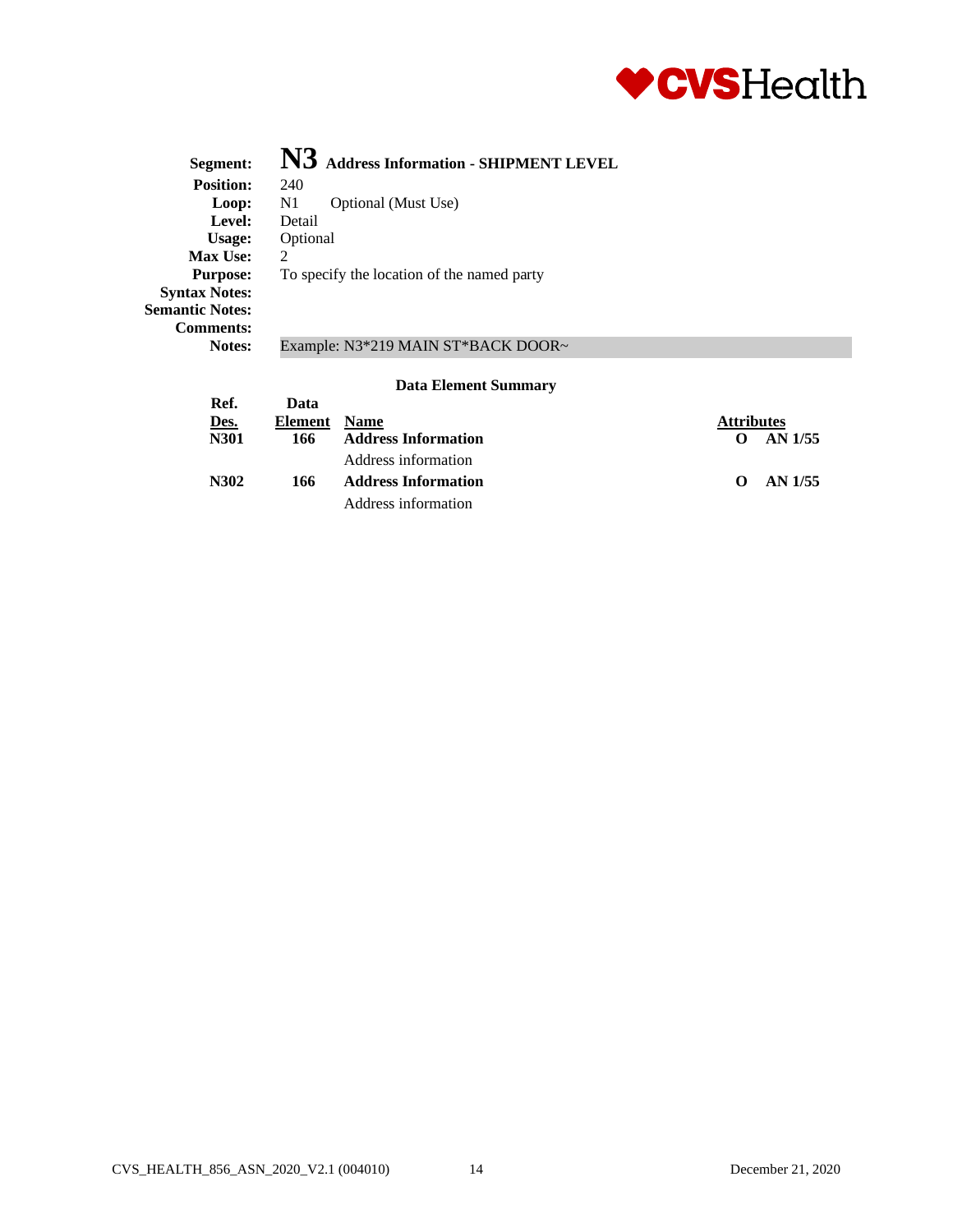

|                                                | Segment:                             |                | N4 Geographic Location - SHIPMENT LEVEL                                                                                                                                      |                   |           |  |
|------------------------------------------------|--------------------------------------|----------------|------------------------------------------------------------------------------------------------------------------------------------------------------------------------------|-------------------|-----------|--|
|                                                | <b>Position:</b>                     | 250            |                                                                                                                                                                              |                   |           |  |
| N <sub>1</sub><br>Optional (Must Use)<br>Loop: |                                      |                |                                                                                                                                                                              |                   |           |  |
| Level:<br>Detail                               |                                      |                |                                                                                                                                                                              |                   |           |  |
|                                                | <b>Usage:</b><br>Optional (Must Use) |                |                                                                                                                                                                              |                   |           |  |
|                                                | <b>Max Use:</b>                      |                |                                                                                                                                                                              |                   |           |  |
|                                                | <b>Purpose:</b>                      |                | To specify the geographic place of the named party                                                                                                                           |                   |           |  |
|                                                | <b>Syntax Notes:</b>                 | 1              | If N406 is present, then N405 is required.                                                                                                                                   |                   |           |  |
|                                                | <b>Semantic Notes:</b>               |                |                                                                                                                                                                              |                   |           |  |
| <b>Comments:</b><br>1<br>2                     |                                      |                | A combination of either N401 through N404, or N405 and N406 may be adequate to<br>specify a location.<br>N402 is required only if city name (N401) is in the U.S. or Canada. |                   |           |  |
|                                                | Notes:                               |                | Example: N4*CHICAGO*IL*60614~                                                                                                                                                |                   |           |  |
|                                                |                                      |                | <b>Data Element Summary</b>                                                                                                                                                  |                   |           |  |
|                                                | Ref.                                 | Data           |                                                                                                                                                                              |                   |           |  |
|                                                | Des.                                 | <b>Element</b> | <b>Name</b>                                                                                                                                                                  | <b>Attributes</b> |           |  |
|                                                | N401                                 | 19             | <b>City Name</b>                                                                                                                                                             | $\Omega$          | $AN$ 2/30 |  |
|                                                |                                      |                | Free-form text for city name                                                                                                                                                 |                   |           |  |
|                                                | N402                                 | 156            | <b>State or Province Code</b>                                                                                                                                                | $\Omega$          | ID $2/2$  |  |
|                                                |                                      |                | Code (Standard State/Province) as defined by appropriate government agency                                                                                                   |                   |           |  |
| <b>Must Use</b>                                | N403                                 | 116            | <b>Postal Code</b>                                                                                                                                                           | O                 | ID $3/15$ |  |
|                                                |                                      |                | Code defining international postal zone code excluding punctuation and blanks<br>(zip code for United States)                                                                |                   |           |  |

| N404 | (Zip code for United States)<br><b>Country Code</b> | ID $2/3$ |
|------|-----------------------------------------------------|----------|
|      | Code identifying the country                        |          |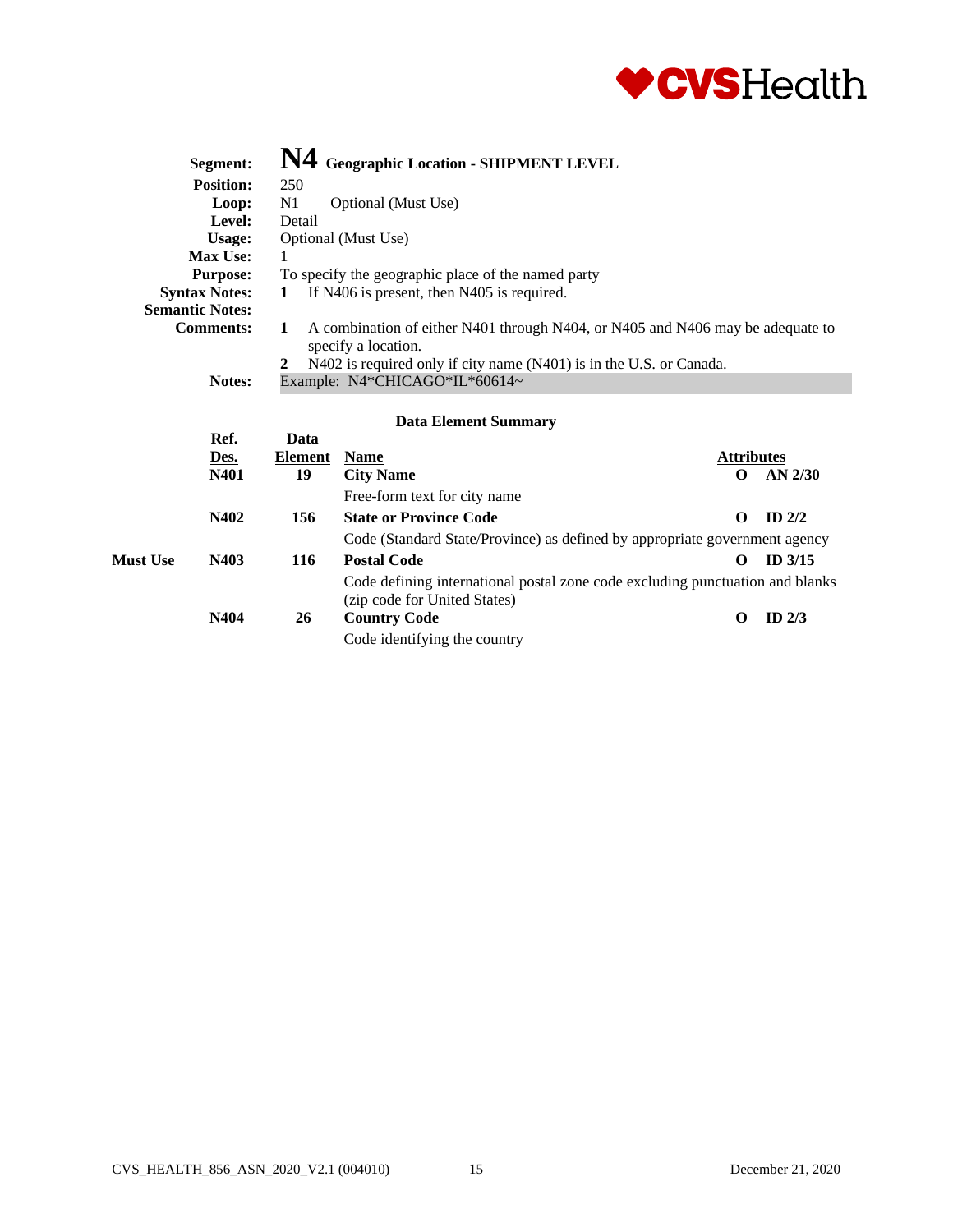

| Segment:               |                             |                                                       | $\bf{N1}$ Name - SHIP TO - SHIPMENT LEVEL                                                                           |                                                                                                                                                                                                                                                                                                                                                                                                                                                                                                                    |                                                                                        |
|------------------------|-----------------------------|-------------------------------------------------------|---------------------------------------------------------------------------------------------------------------------|--------------------------------------------------------------------------------------------------------------------------------------------------------------------------------------------------------------------------------------------------------------------------------------------------------------------------------------------------------------------------------------------------------------------------------------------------------------------------------------------------------------------|----------------------------------------------------------------------------------------|
| <b>Position:</b>       | 220                         |                                                       |                                                                                                                     |                                                                                                                                                                                                                                                                                                                                                                                                                                                                                                                    |                                                                                        |
| Loop:                  | N1                          | Optional (Must Use)                                   |                                                                                                                     |                                                                                                                                                                                                                                                                                                                                                                                                                                                                                                                    |                                                                                        |
| Level:                 | Detail                      |                                                       |                                                                                                                     |                                                                                                                                                                                                                                                                                                                                                                                                                                                                                                                    |                                                                                        |
| <b>Usage:</b>          |                             | Optional (Must Use)                                   |                                                                                                                     |                                                                                                                                                                                                                                                                                                                                                                                                                                                                                                                    |                                                                                        |
| Max Use:               |                             |                                                       |                                                                                                                     |                                                                                                                                                                                                                                                                                                                                                                                                                                                                                                                    |                                                                                        |
| <b>Purpose:</b>        |                             |                                                       | To identify a party by type of organization, name, and code                                                         |                                                                                                                                                                                                                                                                                                                                                                                                                                                                                                                    |                                                                                        |
| <b>Syntax Notes:</b>   | 1                           |                                                       | At least one of N102 or N103 is required.                                                                           |                                                                                                                                                                                                                                                                                                                                                                                                                                                                                                                    |                                                                                        |
|                        | $\mathbf{2}$                |                                                       | If either N103 or N104 is present, then the other is required.                                                      |                                                                                                                                                                                                                                                                                                                                                                                                                                                                                                                    |                                                                                        |
| <b>Semantic Notes:</b> |                             |                                                       |                                                                                                                     |                                                                                                                                                                                                                                                                                                                                                                                                                                                                                                                    |                                                                                        |
| <b>Comments:</b>       | 1<br>$\mathbf{2}$           |                                                       | N105 and N106 further define the type of entity in N101.                                                            | This segment, used alone, provides the most efficient method of providing<br>organizational identification. To obtain this efficiency the "ID Code" (N104) must<br>provide a key to the table maintained by the transaction processing party.                                                                                                                                                                                                                                                                      |                                                                                        |
| Notes:                 | segment.                    | (N1) and related DEA number (N2).                     |                                                                                                                     | CVS Ship To locations may include warehouse or store information depending on the<br>nature of order fulfillment. The DEA number should be used for Rx warehouse<br>shipments and the CVS Warehouse code for non-RX. Non-Rx store deliveries should<br>include the CVS store number while Rx deliveries should include both the store number<br>The GS1-US Global Location Number (GLN) will also be available for use for both<br>when those codes are available for use. GLN to be populated in the following N2 | warehouse and store locations in the future. CVS EDI will notify the partner community |
|                        | Examples:<br>Warehouse, RX: | Ship To N1-N2-N3-N4                                   | N1*ST* CVS*11*RC0314891~<br>Warehouse, non-RX: N1* ST* CVS*54*I202~<br>Store, RX & non-RX: N1*ST*CVS 5729*92*05729~ |                                                                                                                                                                                                                                                                                                                                                                                                                                                                                                                    |                                                                                        |
|                        |                             |                                                       |                                                                                                                     |                                                                                                                                                                                                                                                                                                                                                                                                                                                                                                                    |                                                                                        |
|                        |                             |                                                       | <b>Data Element Summary</b>                                                                                         |                                                                                                                                                                                                                                                                                                                                                                                                                                                                                                                    |                                                                                        |
| Ref.<br>Des.           | Data<br>Element             | <b>Name</b>                                           |                                                                                                                     |                                                                                                                                                                                                                                                                                                                                                                                                                                                                                                                    | <b>Attributes</b>                                                                      |
| М<br>N <sub>101</sub>  | 98                          | <b>Entity Identifier Code</b><br>$\sim$ $\sim$ $\sim$ |                                                                                                                     |                                                                                                                                                                                                                                                                                                                                                                                                                                                                                                                    | $M$ ID 2/3                                                                             |

| TAT.            | 131VI             | ↗∪ | Elitty Richtlitt Couc                                                                                                                                                                                                     | TAT T | - 110 AD  |
|-----------------|-------------------|----|---------------------------------------------------------------------------------------------------------------------------------------------------------------------------------------------------------------------------|-------|-----------|
|                 |                   |    | Code identifying an organizational entity, a physical location, property or an<br>individual<br>ST Ship To                                                                                                                |       |           |
| <b>Must Use</b> | N <sub>1</sub> 02 | 93 | <b>Name</b>                                                                                                                                                                                                               | X.    | AN $1/60$ |
|                 |                   |    | Free-form name                                                                                                                                                                                                            |       |           |
| <b>Must Use</b> | N <sub>10</sub> 3 | 66 | <b>Identification Code Qualifier</b>                                                                                                                                                                                      | X     | ID $1/2$  |
|                 |                   |    | Code designating the system/method of code structure used for Identification<br>Code (67)<br>D-U-N-S+4, D-U-N-S Number with Four Character Suffix<br>9<br>Drug Enforcement Administration (DEA)<br>Warehouse Number<br>54 |       |           |
|                 |                   |    | 92 CVS Store Number                                                                                                                                                                                                       |       |           |
| <b>Must Use</b> | N <sub>104</sub>  | 67 | <b>Identification Code</b><br>Code identifying a party or other code                                                                                                                                                      | X     | $AN$ 2/80 |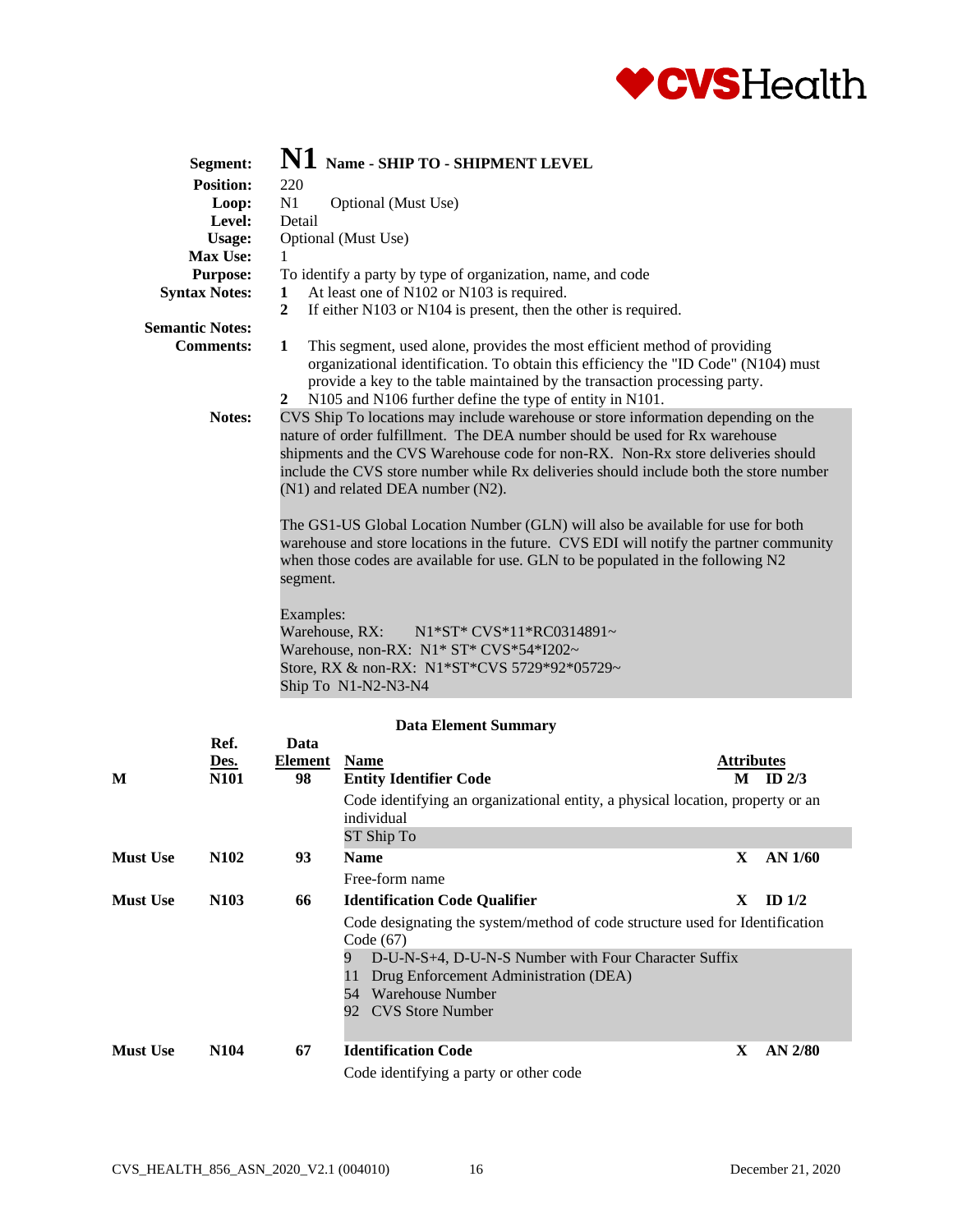

DUNS, DUNS+4, DEA Number, CVS Warehouse, or Store Number as per N103 qualifier. Generally, non-Rx utilize DUNS variations while Rx use DEA

54 - Warehouse Code

11 - DEA for RX Suppliers If there is a case where a DUNS is utilized for a Rx item, then the DEA should be provided in the N2 segment.

Please refer to cvssuppliers.com Distribution Center ID Table for the warehouse codes and DEA numbers - https://cvssuppliers.com/distributioncenter-id-ref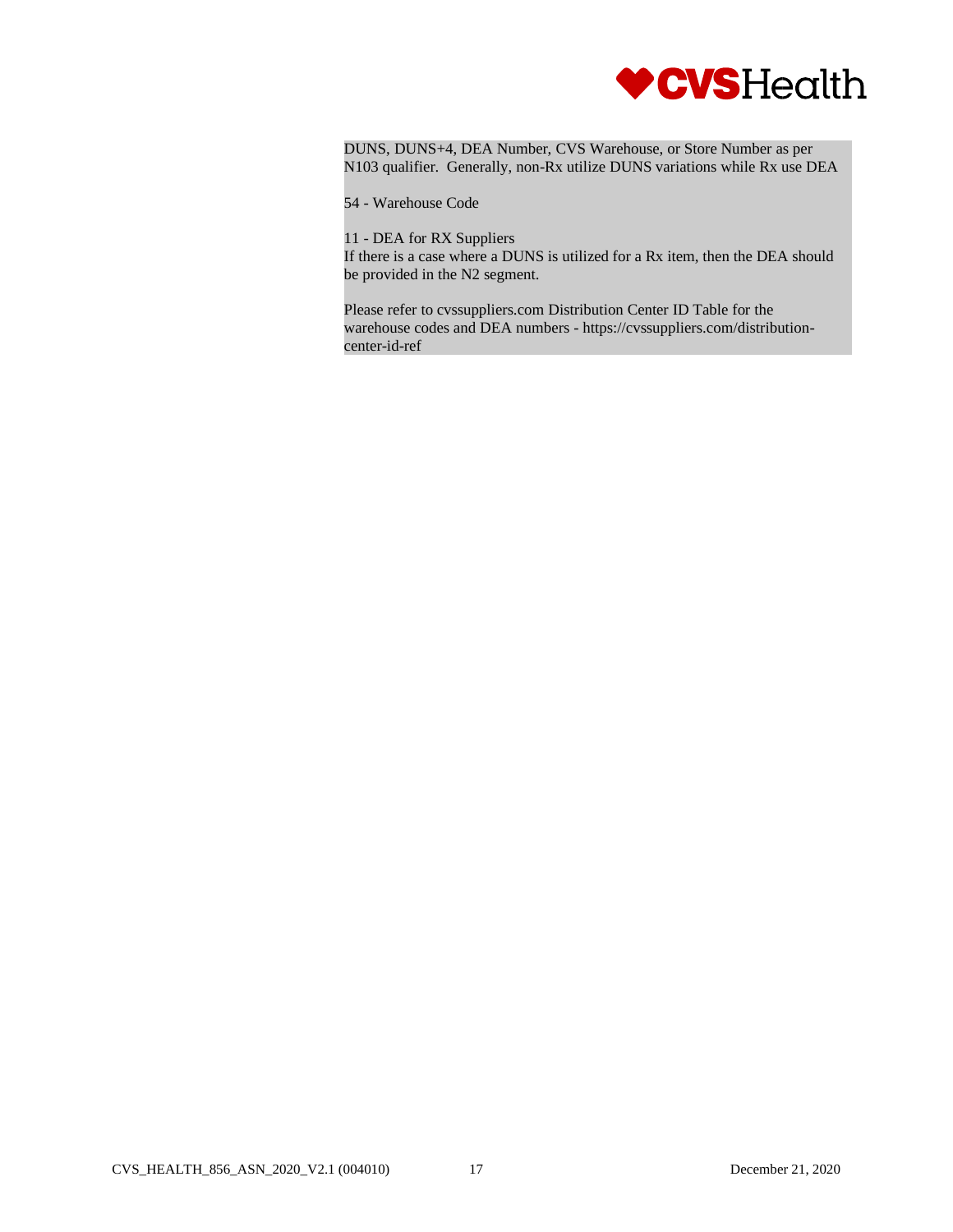

| Segment:                                                           | N3 Address Information - SHIPMENT LEVEL    |
|--------------------------------------------------------------------|--------------------------------------------|
| <b>Position:</b>                                                   | 240                                        |
| Loop:                                                              | Optional (Must Use)<br>N <sub>1</sub>      |
| Level:                                                             | Detail                                     |
| Usage:                                                             | Optional                                   |
| <b>Max Use:</b>                                                    | $\mathcal{D}_{\mathcal{L}}$                |
| <b>Purpose:</b>                                                    | To specify the location of the named party |
| <b>Syntax Notes:</b><br><b>Semantic Notes:</b><br><b>Comments:</b> |                                            |
| Notes:                                                             | Example: $N3*100$ CVS Center Dr $\sim$     |

| Ref.        | Data    |                            |                     |
|-------------|---------|----------------------------|---------------------|
| Des.        | Element | <b>Name</b>                | <b>Attributes</b>   |
| <b>N301</b> | 166     | <b>Address Information</b> | AN 1/55             |
|             |         | Address information        |                     |
| N302        | 166     | <b>Address Information</b> | AN 1/55<br>$\Omega$ |
|             |         | Address information        |                     |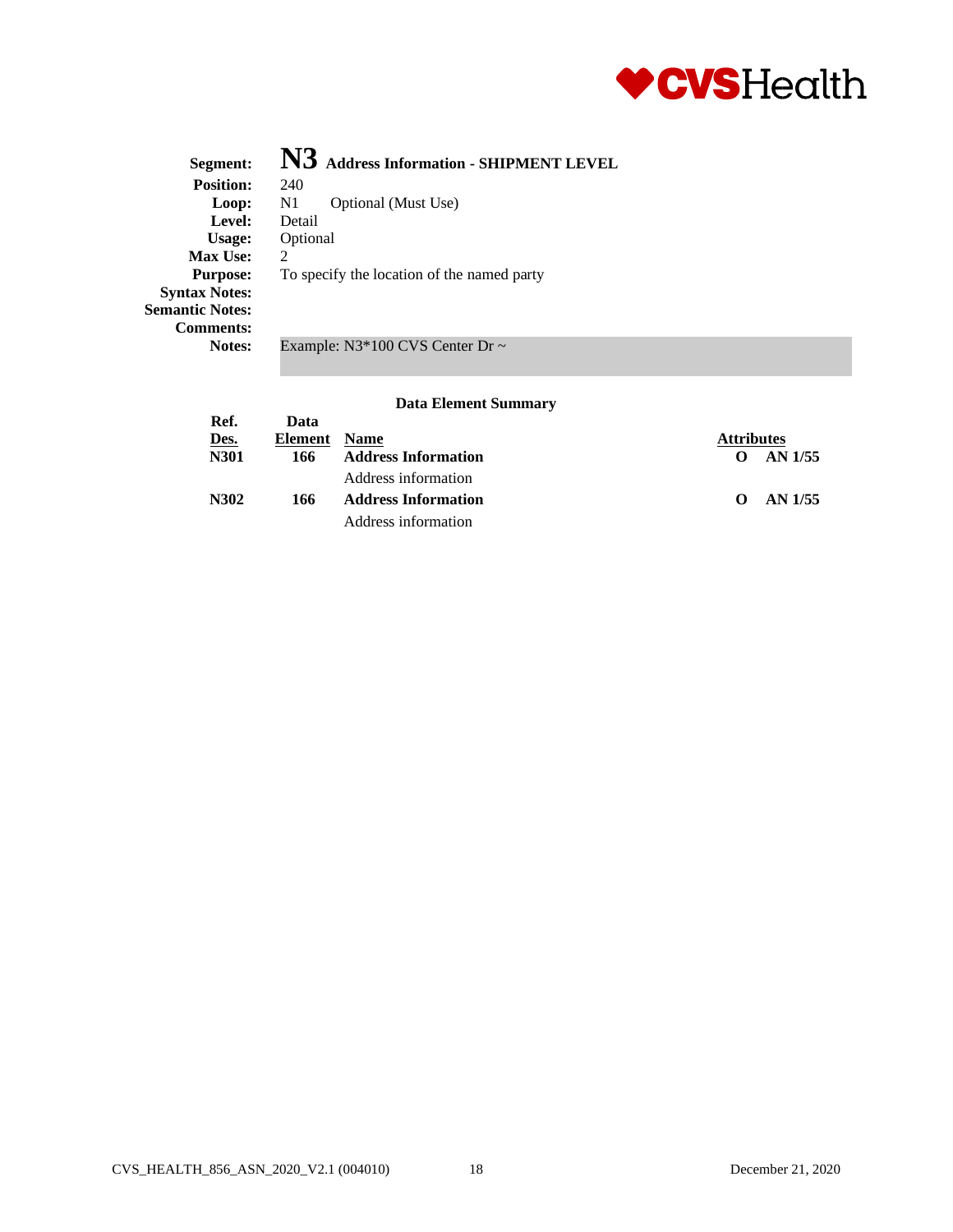

| Segment:               | N4 Geographic Location - SHIPMENT LEVEL                                                                                                                                                                                                                                                                     |
|------------------------|-------------------------------------------------------------------------------------------------------------------------------------------------------------------------------------------------------------------------------------------------------------------------------------------------------------|
| <b>Position:</b>       | 250                                                                                                                                                                                                                                                                                                         |
| Loop:                  | N1<br>Optional (Must Use)                                                                                                                                                                                                                                                                                   |
| Level:                 | Detail                                                                                                                                                                                                                                                                                                      |
| Usage:                 | Optional (Must Use)                                                                                                                                                                                                                                                                                         |
| <b>Max Use:</b>        |                                                                                                                                                                                                                                                                                                             |
| <b>Purpose:</b>        | To specify the geographic place of the named party                                                                                                                                                                                                                                                          |
| <b>Syntax Notes:</b>   | If N406 is present, then N405 is required.<br>$\bf{1}$                                                                                                                                                                                                                                                      |
| <b>Semantic Notes:</b> |                                                                                                                                                                                                                                                                                                             |
| <b>Comments:</b>       | A combination of either N401 through N404, or N405 and N406 may be adequate to<br>1<br>specify a location.                                                                                                                                                                                                  |
|                        | N402 is required only if city name (N401) is in the U.S. or Canada.<br>2                                                                                                                                                                                                                                    |
| Notos:                 | $F_{\rm v}}$ $\rm M_{\rm 4}$ $\rm W_{\rm 2}$ $\rm M_{\rm W}$ $\rm M_{\rm 2}$ $\rm M_{\rm 2}$ $\rm C_{\rm 2}$ $\rm T_{\rm 2}$ $\rm F_{\rm 2}$ $\rm M_{\rm 2}$ $\rm M_{\rm 2}$ $\rm M_{\rm 2}$ $\rm M_{\rm 2}$ $\rm M_{\rm 2}$ $\rm M_{\rm 2}$ $\rm M_{\rm 2}$ $\rm M_{\rm 2}$ $\rm M_{\rm 2}$ $\rm M_{\rm 2$ |

### Notes: Example: N4\*WOONSOCKET\*RI\*02895~

| Ref. | Data           |                                                                                                               |                   |           |
|------|----------------|---------------------------------------------------------------------------------------------------------------|-------------------|-----------|
| Des. | <b>Element</b> | <b>Name</b>                                                                                                   | <b>Attributes</b> |           |
| N401 | 19             | <b>City Name</b>                                                                                              |                   | $AN$ 2/30 |
|      |                | Free-form text for city name                                                                                  |                   |           |
| N402 | 156            | <b>State or Province Code</b>                                                                                 |                   | $ID$ 2/2  |
|      |                | Code (Standard State/Province) as defined by appropriate government agency                                    |                   |           |
| N403 | 116            | <b>Postal Code</b>                                                                                            |                   | $ID$ 3/15 |
|      |                | Code defining international postal zone code excluding punctuation and blanks<br>(zip code for United States) |                   |           |
| N404 | 26             | <b>Country Code</b>                                                                                           | 0                 | ID $2/3$  |
|      |                | Code identifying the country                                                                                  |                   |           |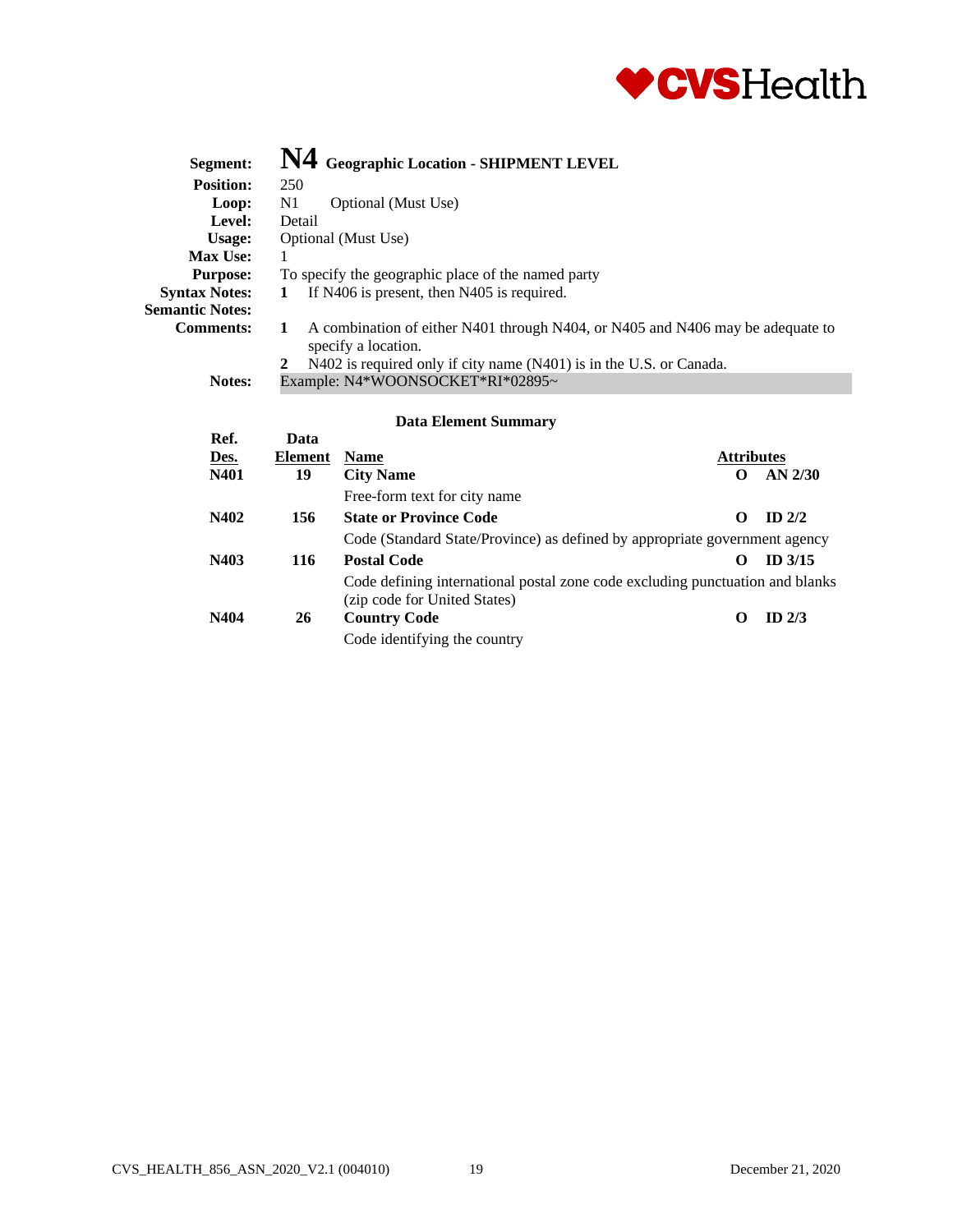

|   | Segment:               |                       | <b>HL</b> Hierarchical Level - ORDER LEVEL                                                                                                                                                                                                                                                                                                                                                                                                                                                                                                                                                                                                                                                                                                                                                                                                                                                                                                                                                                                                                                                                                                                                                                                           |                        |
|---|------------------------|-----------------------|--------------------------------------------------------------------------------------------------------------------------------------------------------------------------------------------------------------------------------------------------------------------------------------------------------------------------------------------------------------------------------------------------------------------------------------------------------------------------------------------------------------------------------------------------------------------------------------------------------------------------------------------------------------------------------------------------------------------------------------------------------------------------------------------------------------------------------------------------------------------------------------------------------------------------------------------------------------------------------------------------------------------------------------------------------------------------------------------------------------------------------------------------------------------------------------------------------------------------------------|------------------------|
|   | <b>Position:</b>       | 010                   |                                                                                                                                                                                                                                                                                                                                                                                                                                                                                                                                                                                                                                                                                                                                                                                                                                                                                                                                                                                                                                                                                                                                                                                                                                      |                        |
|   | Loop:                  | HL                    | Mandatory                                                                                                                                                                                                                                                                                                                                                                                                                                                                                                                                                                                                                                                                                                                                                                                                                                                                                                                                                                                                                                                                                                                                                                                                                            |                        |
|   | Level:                 | Detail                |                                                                                                                                                                                                                                                                                                                                                                                                                                                                                                                                                                                                                                                                                                                                                                                                                                                                                                                                                                                                                                                                                                                                                                                                                                      |                        |
|   | <b>Usage:</b>          | Mandatory             |                                                                                                                                                                                                                                                                                                                                                                                                                                                                                                                                                                                                                                                                                                                                                                                                                                                                                                                                                                                                                                                                                                                                                                                                                                      |                        |
|   | Max Use:               | >1                    |                                                                                                                                                                                                                                                                                                                                                                                                                                                                                                                                                                                                                                                                                                                                                                                                                                                                                                                                                                                                                                                                                                                                                                                                                                      |                        |
|   | <b>Purpose:</b>        |                       | To identify dependencies among and the content of hierarchically related groups of data                                                                                                                                                                                                                                                                                                                                                                                                                                                                                                                                                                                                                                                                                                                                                                                                                                                                                                                                                                                                                                                                                                                                              |                        |
|   |                        | segments              |                                                                                                                                                                                                                                                                                                                                                                                                                                                                                                                                                                                                                                                                                                                                                                                                                                                                                                                                                                                                                                                                                                                                                                                                                                      |                        |
|   | <b>Syntax Notes:</b>   |                       |                                                                                                                                                                                                                                                                                                                                                                                                                                                                                                                                                                                                                                                                                                                                                                                                                                                                                                                                                                                                                                                                                                                                                                                                                                      |                        |
|   | <b>Semantic Notes:</b> |                       |                                                                                                                                                                                                                                                                                                                                                                                                                                                                                                                                                                                                                                                                                                                                                                                                                                                                                                                                                                                                                                                                                                                                                                                                                                      |                        |
|   | <b>Comments:</b>       | 1<br>2<br>3<br>4<br>5 | The HL segment is used to identify levels of detail information using a hierarchical<br>structure, such as relating line-item data to shipment data, and packaging data to line-<br>item data.<br>The HL segment defines a top-down/left-right ordered structure.<br>HL01 shall contain a unique alphanumeric number for each occurrence of the HL<br>segment in the transaction set. For example, HL01 could be used to indicate the<br>number of occurrences of the HL segment, in which case the value of HL01 would<br>be "1" for the initial HL segment and would be incremented by one in each<br>subsequent HL segment within the transaction.<br>HL02 identifies the hierarchical ID number of the HL segment to which the current<br>HL segment is subordinate.<br>HL03 indicates the context of the series of segments following the current HL<br>segment up to the next occurrence of an HL segment in the transaction. For example,<br>HL03 is used to indicate that subsequent segments in the HL loop form a logical<br>grouping of data referring to shipment, order, or item-level information.<br>HL04 indicates whether or not there are subordinate (or child) HL segments related<br>to the current HL segment. |                        |
|   | Notes:                 |                       | Example: $HL^*2^{**}O^*1$ ~                                                                                                                                                                                                                                                                                                                                                                                                                                                                                                                                                                                                                                                                                                                                                                                                                                                                                                                                                                                                                                                                                                                                                                                                          |                        |
|   |                        |                       |                                                                                                                                                                                                                                                                                                                                                                                                                                                                                                                                                                                                                                                                                                                                                                                                                                                                                                                                                                                                                                                                                                                                                                                                                                      |                        |
|   |                        |                       | <b>Data Element Summary</b>                                                                                                                                                                                                                                                                                                                                                                                                                                                                                                                                                                                                                                                                                                                                                                                                                                                                                                                                                                                                                                                                                                                                                                                                          |                        |
|   | Ref.                   | Data                  |                                                                                                                                                                                                                                                                                                                                                                                                                                                                                                                                                                                                                                                                                                                                                                                                                                                                                                                                                                                                                                                                                                                                                                                                                                      |                        |
|   | Des.                   | <b>Element</b>        | <b>Name</b>                                                                                                                                                                                                                                                                                                                                                                                                                                                                                                                                                                                                                                                                                                                                                                                                                                                                                                                                                                                                                                                                                                                                                                                                                          | <b>Attributes</b>      |
| М | <b>HL01</b>            | 628                   | <b>Hierarchical ID Number</b>                                                                                                                                                                                                                                                                                                                                                                                                                                                                                                                                                                                                                                                                                                                                                                                                                                                                                                                                                                                                                                                                                                                                                                                                        | M AN 1/12              |
|   | HL02                   | 734                   | A unique number assigned by the sender to identify a particular data segment<br>in a hierarchical structure<br><b>Hierarchical Parent ID Number</b>                                                                                                                                                                                                                                                                                                                                                                                                                                                                                                                                                                                                                                                                                                                                                                                                                                                                                                                                                                                                                                                                                  | AN 1/12<br>O           |
|   |                        |                       | Identification number of the next higher hierarchical data segment that the data<br>segment being described is subordinate to                                                                                                                                                                                                                                                                                                                                                                                                                                                                                                                                                                                                                                                                                                                                                                                                                                                                                                                                                                                                                                                                                                        |                        |
| М | HL03                   | 735                   | <b>Hierarchical Level Code</b>                                                                                                                                                                                                                                                                                                                                                                                                                                                                                                                                                                                                                                                                                                                                                                                                                                                                                                                                                                                                                                                                                                                                                                                                       | $M$ ID $1/2$           |
|   |                        |                       | Code defining the characteristic of a level in a hierarchical structure                                                                                                                                                                                                                                                                                                                                                                                                                                                                                                                                                                                                                                                                                                                                                                                                                                                                                                                                                                                                                                                                                                                                                              |                        |
|   |                        |                       | O Order                                                                                                                                                                                                                                                                                                                                                                                                                                                                                                                                                                                                                                                                                                                                                                                                                                                                                                                                                                                                                                                                                                                                                                                                                              |                        |
|   | <b>HL04</b>            | 736                   | <b>Hierarchical Child Code</b>                                                                                                                                                                                                                                                                                                                                                                                                                                                                                                                                                                                                                                                                                                                                                                                                                                                                                                                                                                                                                                                                                                                                                                                                       | ID <sub>1/1</sub><br>0 |
|   |                        |                       | Code indicating if there are hierarchical child data segments subordinate to the                                                                                                                                                                                                                                                                                                                                                                                                                                                                                                                                                                                                                                                                                                                                                                                                                                                                                                                                                                                                                                                                                                                                                     |                        |

1 Additional Subordinate HL Data Segment in This Hierarchical Structure

level being described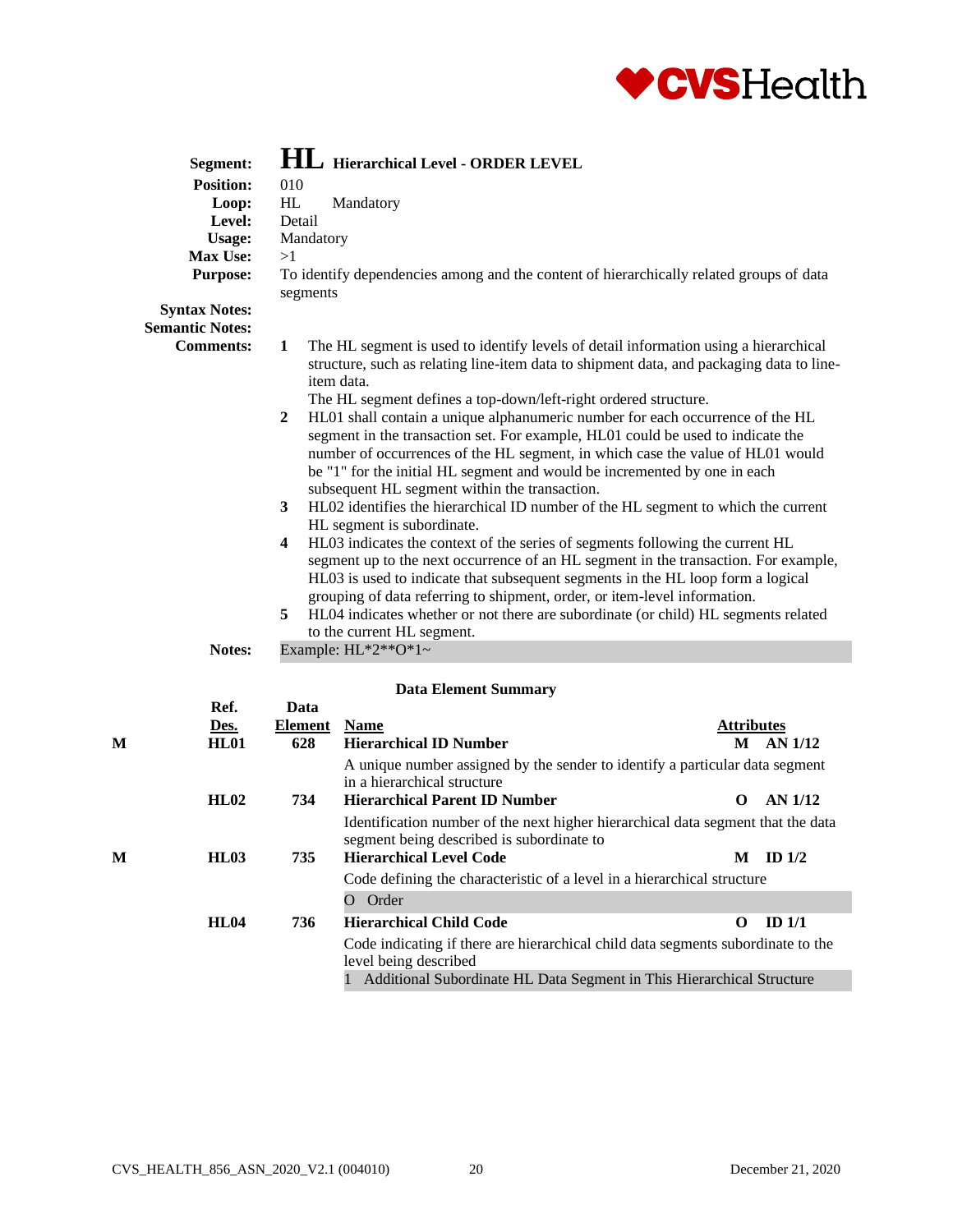

| Segment:               | PRF Purchase Order Reference - ORDER LEVEL                        |                   |
|------------------------|-------------------------------------------------------------------|-------------------|
| <b>Position:</b>       | 050                                                               |                   |
| Loop:                  | HL<br>Mandatory                                                   |                   |
| Level:                 | Detail                                                            |                   |
| Usage:                 | Mandatory                                                         |                   |
| <b>Max Use:</b>        | >1                                                                |                   |
| <b>Purpose:</b>        | To provide reference to a specific purchase order                 |                   |
| <b>Syntax Notes:</b>   |                                                                   |                   |
| <b>Semantic Notes:</b> | PRF04 is the date assigned by the purchase to purchase order.     |                   |
| <b>Comments:</b>       |                                                                   |                   |
| Notes:                 | <b>Semantic Notes:</b>                                            |                   |
|                        | 1. PRF04 is the date assigned by the purchaser to purchase order. |                   |
|                        |                                                                   |                   |
|                        | Example: PRF*1234567***20140130~                                  |                   |
|                        |                                                                   |                   |
|                        | <b>Data Element Summary</b>                                       |                   |
| Ref.                   | Data                                                              |                   |
| Des.                   | <b>Name</b><br>Element                                            | <b>Attributes</b> |

|   | <u>ijcs.</u>      | висшент    | таше                                                                                                                  | Attributes |               |
|---|-------------------|------------|-----------------------------------------------------------------------------------------------------------------------|------------|---------------|
| М | <b>PRF01</b>      | 324        | <b>Purchase Order Number</b>                                                                                          | M          | AN 1/22       |
|   |                   |            | Identifying number for Purchase Order assigned by the orderer/purchaser                                               |            |               |
|   |                   |            | <b>CVSHealth Purchase Order Number</b>                                                                                |            |               |
|   | PRF <sub>02</sub> | <b>328</b> | <b>Release Number</b>                                                                                                 | 0          | AN 1/30       |
|   |                   |            | Number identifying a release against a Purchase Order previously placed by the<br>parties involved in the transaction |            |               |
|   | PRF <sub>04</sub> | 373        | Date                                                                                                                  | $\Omega$   | <b>DT 8/8</b> |
|   |                   |            | Date expressed as CCYYMMDD                                                                                            |            |               |
|   |                   |            | Original Purchase Order Date                                                                                          |            |               |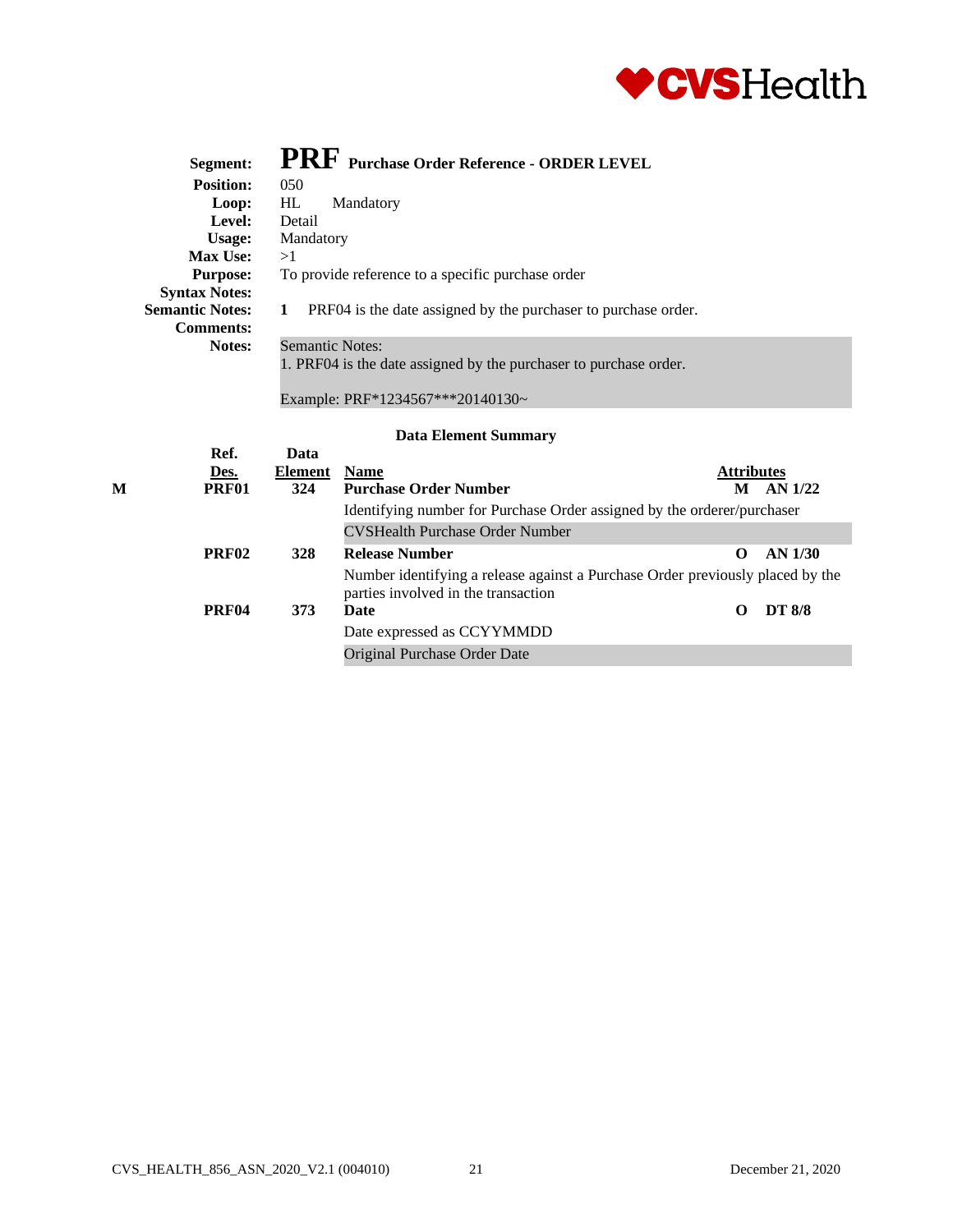

| Segment:                                                           | REF Reference Identification - ORDER LEVEL                                                                                                                                                                                                                                     |
|--------------------------------------------------------------------|--------------------------------------------------------------------------------------------------------------------------------------------------------------------------------------------------------------------------------------------------------------------------------|
| <b>Position:</b>                                                   | 150                                                                                                                                                                                                                                                                            |
| Loop:                                                              | HL<br>Mandatory                                                                                                                                                                                                                                                                |
| Level:                                                             | Detail                                                                                                                                                                                                                                                                         |
| <b>Usage:</b>                                                      | Mandatory                                                                                                                                                                                                                                                                      |
| <b>Max Use:</b>                                                    | >1                                                                                                                                                                                                                                                                             |
| <b>Purpose:</b>                                                    | To specify identifying information                                                                                                                                                                                                                                             |
| <b>Syntax Notes:</b><br><b>Semantic Notes:</b><br><b>Comments:</b> | At least one of REF02 or REF03 is required.<br>$\mathbf{1}$<br>If either C04003 or C04004 is present, then the other is required.<br>2<br>If either C04005 or C04006 is present, then the other is required.<br>3<br>REF04 contains data relating to the value cited in REF02. |
| Notes:                                                             | <b>CVS Vendor Number</b><br>Examples:<br>CVS Vendor Number, REF*VN*99999                                                                                                                                                                                                       |

|                 | Ref.              | Data    |                                                                                                                                |                   |          |
|-----------------|-------------------|---------|--------------------------------------------------------------------------------------------------------------------------------|-------------------|----------|
|                 | Des.              | Element | <b>Name</b>                                                                                                                    | <b>Attributes</b> |          |
| M               | REF01             | 128     | <b>Reference Identification Qualifier</b>                                                                                      | M                 | ID $2/3$ |
|                 |                   |         | Code qualifying the Reference Identification                                                                                   |                   |          |
|                 |                   |         | VN or VR CVS Vendor Number                                                                                                     |                   |          |
| <b>Must Use</b> | REF <sub>02</sub> | 127     | <b>Reference Identification</b>                                                                                                |                   | AN 1/30  |
|                 |                   |         | Reference information as defined for a particular Transaction Set or as<br>specified by the Reference Identification Qualifier |                   |          |
|                 |                   |         |                                                                                                                                |                   |          |
|                 |                   |         | CVS Vendor Number as aligned to the REF01                                                                                      |                   |          |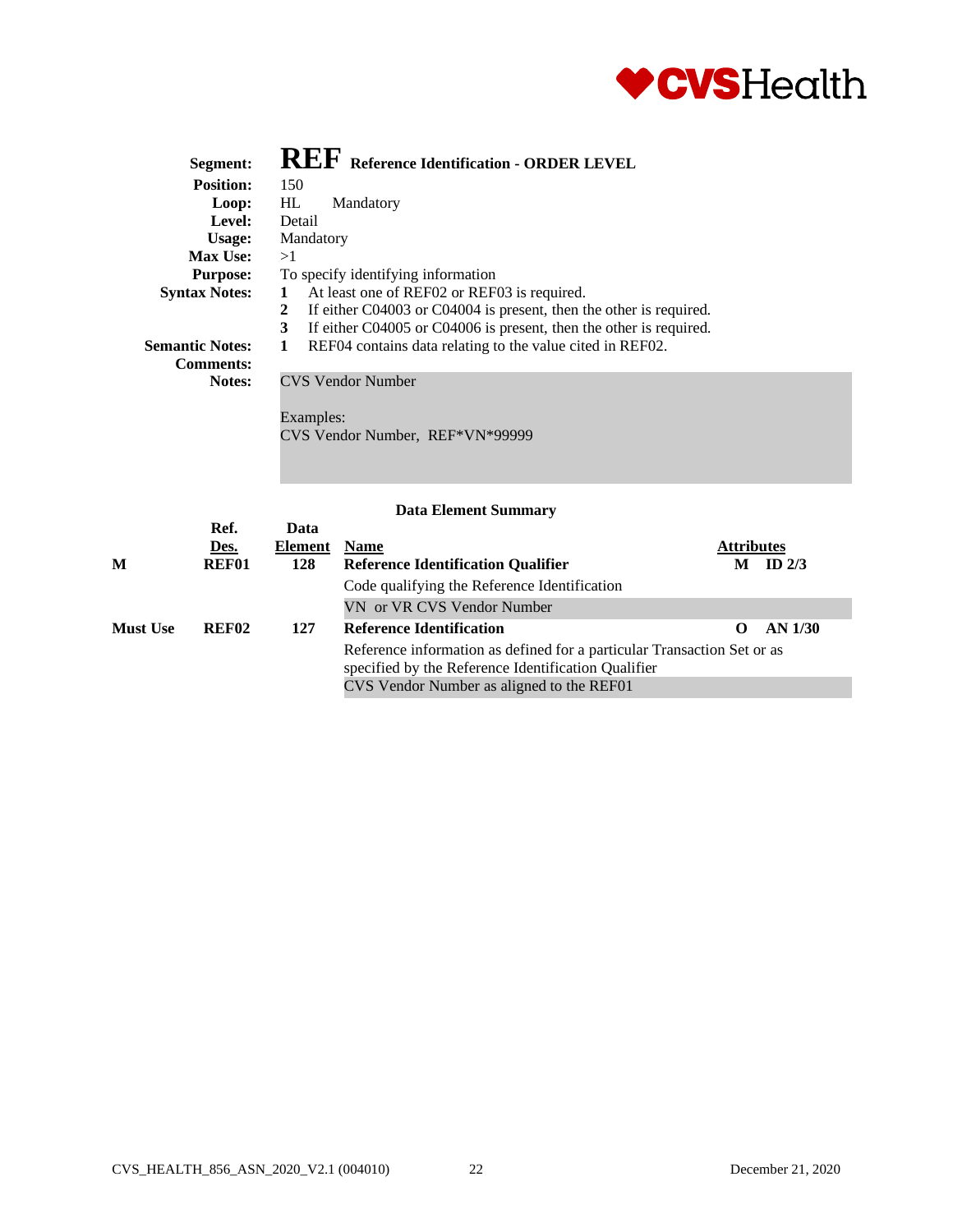

|   | Segment:               |             | <b>HL</b> Hierarchical Level - TARE LEVEL (If Shipping Pallets)                                                                                                                                                                                                                                                                                                                                                                                                                                                                                                                                                                                                                                                                                                                                                                                                                |                   |                |
|---|------------------------|-------------|--------------------------------------------------------------------------------------------------------------------------------------------------------------------------------------------------------------------------------------------------------------------------------------------------------------------------------------------------------------------------------------------------------------------------------------------------------------------------------------------------------------------------------------------------------------------------------------------------------------------------------------------------------------------------------------------------------------------------------------------------------------------------------------------------------------------------------------------------------------------------------|-------------------|----------------|
|   | <b>Position:</b>       | 010         |                                                                                                                                                                                                                                                                                                                                                                                                                                                                                                                                                                                                                                                                                                                                                                                                                                                                                |                   |                |
|   | Loop:                  | HL          | Mandatory                                                                                                                                                                                                                                                                                                                                                                                                                                                                                                                                                                                                                                                                                                                                                                                                                                                                      |                   |                |
|   | Level:                 | Detail      |                                                                                                                                                                                                                                                                                                                                                                                                                                                                                                                                                                                                                                                                                                                                                                                                                                                                                |                   |                |
|   | <b>Usage:</b>          | Mandatory   |                                                                                                                                                                                                                                                                                                                                                                                                                                                                                                                                                                                                                                                                                                                                                                                                                                                                                |                   |                |
|   | Max Use:               | >1          |                                                                                                                                                                                                                                                                                                                                                                                                                                                                                                                                                                                                                                                                                                                                                                                                                                                                                |                   |                |
|   | <b>Purpose:</b>        | segments    | To identify dependencies among and the content of hierarchically related groups of data                                                                                                                                                                                                                                                                                                                                                                                                                                                                                                                                                                                                                                                                                                                                                                                        |                   |                |
|   | <b>Syntax Notes:</b>   |             |                                                                                                                                                                                                                                                                                                                                                                                                                                                                                                                                                                                                                                                                                                                                                                                                                                                                                |                   |                |
|   | <b>Semantic Notes:</b> |             |                                                                                                                                                                                                                                                                                                                                                                                                                                                                                                                                                                                                                                                                                                                                                                                                                                                                                |                   |                |
|   | <b>Comments:</b>       | 1<br>2      | The HL segment is used to identify levels of detail information using a hierarchical<br>structure, such as relating line-item data to shipment data, and packaging data to line-<br>item data.<br>The HL segment defines a top-down/left-right ordered structure.<br>HL01 shall contain a unique alphanumeric number for each occurrence of the HL                                                                                                                                                                                                                                                                                                                                                                                                                                                                                                                             |                   |                |
|   |                        | 3<br>4<br>5 | segment in the transaction set. For example, HL01 could be used to indicate the<br>number of occurrences of the HL segment, in which case the value of HL01 would<br>be "1" for the initial HL segment and would be incremented by one in each<br>subsequent HL segment within the transaction.<br>HL02 identifies the hierarchical ID number of the HL segment to which the current<br>HL segment is subordinate.<br>HL03 indicates the context of the series of segments following the current HL<br>segment up to the next occurrence of an HL segment in the transaction. For example,<br>HL03 is used to indicate that subsequent segments in the HL loop form a logical<br>grouping of data referring to shipment, order, or item-level information.<br>HL04 indicates whether or not there are subordinate (or child) HL segments related<br>to the current HL segment. |                   |                |
|   | Notes:                 |             | Example: $HL*3*2*T*1~$                                                                                                                                                                                                                                                                                                                                                                                                                                                                                                                                                                                                                                                                                                                                                                                                                                                         |                   |                |
|   |                        |             | <b>Data Element Summary</b>                                                                                                                                                                                                                                                                                                                                                                                                                                                                                                                                                                                                                                                                                                                                                                                                                                                    |                   |                |
|   | Ref.                   | Data        |                                                                                                                                                                                                                                                                                                                                                                                                                                                                                                                                                                                                                                                                                                                                                                                                                                                                                |                   |                |
|   | Des.                   | Element     | <b>Name</b>                                                                                                                                                                                                                                                                                                                                                                                                                                                                                                                                                                                                                                                                                                                                                                                                                                                                    | <b>Attributes</b> |                |
| M | <b>HL01</b>            | 628         | <b>Hierarchical ID Number</b>                                                                                                                                                                                                                                                                                                                                                                                                                                                                                                                                                                                                                                                                                                                                                                                                                                                  | M                 | AN 1/12        |
|   |                        |             | A unique number assigned by the sender to identify a particular data                                                                                                                                                                                                                                                                                                                                                                                                                                                                                                                                                                                                                                                                                                                                                                                                           |                   |                |
|   |                        |             | segment in a hierarchical structure                                                                                                                                                                                                                                                                                                                                                                                                                                                                                                                                                                                                                                                                                                                                                                                                                                            |                   |                |
|   | HL02                   | 734         | <b>Hierarchical Parent ID Number</b>                                                                                                                                                                                                                                                                                                                                                                                                                                                                                                                                                                                                                                                                                                                                                                                                                                           | $\mathbf 0$       | <b>AN 1/12</b> |
|   |                        |             | Identification number of the next higher hierarchical data segment that the                                                                                                                                                                                                                                                                                                                                                                                                                                                                                                                                                                                                                                                                                                                                                                                                    |                   |                |
|   |                        |             | data segment being described is subordinate to                                                                                                                                                                                                                                                                                                                                                                                                                                                                                                                                                                                                                                                                                                                                                                                                                                 |                   |                |
| М | HL03                   | 735         | <b>Hierarchical Level Code</b>                                                                                                                                                                                                                                                                                                                                                                                                                                                                                                                                                                                                                                                                                                                                                                                                                                                 | M                 | ID $1/2$       |
|   |                        |             | Code defining the characteristic of a level in a hierarchical structure                                                                                                                                                                                                                                                                                                                                                                                                                                                                                                                                                                                                                                                                                                                                                                                                        |                   |                |
|   |                        |             | T Shipping Tare - Mandatory for Shipping Pallets                                                                                                                                                                                                                                                                                                                                                                                                                                                                                                                                                                                                                                                                                                                                                                                                                               |                   |                |
|   |                        |             |                                                                                                                                                                                                                                                                                                                                                                                                                                                                                                                                                                                                                                                                                                                                                                                                                                                                                |                   |                |
|   | <b>HL04</b>            | 736         | <b>Hierarchical Child Code</b>                                                                                                                                                                                                                                                                                                                                                                                                                                                                                                                                                                                                                                                                                                                                                                                                                                                 | $\mathbf 0$       | ID $1/1$       |

Code indicating if there are hierarchical child data segments subordinate to the level being described

1 Additional Subordinate HL Data Segment in This Hierarchical Structure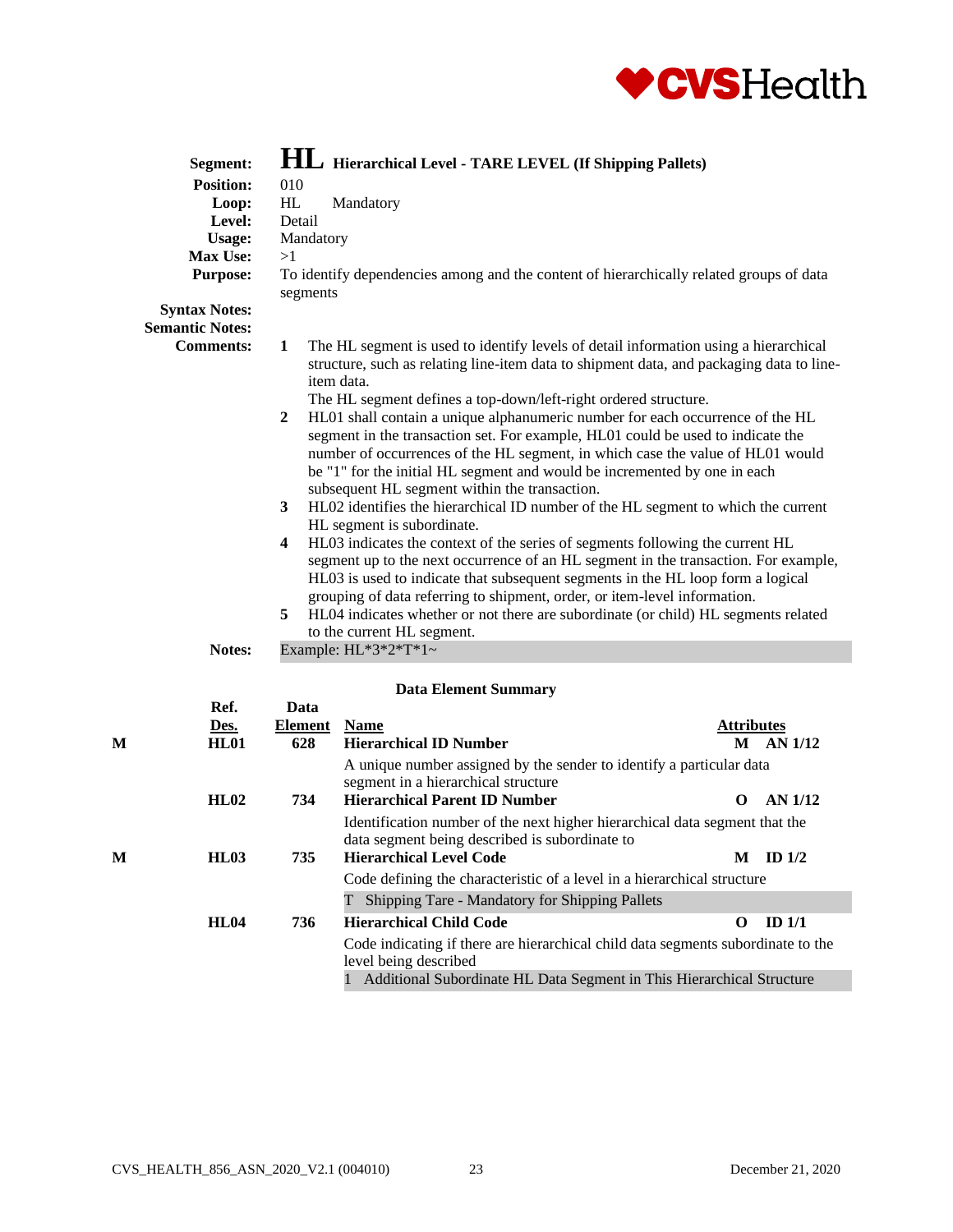

|         | Segment:               |                                                                                                                                                                                                                                                                                                                                                                                                                                                                         | MAN Marks and Numbers - TARE LEVEL                                                                                                       |                   |  |  |  |
|---------|------------------------|-------------------------------------------------------------------------------------------------------------------------------------------------------------------------------------------------------------------------------------------------------------------------------------------------------------------------------------------------------------------------------------------------------------------------------------------------------------------------|------------------------------------------------------------------------------------------------------------------------------------------|-------------------|--|--|--|
|         | <b>Position:</b>       | 190                                                                                                                                                                                                                                                                                                                                                                                                                                                                     |                                                                                                                                          |                   |  |  |  |
|         | Loop:                  | $\mathbf{H}\mathbf{L}$                                                                                                                                                                                                                                                                                                                                                                                                                                                  | Mandatory                                                                                                                                |                   |  |  |  |
|         | Level:                 | Detail                                                                                                                                                                                                                                                                                                                                                                                                                                                                  |                                                                                                                                          |                   |  |  |  |
|         | <b>Usage:</b>          | Mandatory                                                                                                                                                                                                                                                                                                                                                                                                                                                               |                                                                                                                                          |                   |  |  |  |
|         | <b>Max Use:</b>        | >1                                                                                                                                                                                                                                                                                                                                                                                                                                                                      |                                                                                                                                          |                   |  |  |  |
|         | <b>Purpose:</b>        |                                                                                                                                                                                                                                                                                                                                                                                                                                                                         | To indicate identifying marks and numbers for shipping containers                                                                        |                   |  |  |  |
|         | <b>Syntax Notes:</b>   | 1                                                                                                                                                                                                                                                                                                                                                                                                                                                                       | If either MAN04 or MAN05 is present, then the other is required.                                                                         |                   |  |  |  |
|         |                        | $\overline{2}$                                                                                                                                                                                                                                                                                                                                                                                                                                                          | If MAN06 is present, then MAN05 is required.                                                                                             |                   |  |  |  |
|         | <b>Semantic Notes:</b> | $\mathbf{1}$                                                                                                                                                                                                                                                                                                                                                                                                                                                            | MAN01/MAN02 and MAN04/MAN05 may be used to identify two different marks<br>and numbers assigned to the same physical container.          |                   |  |  |  |
|         |                        | $\overline{2}$                                                                                                                                                                                                                                                                                                                                                                                                                                                          | When both MAN02 and MAN03 are used, MAN02 is the starting number of a<br>sequential range and MAN03 is the ending number of that range.  |                   |  |  |  |
|         |                        | $\mathbf{3}$                                                                                                                                                                                                                                                                                                                                                                                                                                                            | When both MAN05 and MAN06 are used, MAN05 is the starting number of a<br>sequential range, and MAN06 is the ending number of that range. |                   |  |  |  |
|         | <b>Comments:</b>       | When MAN01 contains code "UC" (U.P.C. Shipping Container Code) and<br>$\mathbf{1}$<br>MAN05/MAN06 contain a range of ID numbers, MAN03 is not used. The reason for<br>this is that the U.P.C. Shipping Container code is the same on every carton that is<br>represented in the range in MAN05/MAN06.<br>$\mathbf{2}$<br>MAN03 and/or MAN06 are only used when sending a range(s) of ID numbers.<br>When both MAN02/MAN03 and MAN05/MAN06 are used to send ranges of ID |                                                                                                                                          |                   |  |  |  |
|         |                        |                                                                                                                                                                                                                                                                                                                                                                                                                                                                         | numbers, the integrity of the two ID numbers must be maintained.                                                                         |                   |  |  |  |
|         | Notes:                 | <b>Semantic Notes:</b><br>containers].                                                                                                                                                                                                                                                                                                                                                                                                                                  | MAN segment should only contain numbers used for logistical purposes [to track                                                           |                   |  |  |  |
|         |                        |                                                                                                                                                                                                                                                                                                                                                                                                                                                                         | Example: MAN*GM*03094400000000045~                                                                                                       |                   |  |  |  |
|         |                        |                                                                                                                                                                                                                                                                                                                                                                                                                                                                         | <b>Data Element Summary</b>                                                                                                              |                   |  |  |  |
|         | Ref.                   | Data                                                                                                                                                                                                                                                                                                                                                                                                                                                                    |                                                                                                                                          |                   |  |  |  |
|         | Des.                   | Element                                                                                                                                                                                                                                                                                                                                                                                                                                                                 | <b>Name</b>                                                                                                                              | <b>Attributes</b> |  |  |  |
| $\bf M$ | <b>MAN01</b>           | 88                                                                                                                                                                                                                                                                                                                                                                                                                                                                      | <b>Marks and Numbers Qualifier</b>                                                                                                       | ID $1/2$<br>M     |  |  |  |
|         |                        |                                                                                                                                                                                                                                                                                                                                                                                                                                                                         | Code specifying the application or source of Marks and Numbers (87)                                                                      |                   |  |  |  |
|         |                        |                                                                                                                                                                                                                                                                                                                                                                                                                                                                         | GM SSCC-18 and Application Identifier<br>(http://cvssuppliers.com/asn-advanced-ship-notice-and-gs1-128-label-<br>requirements)           |                   |  |  |  |
| М       | <b>MAN02</b>           | 87                                                                                                                                                                                                                                                                                                                                                                                                                                                                      | <b>Marks and Numbers</b>                                                                                                                 | M<br>AN 1/48      |  |  |  |
|         |                        |                                                                                                                                                                                                                                                                                                                                                                                                                                                                         | Marks and numbers used to identify a shipment or parts of a shipment                                                                     |                   |  |  |  |
|         |                        |                                                                                                                                                                                                                                                                                                                                                                                                                                                                         |                                                                                                                                          |                   |  |  |  |
|         |                        |                                                                                                                                                                                                                                                                                                                                                                                                                                                                         | Must match SSCC-18 number that is sent on shipping label                                                                                 |                   |  |  |  |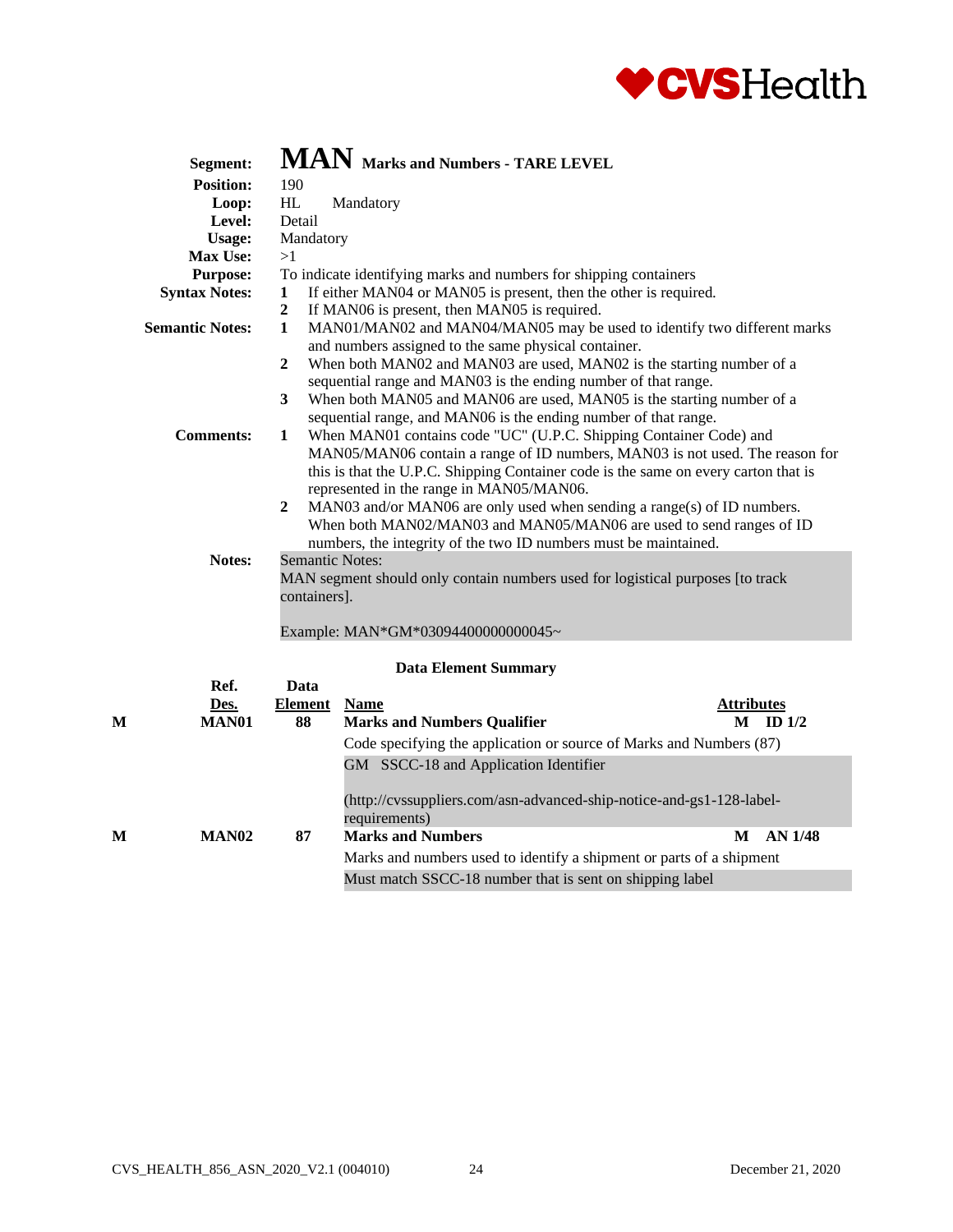

| Segment:               | PAL Pallet Information - TARE LEVEL                                                                                                      |
|------------------------|------------------------------------------------------------------------------------------------------------------------------------------|
| <b>Position:</b>       | 215                                                                                                                                      |
| Loop:                  | HL<br>Mandatory                                                                                                                          |
| Level:                 | Detail                                                                                                                                   |
| <b>Usage:</b>          | Optional                                                                                                                                 |
| <b>Max Use:</b>        | 1                                                                                                                                        |
| <b>Purpose:</b>        | To identify the type and physical attributes of the pallet, and, gross weight, gross volume,<br>and height of the load and the pallet    |
| <b>Syntax Notes:</b>   | If either PAL05 or PAL06 is present, then the other is required.<br>$\mathbf{1}$                                                         |
|                        | If PAL07 is present, then PAL10 is required.<br>$\mathbf{2}$                                                                             |
|                        | If PAL08 is present, then PAL10 is required.<br>3                                                                                        |
|                        | If PAL09 is present, then PAL10 is required.<br>4                                                                                        |
|                        | 5<br>If PAL10 is present, then at least one of PAL07 PAL08 or PAL09 is required.                                                         |
|                        | If either PAL11 or PAL12 is present, then the other is required.<br>6                                                                    |
|                        | If either PAL13 or PAL14 is present, then the other is required.<br>7                                                                    |
| <b>Semantic Notes:</b> | PAL04 (Pack) is the number of pieces on the pallet.<br>1                                                                                 |
|                        | PAL05 (Unit Weight) is the weight of the pallet alone, before loading.<br>2                                                              |
|                        | 3<br>PAL07 and PAL08 (Length and Width) are the dimensions of the pallet before<br>loading.                                              |
|                        | PAL09 (Height) is the height of the pallet and load.<br>4                                                                                |
|                        | 5<br>PAL11 and PAL13 (Gross Weight and Gross Volume) are measured after loading<br>and includes the pallet.                              |
| <b>Comments:</b>       |                                                                                                                                          |
| Notes:                 | Note that the pallet dimensional/cube information should reflect the loaded pallet related<br>to this shipment (not of the empty pallet) |

to this shipment (not of the empty pallet).

#### PAL\*6\*4\*42\*136\*\*\*\*\*6\*FT\*824.268\*LB\*21.973\*LB\*5~

|                   |                | рана експісні баншаг у                                                                                            |                   |                  |
|-------------------|----------------|-------------------------------------------------------------------------------------------------------------------|-------------------|------------------|
| Ref.              | Data           |                                                                                                                   |                   |                  |
| Des.              | <b>Element</b> | <b>Name</b>                                                                                                       | <b>Attributes</b> |                  |
| PAL01             | 883            | <b>Pallet Type Code</b>                                                                                           | $_{\rm o}$        | ID $1/2$         |
|                   |                | Code indicating the type of pallet                                                                                |                   |                  |
|                   |                | 6 Wood                                                                                                            |                   |                  |
| PAL <sub>02</sub> | 884            | <b>Pallet Tiers</b>                                                                                               | O                 | $N0$ 1/3         |
|                   |                | The number of layers per pallet                                                                                   |                   |                  |
| PAL <sub>03</sub> | 885            | <b>Pallet Blocks</b>                                                                                              | O                 | $N0$ 1/3         |
|                   |                | The number of pieces (cartons) per layer on the pallet                                                            |                   |                  |
| PAL <sub>04</sub> | 356            | Pack                                                                                                              | $\Omega$          | N01/6            |
|                   |                | The number of inner containers, or number of eaches if there are no inner<br>containers, per outer container      |                   |                  |
|                   |                | Number of shipping containers on pallet.                                                                          |                   |                  |
| PAL <sub>05</sub> | 395            | <b>Unit Weight</b>                                                                                                | X                 | R1/8             |
|                   |                | Numeric value of weight per unit                                                                                  |                   |                  |
|                   |                | Numeric value of weight of pallet.                                                                                |                   |                  |
| PAL <sub>06</sub> | 355            | <b>Unit or Basis for Measurement Code</b>                                                                         | X                 | ID $2/2$         |
|                   |                | Code specifying the units in which a value is being expressed, or manner in<br>which a measurement has been taken |                   |                  |
|                   |                | LB Pounds                                                                                                         |                   |                  |
| PAL07             | 82             | Length                                                                                                            | X.                | R <sub>1/8</sub> |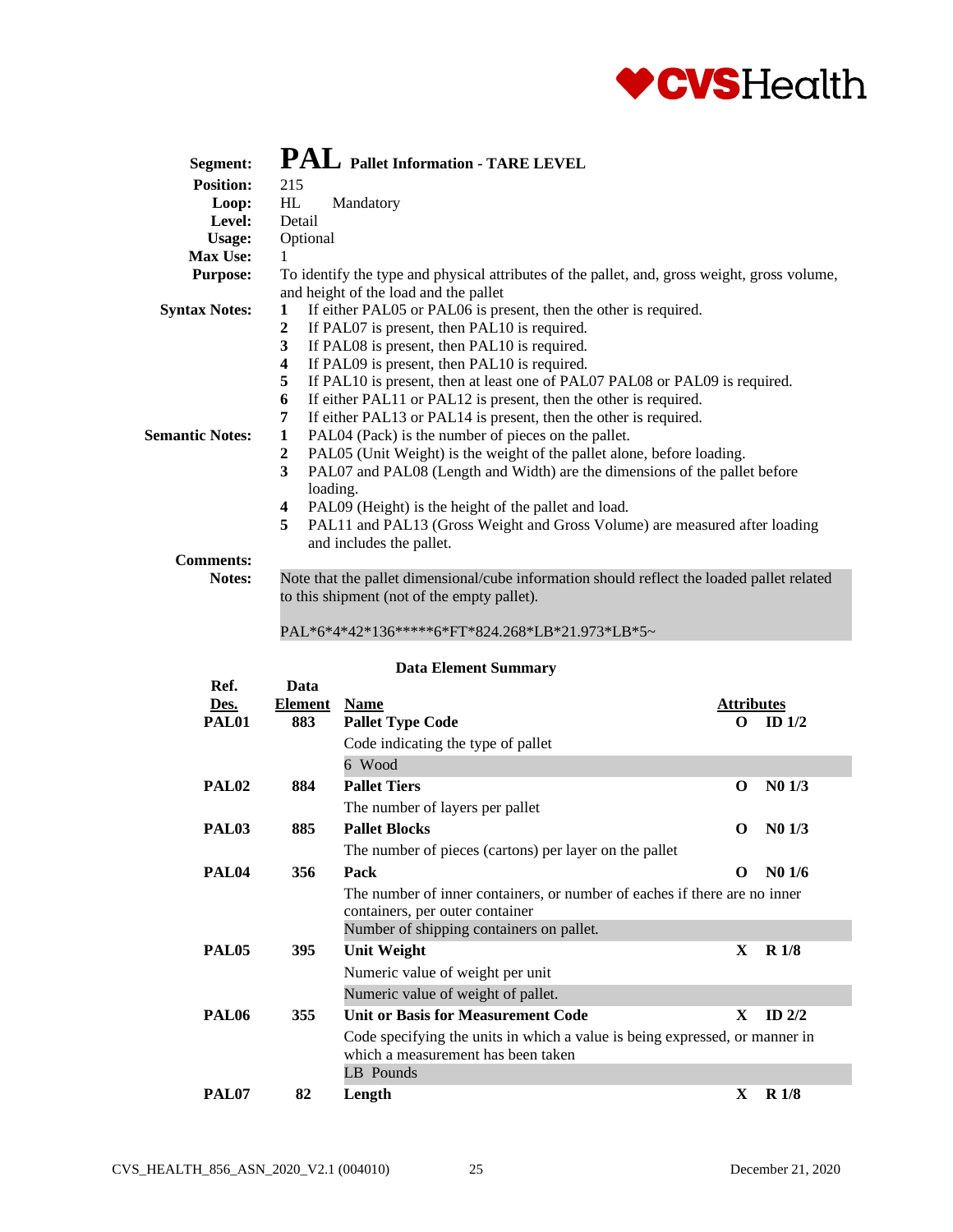

|       |     | Largest horizontal dimension of an object measured when the object is in the<br>upright position                                              |    |                  |
|-------|-----|-----------------------------------------------------------------------------------------------------------------------------------------------|----|------------------|
| PAL08 | 189 | Width                                                                                                                                         | X. | R1/8             |
|       |     | Shorter measurement of the two horizontal dimensions measured with the<br>object in the upright position                                      |    |                  |
| PAL09 | 65  | Height                                                                                                                                        | X  | R <sub>1/8</sub> |
|       |     | Vertical dimension of an object measured when the object is in the upright<br>position                                                        |    |                  |
| PAL10 | 355 | <b>Unit or Basis for Measurement Code</b>                                                                                                     | X  | ID $2/2$         |
|       |     | Code specifying the units in which a value is being expressed, or manner in<br>which a measurement has been taken                             |    |                  |
|       |     | IN Inches                                                                                                                                     |    |                  |
|       |     | FT Foot                                                                                                                                       |    |                  |
|       |     | <b>MR</b> Meter                                                                                                                               |    |                  |
| PAL15 | 399 | <b>Pallet Exchange Code</b>                                                                                                                   | O  | ID $1/1$         |
|       |     | Code specifying pallet exchange instructions                                                                                                  |    |                  |
|       |     | No Exchange/No Return<br>2 Exchange Pallets<br>3 Return Pallets<br>4 Pallets To Be Purchased By Customer<br>Third Party Pallet Exchange<br>5. |    |                  |
|       |     |                                                                                                                                               |    |                  |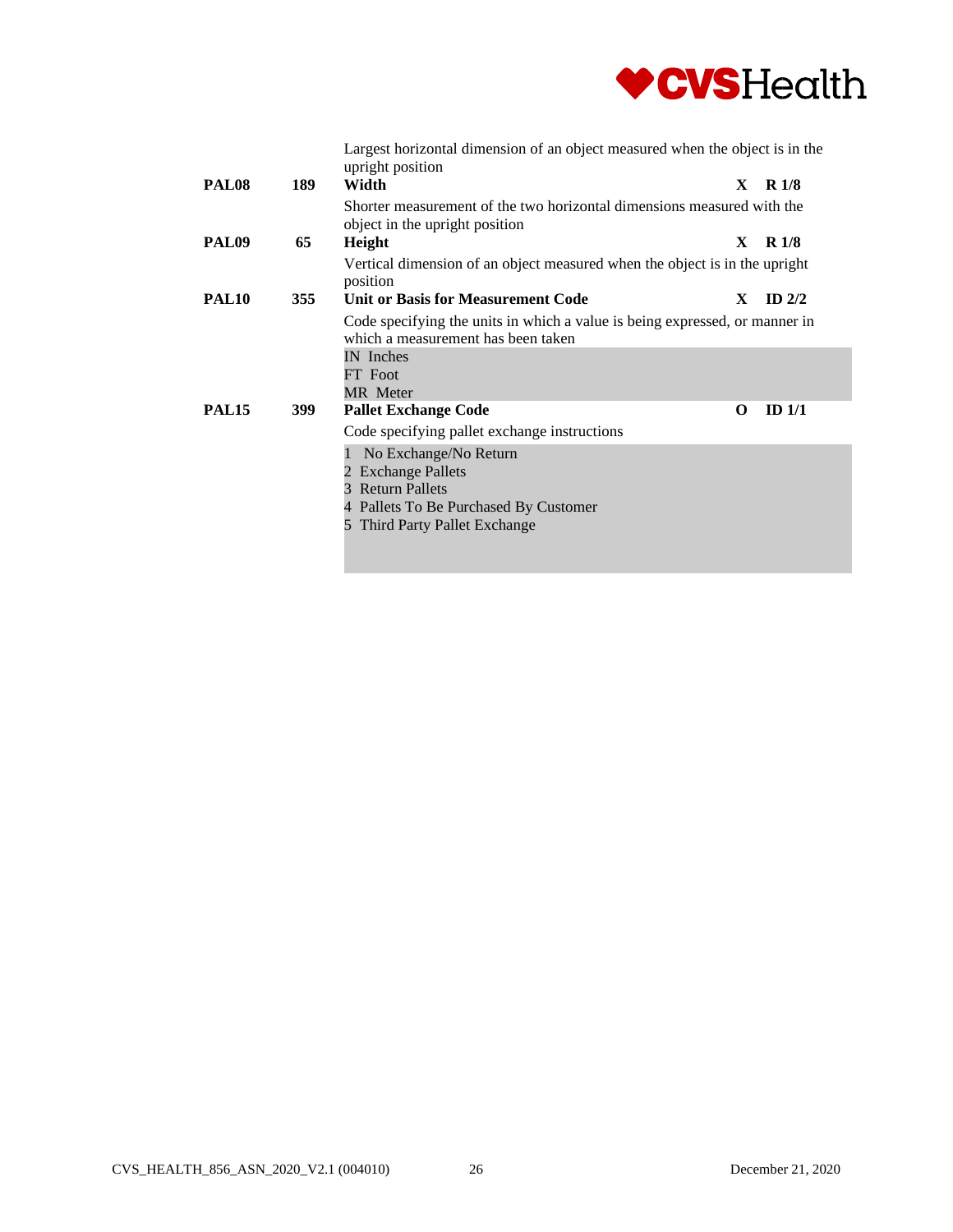

|   | Segment:                                                                                                                                           |                                                                                        | <b>HL</b> Hierarchical Level - PACK LEVEL                                                                                                                                                                                                                                                                                                                                                                                                                |                   |                |  |  |
|---|----------------------------------------------------------------------------------------------------------------------------------------------------|----------------------------------------------------------------------------------------|----------------------------------------------------------------------------------------------------------------------------------------------------------------------------------------------------------------------------------------------------------------------------------------------------------------------------------------------------------------------------------------------------------------------------------------------------------|-------------------|----------------|--|--|
|   | <b>Position:</b>                                                                                                                                   | 010                                                                                    |                                                                                                                                                                                                                                                                                                                                                                                                                                                          |                   |                |  |  |
|   | Loop:                                                                                                                                              | HL<br>Mandatory                                                                        |                                                                                                                                                                                                                                                                                                                                                                                                                                                          |                   |                |  |  |
|   | Level:                                                                                                                                             | Detail                                                                                 |                                                                                                                                                                                                                                                                                                                                                                                                                                                          |                   |                |  |  |
|   | Usage:                                                                                                                                             | Mandatory                                                                              |                                                                                                                                                                                                                                                                                                                                                                                                                                                          |                   |                |  |  |
|   | <b>Max Use:</b>                                                                                                                                    | 1                                                                                      |                                                                                                                                                                                                                                                                                                                                                                                                                                                          |                   |                |  |  |
|   | <b>Purpose:</b><br>To identify dependencies among and the content of hierarchically related groups of data<br>segments - Only if using SOPI format |                                                                                        |                                                                                                                                                                                                                                                                                                                                                                                                                                                          |                   |                |  |  |
|   | <b>Syntax Notes:</b>                                                                                                                               |                                                                                        |                                                                                                                                                                                                                                                                                                                                                                                                                                                          |                   |                |  |  |
|   | <b>Semantic Notes:</b>                                                                                                                             |                                                                                        |                                                                                                                                                                                                                                                                                                                                                                                                                                                          |                   |                |  |  |
|   | <b>Comments:</b>                                                                                                                                   | 1                                                                                      | The HL segment is used to identify levels of detail information using a hierarchical<br>structure, such as relating line-item data to shipment data, and packaging data to line-<br>item data.                                                                                                                                                                                                                                                           |                   |                |  |  |
|   |                                                                                                                                                    |                                                                                        | The HL segment defines a top-down/left-right ordered structure.                                                                                                                                                                                                                                                                                                                                                                                          |                   |                |  |  |
|   |                                                                                                                                                    | 2                                                                                      | HL01 shall contain a unique alphanumeric number for each occurrence of the HL<br>segment in the transaction set. For example, HL01 could be used to indicate the<br>number of occurrences of the HL segment, in which case the value of HL01 would<br>be "1" for the initial HL segment and would be incremented by one in each                                                                                                                          |                   |                |  |  |
|   | subsequent HL segment within the transaction.                                                                                                      |                                                                                        |                                                                                                                                                                                                                                                                                                                                                                                                                                                          |                   |                |  |  |
|   |                                                                                                                                                    | 3<br>HL02 identifies the hierarchical ID number of the HL segment to which the current |                                                                                                                                                                                                                                                                                                                                                                                                                                                          |                   |                |  |  |
|   |                                                                                                                                                    |                                                                                        | HL segment is subordinate.                                                                                                                                                                                                                                                                                                                                                                                                                               |                   |                |  |  |
|   |                                                                                                                                                    | 4<br>5                                                                                 | HL03 indicates the context of the series of segments following the current HL<br>segment up to the next occurrence of an HL segment in the transaction. For example,<br>HL03 is used to indicate that subsequent segments in the HL loop form a logical<br>grouping of data referring to shipment, order, or item-level information.<br>HL04 indicates whether or not there are subordinate (or child) HL segments related<br>to the current HL segment. |                   |                |  |  |
|   | Notes:                                                                                                                                             |                                                                                        | Use only if not sending Tare Level                                                                                                                                                                                                                                                                                                                                                                                                                       |                   |                |  |  |
|   |                                                                                                                                                    |                                                                                        | Example: $HL*4*3*P*1$ ~                                                                                                                                                                                                                                                                                                                                                                                                                                  |                   |                |  |  |
|   |                                                                                                                                                    |                                                                                        | <b>Data Element Summary</b>                                                                                                                                                                                                                                                                                                                                                                                                                              |                   |                |  |  |
|   | Ref.<br>Des.                                                                                                                                       | Data<br>Element                                                                        | <b>Name</b>                                                                                                                                                                                                                                                                                                                                                                                                                                              | <b>Attributes</b> |                |  |  |
| М | <b>HL01</b>                                                                                                                                        | 628                                                                                    | <b>Hierarchical ID Number</b>                                                                                                                                                                                                                                                                                                                                                                                                                            |                   | M AN 1/12      |  |  |
|   |                                                                                                                                                    |                                                                                        | A unique number assigned by the sender to identify a particular data                                                                                                                                                                                                                                                                                                                                                                                     |                   |                |  |  |
|   | HL02                                                                                                                                               | 734                                                                                    | segment in a hierarchical structure<br><b>Hierarchical Parent ID Number</b>                                                                                                                                                                                                                                                                                                                                                                              | $\mathbf 0$       | <b>AN 1/12</b> |  |  |
|   |                                                                                                                                                    |                                                                                        | Identification number of the next higher hierarchical data segment that the                                                                                                                                                                                                                                                                                                                                                                              |                   |                |  |  |
|   |                                                                                                                                                    |                                                                                        | data segment being described is subordinate to                                                                                                                                                                                                                                                                                                                                                                                                           |                   |                |  |  |
| М | HL03                                                                                                                                               | 735                                                                                    | <b>Hierarchical Level Code</b>                                                                                                                                                                                                                                                                                                                                                                                                                           | M                 | ID $1/2$       |  |  |
|   |                                                                                                                                                    |                                                                                        | Code defining the characteristic of a level in a hierarchical structure                                                                                                                                                                                                                                                                                                                                                                                  |                   |                |  |  |
|   |                                                                                                                                                    |                                                                                        | P Pack - Mandatory if case only (no pallets) - Used for SOPI format                                                                                                                                                                                                                                                                                                                                                                                      |                   |                |  |  |
|   |                                                                                                                                                    |                                                                                        |                                                                                                                                                                                                                                                                                                                                                                                                                                                          |                   |                |  |  |

**HL04 736 Hierarchical Child Code O ID 1/1** Code indicating if there are hierarchical child data segments subordinate to the level being described

1 Additional Subordinate HL Data Segment in This Hierarchical Structure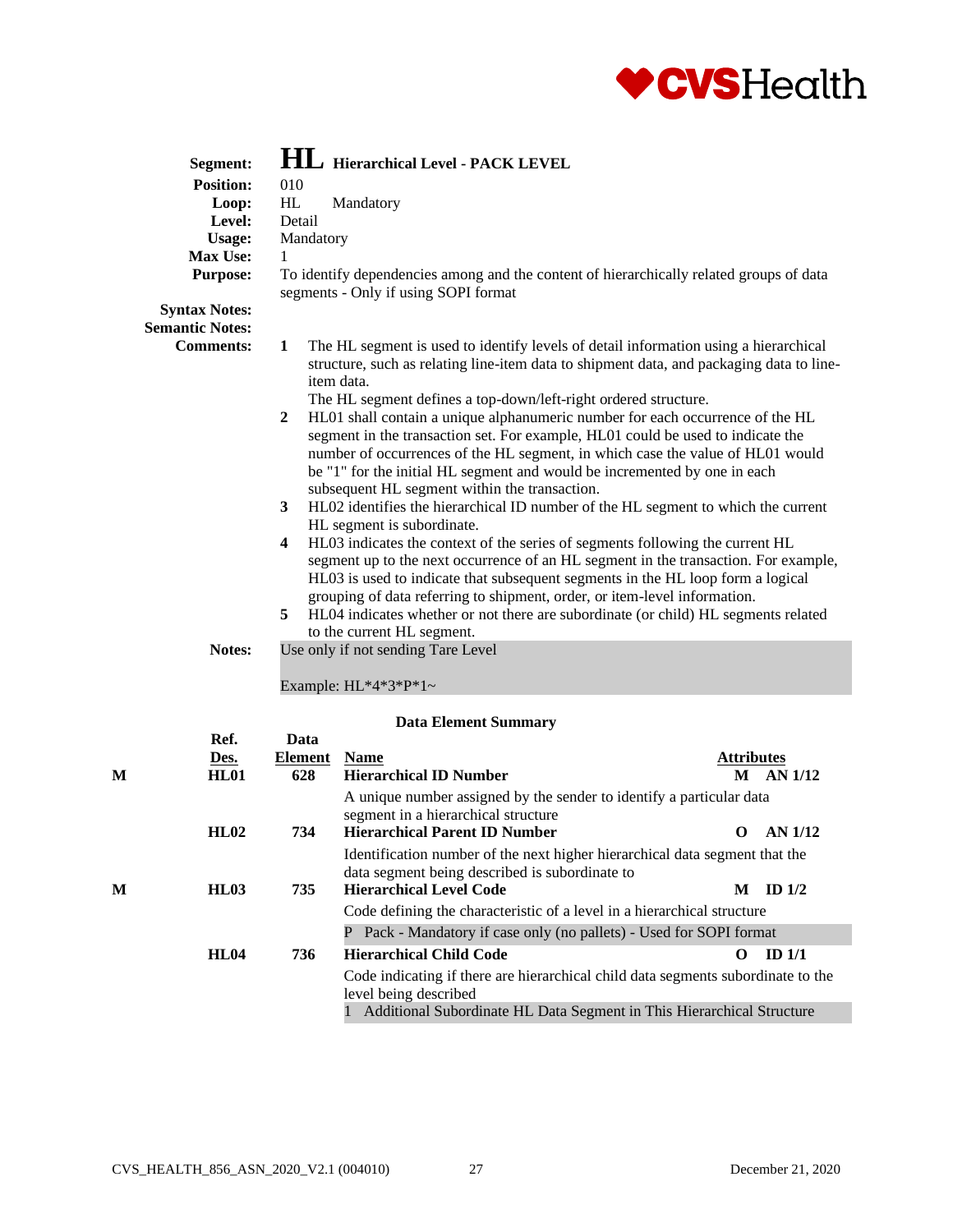

| Segment:               | LIN Item Identification - PACK LEVEL                                                                   |
|------------------------|--------------------------------------------------------------------------------------------------------|
| <b>Position:</b>       | 020                                                                                                    |
| Loop:                  | HL<br>Mandatory                                                                                        |
| Level:                 | Detail                                                                                                 |
| <b>Usage:</b>          | Optional                                                                                               |
| Max Use:               | 1.                                                                                                     |
| <b>Purpose:</b>        | To specify basic item identification data                                                              |
| <b>Syntax Notes:</b>   | If either LIN04 or LIN05 is present, then the other is required.<br>1                                  |
|                        | $\boldsymbol{2}$<br>If either LIN06 or LIN07 is present, then the other is required.                   |
|                        | If either LIN08 or LIN09 is present, then the other is required.<br>3                                  |
|                        | If either LIN10 or LIN11 is present, then the other is required.<br>$\overline{\mathbf{4}}$            |
|                        | If either LIN12 or LIN13 is present, then the other is required.<br>5                                  |
|                        | If either LIN14 or LIN15 is present, then the other is required.<br>6                                  |
|                        | If either LIN16 or LIN17 is present, then the other is required.<br>7                                  |
|                        | 8<br>If either LIN18 or LIN19 is present, then the other is required.                                  |
|                        | 9<br>If either LIN20 or LIN21 is present, then the other is required.                                  |
|                        | 10 If either LIN22 or LIN23 is present, then the other is required.                                    |
|                        | 11 If either LIN24 or LIN25 is present, then the other is required.                                    |
|                        | 12 If either LIN26 or LIN27 is present, then the other is required.                                    |
|                        | 13 If either LIN28 or LIN29 is present, then the other is required.                                    |
|                        | 14 If either LIN30 or LIN31 is present, then the other is required.                                    |
| <b>Semantic Notes:</b> | LIN01 is the line item identification<br>1                                                             |
| <b>Comments:</b>       | See the Data Dictionary for a complete list of IDs.<br>$\mathbf{1}$                                    |
|                        | LIN02 through LIN31 provide for fifteen different product/service IDs for each item.<br>$\overline{2}$ |
|                        | For example: Case, Color, Drawing No., U.P.C. No., ISBN No., Model No., or SKU.                        |
| Notes:                 | Mandatory field if not sending Tare Level                                                              |
|                        |                                                                                                        |
|                        | Notes: Case could be a homogeneous sku, full case or heterogeneous master pack                         |
|                        | Example UPC: LIN**UA*121234512345*UI*11234512345*VC*AC25978~                                           |
|                        |                                                                                                        |
|                        | Example RX Order: LIN**UA*121234512345*ND*556677895*VC*4456633213~                                     |
|                        |                                                                                                        |
|                        | Example Master Pack: LIN*UA*121234512345~                                                              |
|                        |                                                                                                        |

|   | Ref.<br>Des.<br>LIN <sub>01</sub> | Data<br><b>Element</b><br><b>350</b> | <b>Name</b><br><b>Assigned Identification</b>                                                                            | <b>Attributes</b><br>$\Omega$ | AN 1/20        |
|---|-----------------------------------|--------------------------------------|--------------------------------------------------------------------------------------------------------------------------|-------------------------------|----------------|
| M | LIN <sub>02</sub>                 | 235                                  | Alphanumeric characters assigned for differentiation within a transaction set<br><b>Product/Service ID Qualifier</b>     | M                             | ID $2/2$       |
|   |                                   |                                      | Code identifying the type/source of the descriptive number used in Product /<br>Service ID (234)                         |                               |                |
|   |                                   |                                      | UA U.P.C./EAN Case Code (2-5-5)<br><b>or</b>                                                                             |                               |                |
|   |                                   |                                      | UK U.P.C./EAN Shipping Container Code (1-2-5-5-1)<br>Data structure for the 14 digit EAN.UCC (EAN International. Uniform |                               |                |
|   |                                   |                                      | Code Council) Global Trade Identification Number (GTIN)                                                                  |                               |                |
| M | LIN <sub>03</sub>                 | 234                                  | <b>Product/Service ID</b>                                                                                                | M                             | <b>AN 1/48</b> |
|   |                                   |                                      | Identifying number for a product or service                                                                              |                               |                |
|   |                                   |                                      | UPC/EAN case or container code as appropriate, aligned with LIN 02                                                       |                               |                |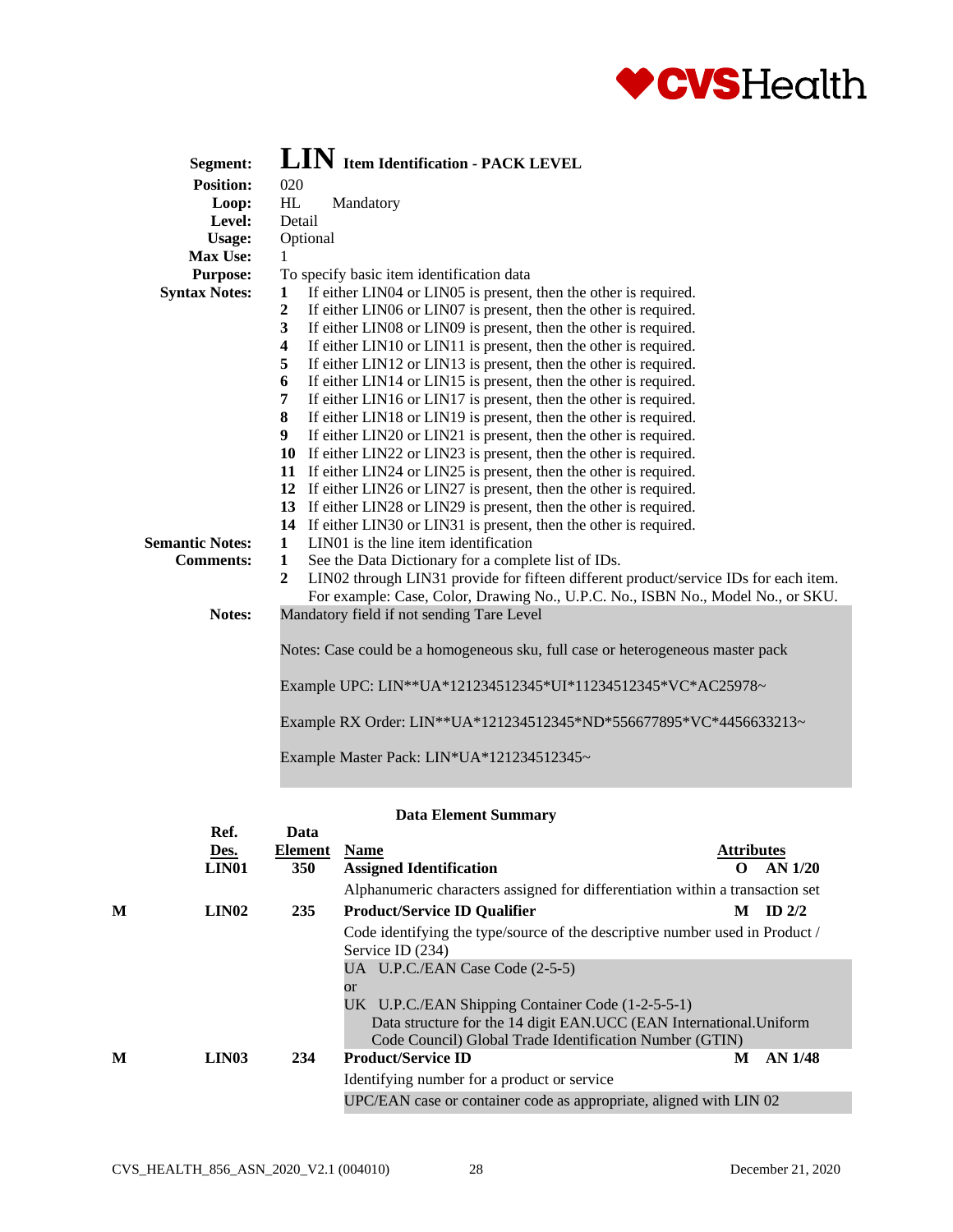

| <b>LIN04</b>      | 235 | <b>Product/Service ID Qualifier</b>                                                                                               | X | $ID$ 2/2       |
|-------------------|-----|-----------------------------------------------------------------------------------------------------------------------------------|---|----------------|
|                   |     | Code identifying the type/source of the descriptive number used in Product/<br>Service ID (234)                                   |   |                |
|                   |     | ND National Drug Code (NDC) if Rx                                                                                                 |   |                |
|                   |     | UI U.P.C. Consumer Package Code (1-5-5) if non-Rx<br><b>Product/Service ID</b>                                                    |   |                |
| LIN <sub>05</sub> | 234 |                                                                                                                                   | X | AN 1/48        |
|                   |     | Identifying number for a product or service                                                                                       |   |                |
|                   |     | UPC or NDC number as appropriate, aligned with LIN 02                                                                             |   |                |
| LIN <sub>06</sub> | 235 | <b>Product/Service ID Qualifier</b>                                                                                               | X | $ID$ $2/2$     |
|                   |     | Code identifying the type/source of the descriptive number used in<br>Product/Service ID (234)                                    |   |                |
|                   |     | VC Vendor's (Seller's) Catalog Number                                                                                             |   |                |
| LIN <sub>07</sub> | 234 | <b>Product/Service ID</b>                                                                                                         | X | AN 1/48        |
|                   |     | Identifying number for a product or service                                                                                       |   |                |
|                   |     | Vendor Catalog Number                                                                                                             |   |                |
| LIN <sub>08</sub> | 235 | <b>Product/Service ID Qualifier</b>                                                                                               | X | $ID$ 2/2       |
|                   |     | Code identifying the type/source of the descriptive number used in<br>Product/Service ID (234)                                    |   |                |
|                   |     | LT Lot Number (This ID is mandatory for Rx DSCSA Shipment at all levels<br>as appropriate for the productPack, Inner Pack, Item.) |   |                |
| LIN <sub>09</sub> | 234 | <b>Product/Service ID</b>                                                                                                         | X | <b>AN 1/48</b> |
|                   |     | Identifying number for a product or service                                                                                       |   |                |
|                   |     | <b>Product Lot Number</b>                                                                                                         |   |                |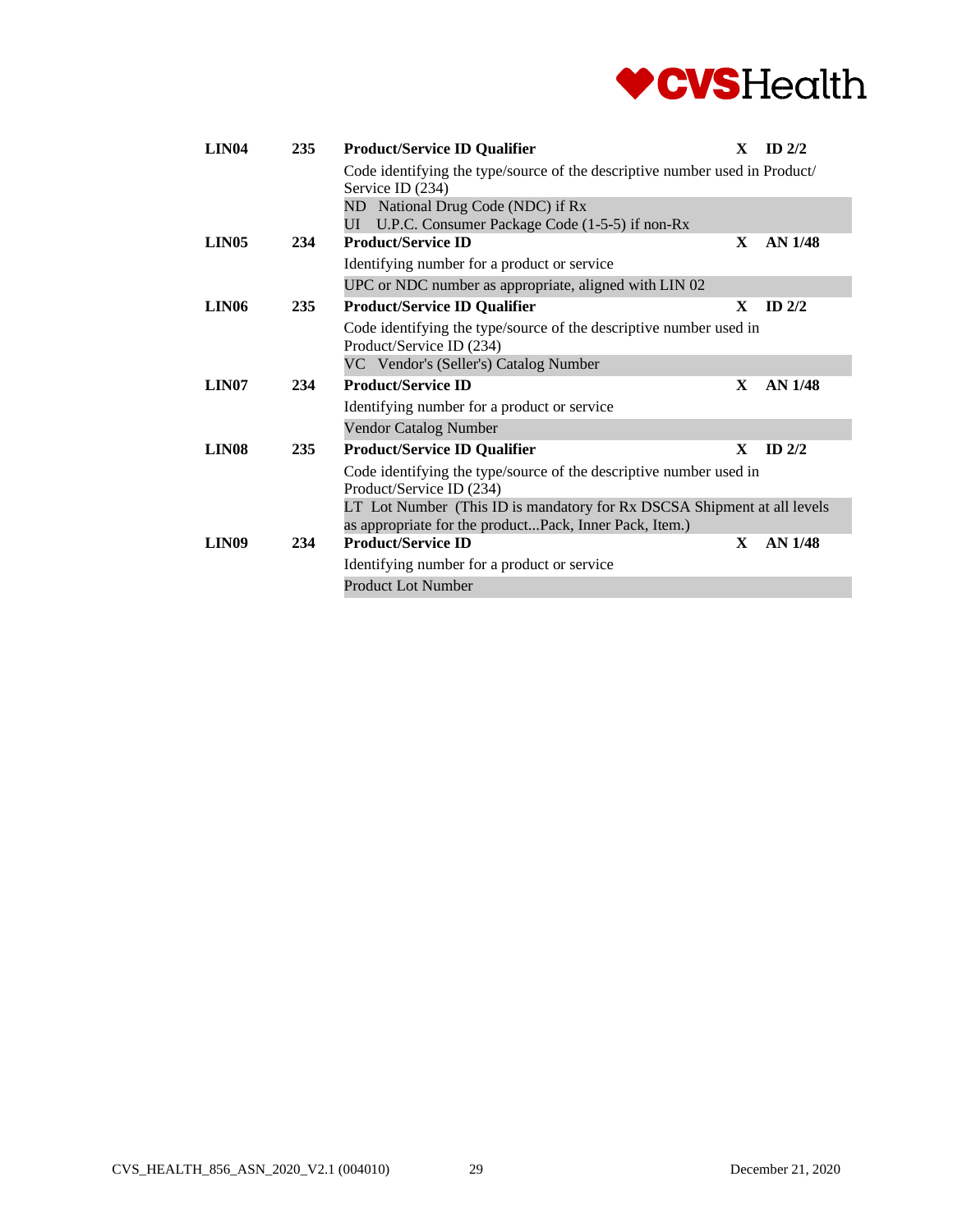

|   | Segment:               |                                                                         | $\bf{MAN}$ Marks and Numbers - PACK LEVEL                                                                                                                                                 |                                        |  |  |  |  |
|---|------------------------|-------------------------------------------------------------------------|-------------------------------------------------------------------------------------------------------------------------------------------------------------------------------------------|----------------------------------------|--|--|--|--|
|   | <b>Position:</b>       | 190                                                                     |                                                                                                                                                                                           |                                        |  |  |  |  |
|   | Loop:                  | HL                                                                      | Mandatory                                                                                                                                                                                 |                                        |  |  |  |  |
|   | Level:                 | Detail                                                                  |                                                                                                                                                                                           |                                        |  |  |  |  |
|   | Usage:                 | Mandatory                                                               |                                                                                                                                                                                           |                                        |  |  |  |  |
|   | Max Use:               | >1                                                                      |                                                                                                                                                                                           |                                        |  |  |  |  |
|   | <b>Purpose:</b>        |                                                                         | To indicate identifying marks and numbers for shipping containers                                                                                                                         |                                        |  |  |  |  |
|   | <b>Syntax Notes:</b>   | 1                                                                       | If either MAN04 or MAN05 is present, then the other is required.                                                                                                                          |                                        |  |  |  |  |
|   |                        | $\overline{2}$                                                          | If MAN06 is present, then MAN05 is required.                                                                                                                                              |                                        |  |  |  |  |
|   | <b>Semantic Notes:</b> | $\mathbf{1}$                                                            | MAN01/MAN02 and MAN04/MAN05 may be used to identify two different marks                                                                                                                   |                                        |  |  |  |  |
|   |                        |                                                                         | and numbers assigned to the same physical container.                                                                                                                                      |                                        |  |  |  |  |
|   |                        | $\boldsymbol{2}$                                                        | When both MAN02 and MAN03 are used, MAN02 is the starting number of a                                                                                                                     |                                        |  |  |  |  |
|   |                        |                                                                         | sequential range and MAN03 is the ending number of that range.                                                                                                                            |                                        |  |  |  |  |
|   |                        | 3                                                                       | When both MAN05 and MAN06 are used, MAN05 is the starting number of a                                                                                                                     |                                        |  |  |  |  |
|   |                        |                                                                         | sequential range, and MAN06 is the ending number of that range.                                                                                                                           |                                        |  |  |  |  |
|   | <b>Comments:</b>       | When MAN01 contains code "UC" (U.P.C. Shipping Container Code) and<br>1 |                                                                                                                                                                                           |                                        |  |  |  |  |
|   |                        |                                                                         | MAN05/MAN06 contain a range of ID numbers, MAN03 is not used. The reason for                                                                                                              |                                        |  |  |  |  |
|   |                        |                                                                         | this is that the U.P.C. Shipping Container code is the same on every carton that is                                                                                                       |                                        |  |  |  |  |
|   |                        |                                                                         | represented in the range in MAN05/MAN06.                                                                                                                                                  |                                        |  |  |  |  |
|   |                        | $\mathbf{2}$                                                            | MAN03 and/or MAN06 are only used when sending a range(s) of ID numbers.                                                                                                                   |                                        |  |  |  |  |
|   |                        |                                                                         | When both MAN02/MAN03 and MAN05/MAN06 are used to send ranges of ID                                                                                                                       |                                        |  |  |  |  |
|   |                        |                                                                         | numbers, the integrity of the two ID numbers must be maintained.                                                                                                                          |                                        |  |  |  |  |
|   | Notes:                 |                                                                         | Example: MAN*GM*00123456789098765432~                                                                                                                                                     |                                        |  |  |  |  |
|   |                        |                                                                         | The MAN segment at the Pack Level is only required when not sending the Tare Level                                                                                                        |                                        |  |  |  |  |
|   |                        |                                                                         |                                                                                                                                                                                           |                                        |  |  |  |  |
|   |                        |                                                                         | <b>Data Element Summary</b>                                                                                                                                                               |                                        |  |  |  |  |
|   | Ref.                   | Data                                                                    |                                                                                                                                                                                           |                                        |  |  |  |  |
|   |                        |                                                                         |                                                                                                                                                                                           |                                        |  |  |  |  |
|   |                        |                                                                         |                                                                                                                                                                                           |                                        |  |  |  |  |
|   |                        |                                                                         |                                                                                                                                                                                           |                                        |  |  |  |  |
|   |                        |                                                                         | GM SSCC-18 and Application Identifier                                                                                                                                                     |                                        |  |  |  |  |
|   |                        |                                                                         | AI Case UPC                                                                                                                                                                               |                                        |  |  |  |  |
| М | <b>MAN02</b>           | 87                                                                      | <b>Marks and Numbers</b><br>M                                                                                                                                                             | <b>AN 1/48</b>                         |  |  |  |  |
|   |                        |                                                                         | Marks and numbers used to identify a shipment or parts of a shipment                                                                                                                      |                                        |  |  |  |  |
|   |                        |                                                                         |                                                                                                                                                                                           |                                        |  |  |  |  |
| M | Des.<br><b>MAN01</b>   | <b>Element</b><br>88                                                    | <b>Name</b><br><b>Marks and Numbers Qualifier</b><br>M<br>Code specifying the application or source of Marks and Numbers (87)<br>Must match SSCC-18 number that is sent on shipping label | <b>Attributes</b><br>ID <sub>1/2</sub> |  |  |  |  |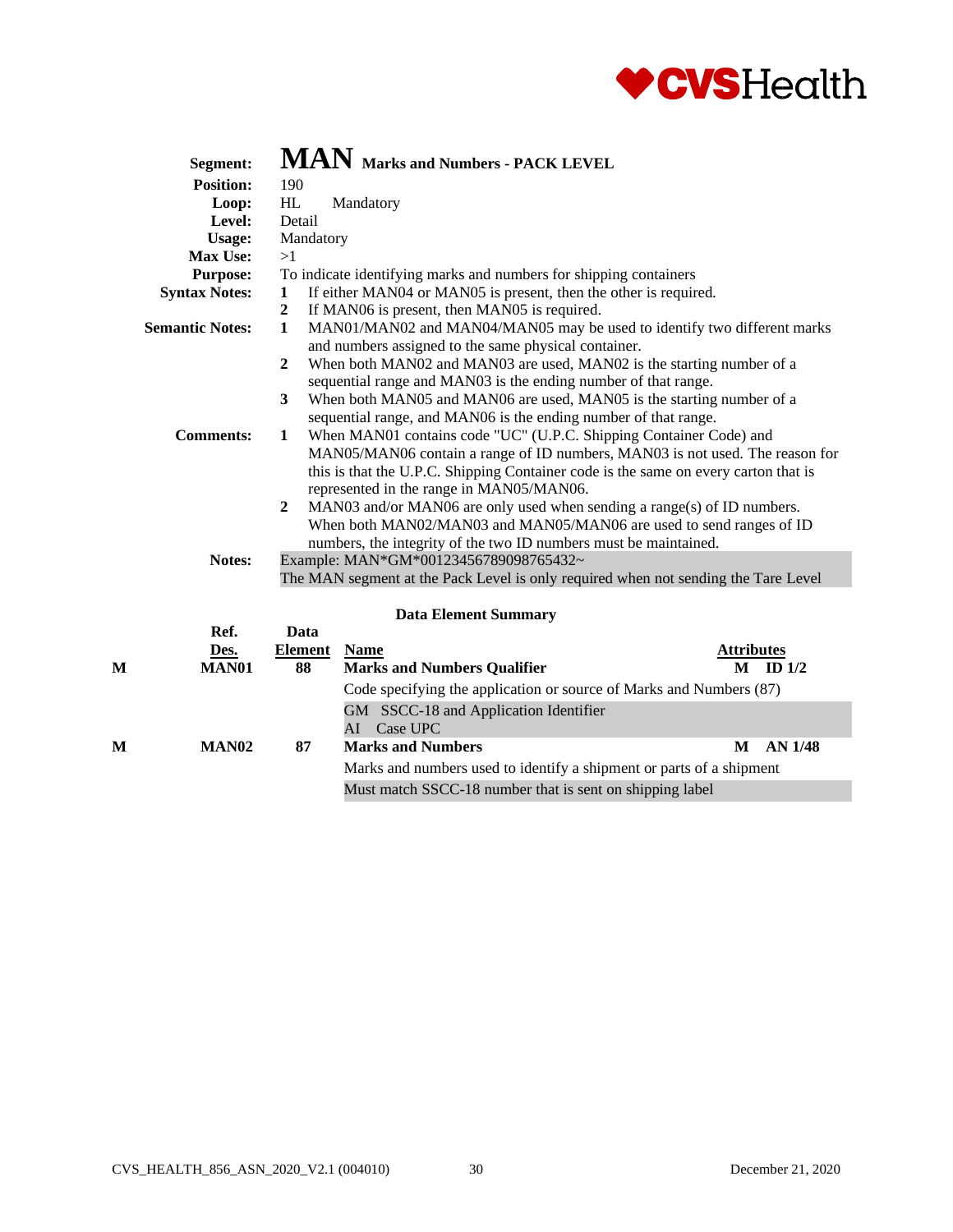

| Segment:<br><b>Position:</b><br>Loop:<br>Level:<br><b>Usage:</b><br>Max Use:<br><b>Purpose:</b><br><b>Syntax Notes:</b><br><b>Semantic Notes:</b><br><b>Comments:</b> | 010<br>HL<br>Detail<br>Mandatory<br>1<br>segments<br>$\mathbf{1}$<br>$\overline{2}$<br>3<br>4<br>5 | HL Hierarchical Level - ITEM LEVEL<br>Mandatory<br>To identify dependencies among and the content of hierarchically related groups of data<br>The HL segment is used to identify levels of detail information using a hierarchical<br>structure, such as relating line-item data to shipment data, and packaging data to line-<br>item data.<br>The HL segment defines a top-down/left-right ordered structure.<br>HL01 shall contain a unique alphanumeric number for each occurrence of the HL<br>segment in the transaction set. For example, HL01 could be used to indicate the<br>number of occurrences of the HL segment, in which case the value of HL01 would<br>be "1" for the initial HL segment and would be incremented by one in each<br>subsequent HL segment within the transaction.<br>HL02 identifies the hierarchical ID number of the HL segment to which the current<br>HL segment is subordinate.<br>HL03 indicates the context of the series of segments following the current HL<br>segment up to the next occurrence of an HL segment in the transaction. For example,<br>HL03 is used to indicate that subsequent segments in the HL loop form a logical<br>grouping of data referring to shipment, order, or item-level information.<br>HL04 indicates whether or not there are subordinate (or child) HL segments related |                                             |
|-----------------------------------------------------------------------------------------------------------------------------------------------------------------------|----------------------------------------------------------------------------------------------------|------------------------------------------------------------------------------------------------------------------------------------------------------------------------------------------------------------------------------------------------------------------------------------------------------------------------------------------------------------------------------------------------------------------------------------------------------------------------------------------------------------------------------------------------------------------------------------------------------------------------------------------------------------------------------------------------------------------------------------------------------------------------------------------------------------------------------------------------------------------------------------------------------------------------------------------------------------------------------------------------------------------------------------------------------------------------------------------------------------------------------------------------------------------------------------------------------------------------------------------------------------------------------------------------------------------------------------------------------|---------------------------------------------|
| Notes:                                                                                                                                                                |                                                                                                    | to the current HL segment.<br>Example: $HL*5*4*I*0-$                                                                                                                                                                                                                                                                                                                                                                                                                                                                                                                                                                                                                                                                                                                                                                                                                                                                                                                                                                                                                                                                                                                                                                                                                                                                                                 |                                             |
|                                                                                                                                                                       |                                                                                                    |                                                                                                                                                                                                                                                                                                                                                                                                                                                                                                                                                                                                                                                                                                                                                                                                                                                                                                                                                                                                                                                                                                                                                                                                                                                                                                                                                      |                                             |
| Ref.<br>Des.<br>М<br>HL01                                                                                                                                             | Data<br><b>Element</b><br>628                                                                      | <b>Data Element Summary</b><br><b>Name</b><br><b>Hierarchical ID Number</b>                                                                                                                                                                                                                                                                                                                                                                                                                                                                                                                                                                                                                                                                                                                                                                                                                                                                                                                                                                                                                                                                                                                                                                                                                                                                          | <b>Attributes</b><br>$M$ AN $1/12$          |
| HL02<br><b>HL03</b><br>М                                                                                                                                              | 734<br>735                                                                                         | A unique number assigned by the sender to identify a particular data<br>segment in a hierarchical structure<br><b>Hierarchical Parent ID Number</b><br>Identification number of the next higher hierarchical data segment that the<br>data segment being described is subordinate to<br><b>Hierarchical Level Code</b>                                                                                                                                                                                                                                                                                                                                                                                                                                                                                                                                                                                                                                                                                                                                                                                                                                                                                                                                                                                                                               | <b>AN 1/12</b><br>$\Omega$<br>M<br>ID $1/2$ |
|                                                                                                                                                                       |                                                                                                    | Code defining the characteristic of a level in a hierarchical structure                                                                                                                                                                                                                                                                                                                                                                                                                                                                                                                                                                                                                                                                                                                                                                                                                                                                                                                                                                                                                                                                                                                                                                                                                                                                              |                                             |
|                                                                                                                                                                       |                                                                                                    | I Item                                                                                                                                                                                                                                                                                                                                                                                                                                                                                                                                                                                                                                                                                                                                                                                                                                                                                                                                                                                                                                                                                                                                                                                                                                                                                                                                               |                                             |
| <b>HL04</b>                                                                                                                                                           | 736                                                                                                | <b>Hierarchical Child Code</b>                                                                                                                                                                                                                                                                                                                                                                                                                                                                                                                                                                                                                                                                                                                                                                                                                                                                                                                                                                                                                                                                                                                                                                                                                                                                                                                       | ID $1/1$<br>$\mathbf{o}$                    |
|                                                                                                                                                                       |                                                                                                    | Code indicating if there are hierarchical child data segments subordinate to the<br>level being described                                                                                                                                                                                                                                                                                                                                                                                                                                                                                                                                                                                                                                                                                                                                                                                                                                                                                                                                                                                                                                                                                                                                                                                                                                            |                                             |

0 No Subordinate HL Segment in This Hierarchical Structure.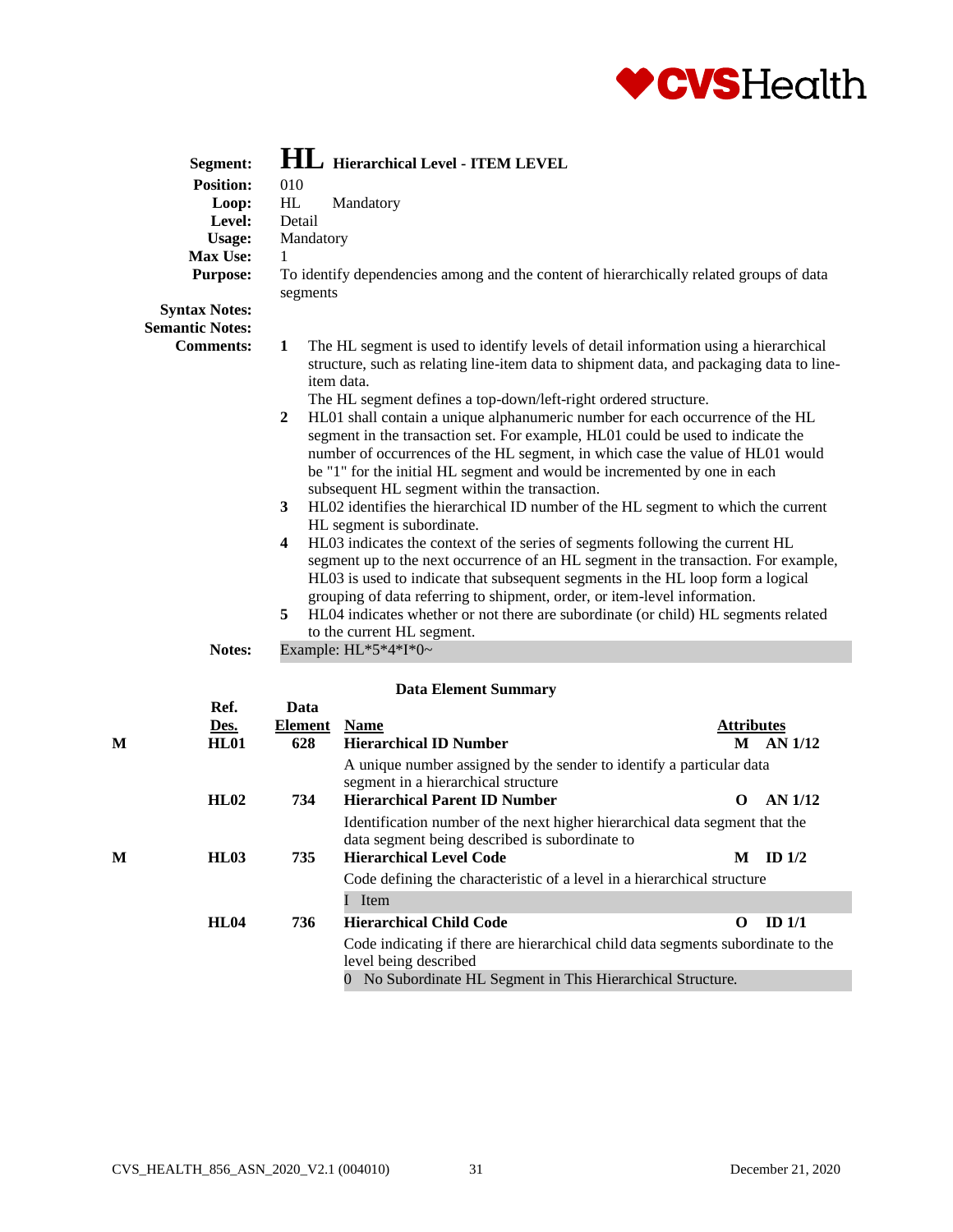

| Segment:               | LIN Item Identification - ITEM LEVEL                                                                     |  |  |  |  |  |  |  |
|------------------------|----------------------------------------------------------------------------------------------------------|--|--|--|--|--|--|--|
| <b>Position:</b>       | 020                                                                                                      |  |  |  |  |  |  |  |
| Loop:                  | HL<br>Mandatory                                                                                          |  |  |  |  |  |  |  |
| Level:                 | Detail                                                                                                   |  |  |  |  |  |  |  |
| <b>Usage:</b>          | Mandatory                                                                                                |  |  |  |  |  |  |  |
| Max Use:               | 1                                                                                                        |  |  |  |  |  |  |  |
| <b>Purpose:</b>        | To specify basic item identification data                                                                |  |  |  |  |  |  |  |
| <b>Syntax Notes:</b>   | If either LIN04 or LIN05 is present, then the other is required.<br>1                                    |  |  |  |  |  |  |  |
|                        | $\overline{2}$<br>If either LIN06 or LIN07 is present, then the other is required.                       |  |  |  |  |  |  |  |
|                        | 3<br>If either LIN08 or LIN09 is present, then the other is required.                                    |  |  |  |  |  |  |  |
|                        | If either LIN10 or LIN11 is present, then the other is required.<br>$\overline{\mathbf{4}}$              |  |  |  |  |  |  |  |
|                        | If either LIN12 or LIN13 is present, then the other is required.<br>5                                    |  |  |  |  |  |  |  |
|                        | 6<br>If either LIN14 or LIN15 is present, then the other is required.                                    |  |  |  |  |  |  |  |
|                        | If either LIN16 or LIN17 is present, then the other is required.<br>7                                    |  |  |  |  |  |  |  |
|                        | 8<br>If either LIN18 or LIN19 is present, then the other is required.                                    |  |  |  |  |  |  |  |
|                        | 9<br>If either LIN20 or LIN21 is present, then the other is required.                                    |  |  |  |  |  |  |  |
|                        | 10 If either LIN22 or LIN23 is present, then the other is required.                                      |  |  |  |  |  |  |  |
|                        | 11 If either LIN24 or LIN25 is present, then the other is required.                                      |  |  |  |  |  |  |  |
|                        | 12 If either LIN26 or LIN27 is present, then the other is required.                                      |  |  |  |  |  |  |  |
|                        | 13 If either LIN28 or LIN29 is present, then the other is required.                                      |  |  |  |  |  |  |  |
|                        | 14 If either LIN30 or LIN31 is present, then the other is required.                                      |  |  |  |  |  |  |  |
| <b>Semantic Notes:</b> | LIN01 is the line item identification<br>$\mathbf 1$                                                     |  |  |  |  |  |  |  |
| <b>Comments:</b>       | $\mathbf{1}$<br>See the Data Dictionary for a complete list of IDs.                                      |  |  |  |  |  |  |  |
|                        | $\boldsymbol{2}$<br>LIN02 through LIN31 provide for fifteen different product/service IDs for each item. |  |  |  |  |  |  |  |
|                        | For example: Case, Color, Drawing No., U.P.C. No., ISBN No., Model No., or SKU.                          |  |  |  |  |  |  |  |
| Notes:                 | There are a multitude of product identifiers that may be appropriate for your relationship               |  |  |  |  |  |  |  |
|                        | with CVSHealth, please provide all that apply. For instance, UPC/NDC and case UPC                        |  |  |  |  |  |  |  |
|                        | are generally used for all products and are considered mandatory and optional/must use                   |  |  |  |  |  |  |  |
|                        | respectively. However, for vendors who provide an 832 product catalog, those fields                      |  |  |  |  |  |  |  |
|                        | should be provided.                                                                                      |  |  |  |  |  |  |  |
|                        |                                                                                                          |  |  |  |  |  |  |  |
|                        | Example:                                                                                                 |  |  |  |  |  |  |  |

LIN\*\*UI\*11234512345\*UA\*123654987189\*PI\*109876\*VN\*123456\*VC\*PC6789456

|   |                    |                | <b>Data Element Summary</b>                                                                                 |                   |          |
|---|--------------------|----------------|-------------------------------------------------------------------------------------------------------------|-------------------|----------|
|   | Ref.               | Data           |                                                                                                             |                   |          |
|   | Des.               | <b>Element</b> | <b>Name</b>                                                                                                 | <b>Attributes</b> |          |
|   | LIN <sub>01</sub>  | <b>350</b>     | <b>Assigned Identification</b>                                                                              | റ                 | AN 1/20  |
|   |                    |                | Alphanumeric characters assigned for differentiation within a transaction set                               |                   |          |
|   |                    |                | ASN Line Number or Original PO Line Number                                                                  |                   |          |
| M | LIN <sub>0</sub> 2 | 235            | <b>Product/Service ID Qualifier</b>                                                                         | М                 | ID $2/2$ |
|   |                    |                | Code identifying the type/source of the descriptive number used in Product /<br>Service ID (234)            |                   |          |
|   |                    |                | UI U.P.C. $(1-5-5)$ , if non-RX item                                                                        |                   |          |
|   |                    |                | UD U.P.C./EAN $(2-5-5)$ , if non-RX item                                                                    |                   |          |
|   |                    |                | ND NDC, if RX item                                                                                          |                   |          |
| M | LIN <sub>03</sub>  | 234            | <b>Product/Service ID</b>                                                                                   | M                 | AN 1/48  |
|   |                    |                | Identifying number for a product or service                                                                 |                   |          |
|   |                    |                | Align with qualifier in LIN 01:<br>UPC Code $(1-5-5)$ or EAN/UPC Code $(2-5-5)$ if non-RX item<br>NDC if RX |                   |          |

 $\sim$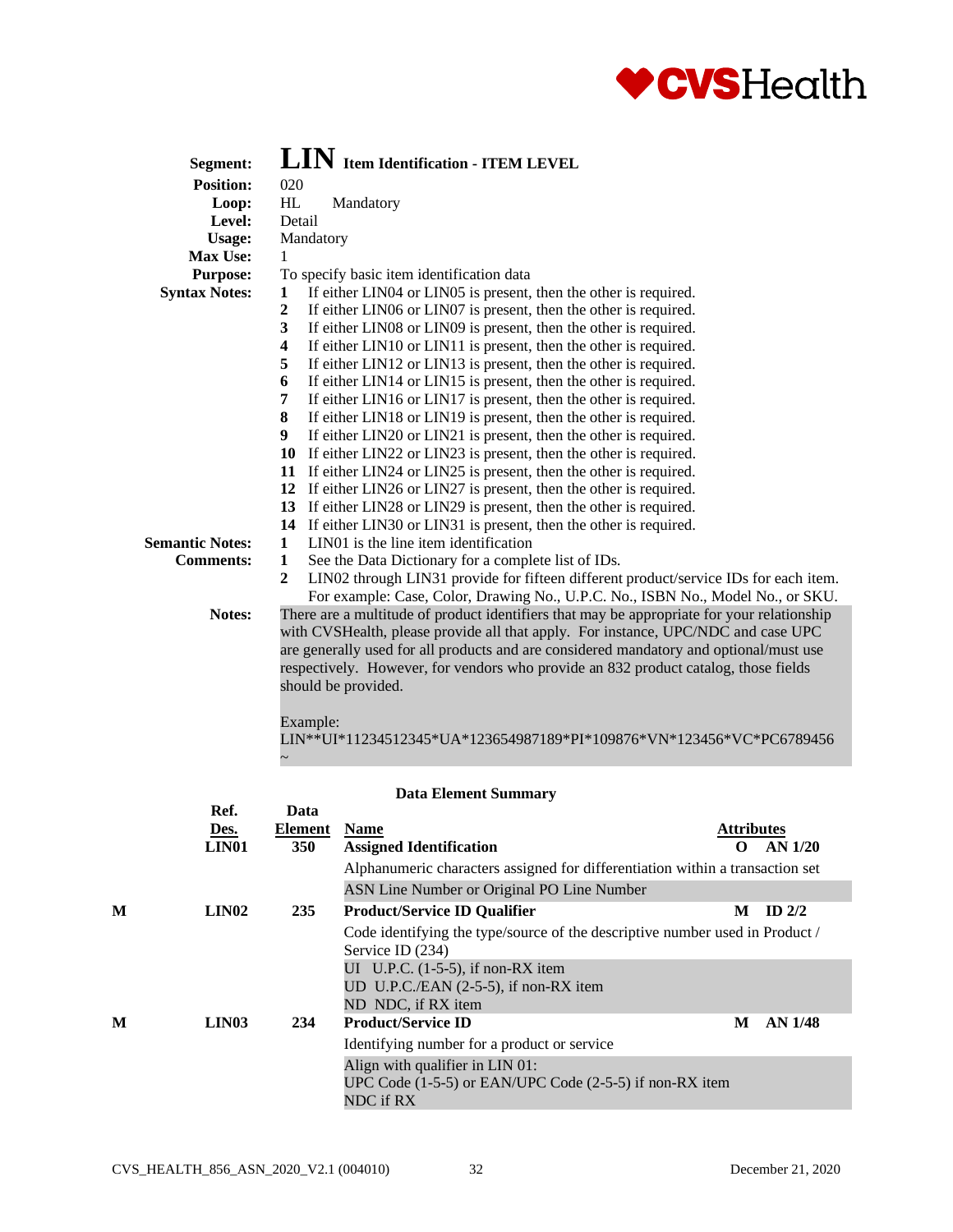

| LIN <sub>04</sub> | 235 | <b>Product/Service ID Qualifier</b>                                                                                                         | X  | ID $2/2$       |
|-------------------|-----|---------------------------------------------------------------------------------------------------------------------------------------------|----|----------------|
|                   |     | Code identifying the type/source of the descriptive number used in Product/<br>Service ID (234)                                             |    |                |
|                   |     | If you have provided the Pack Level information please provide case UPC                                                                     |    |                |
|                   |     | UA U.P.C./EAN Case Code (2-5-5)<br><sub>or</sub>                                                                                            |    |                |
|                   |     | UK U.P.C./EAN Shipping Container Code (1-2-5-5-1)                                                                                           |    |                |
|                   |     | Data structure for the 14 digit EAN.UCC (EAN International. Uniform                                                                         |    |                |
|                   |     | Code Council) Global Trade Identification Number (GTIN)<br><b>Product/Service ID</b>                                                        |    |                |
| LIN <sub>05</sub> | 234 | Identifying number for a product or service                                                                                                 | X  | <b>AN 1/48</b> |
|                   |     | UPC/EAN case or container code as appropriate, aligned with LIN 02                                                                          |    |                |
| LIN <sub>06</sub> | 235 | <b>Product/Service ID Qualifier</b>                                                                                                         | X  | ID $2/2$       |
|                   |     | Code identifying the type/source of the descriptive number used in Product/                                                                 |    |                |
|                   |     | Service ID (234)                                                                                                                            |    |                |
|                   |     | PI Purchaser's (CVS Health) Item Number                                                                                                     |    |                |
| LIN <sub>07</sub> | 234 | <b>Product/Service ID</b>                                                                                                                   | X  | AN 1/48        |
|                   |     | Identifying number for a product or service                                                                                                 |    |                |
|                   |     | <b>CVS Health Item Number</b>                                                                                                               |    |                |
| LIN <sub>08</sub> | 235 | <b>Product/Service ID Qualifier</b>                                                                                                         | X. | $ID$ 2/2       |
|                   |     | Code identifying the type/source of the descriptive number used in Product/                                                                 |    |                |
|                   |     | Service ID (234)                                                                                                                            |    |                |
|                   |     | <b>VN Vendor Item Number</b>                                                                                                                |    |                |
| LIN <sub>09</sub> | 234 | <b>Product/Service ID</b>                                                                                                                   | X  | <b>AN 1/48</b> |
|                   |     | Identifying number for a product or service                                                                                                 |    |                |
|                   |     | Vendor's Item Number                                                                                                                        |    |                |
| LIN <sub>10</sub> | 235 | <b>Product/Service ID Qualifier</b>                                                                                                         | X  | $ID$ 2/2       |
|                   |     | Code identifying the type/source of the descriptive number used in Product/<br>Service ID (234)                                             |    |                |
|                   |     | VC Vendor (Seller's) Catalog Number, if different than Vendor Item Number.                                                                  |    |                |
|                   |     | If provided, must align with any 832/Product Catalog EDI documents sent to<br>CVS Health.                                                   |    |                |
| LIN <sub>11</sub> | 234 | <b>Product/Service ID</b>                                                                                                                   | X  | AN 1/48        |
|                   |     | Identifying number for a product or service                                                                                                 |    |                |
|                   |     | Vendor's Catalog Number, if different than Vendor Item Number. Must align<br>with any 832/Product Catalog EDI documents sent to CVS Health. |    |                |
| <b>LIN12</b>      | 235 | <b>Product/Service ID Qualifier</b>                                                                                                         | X  | ID $2/2$       |
|                   |     | Code identifying the type/source of the descriptive number used in<br>Product/Service ID (234)                                              |    |                |
|                   |     | LT Lot Number - must use for Rx - DSCSA                                                                                                     |    |                |
| LIN <sub>13</sub> | 234 | <b>Product/Service ID</b>                                                                                                                   | X  | AN 1/48        |
|                   |     | Identifying number for a product or service                                                                                                 |    |                |
|                   |     | Lot Number must use for RX - DSCSA                                                                                                          |    |                |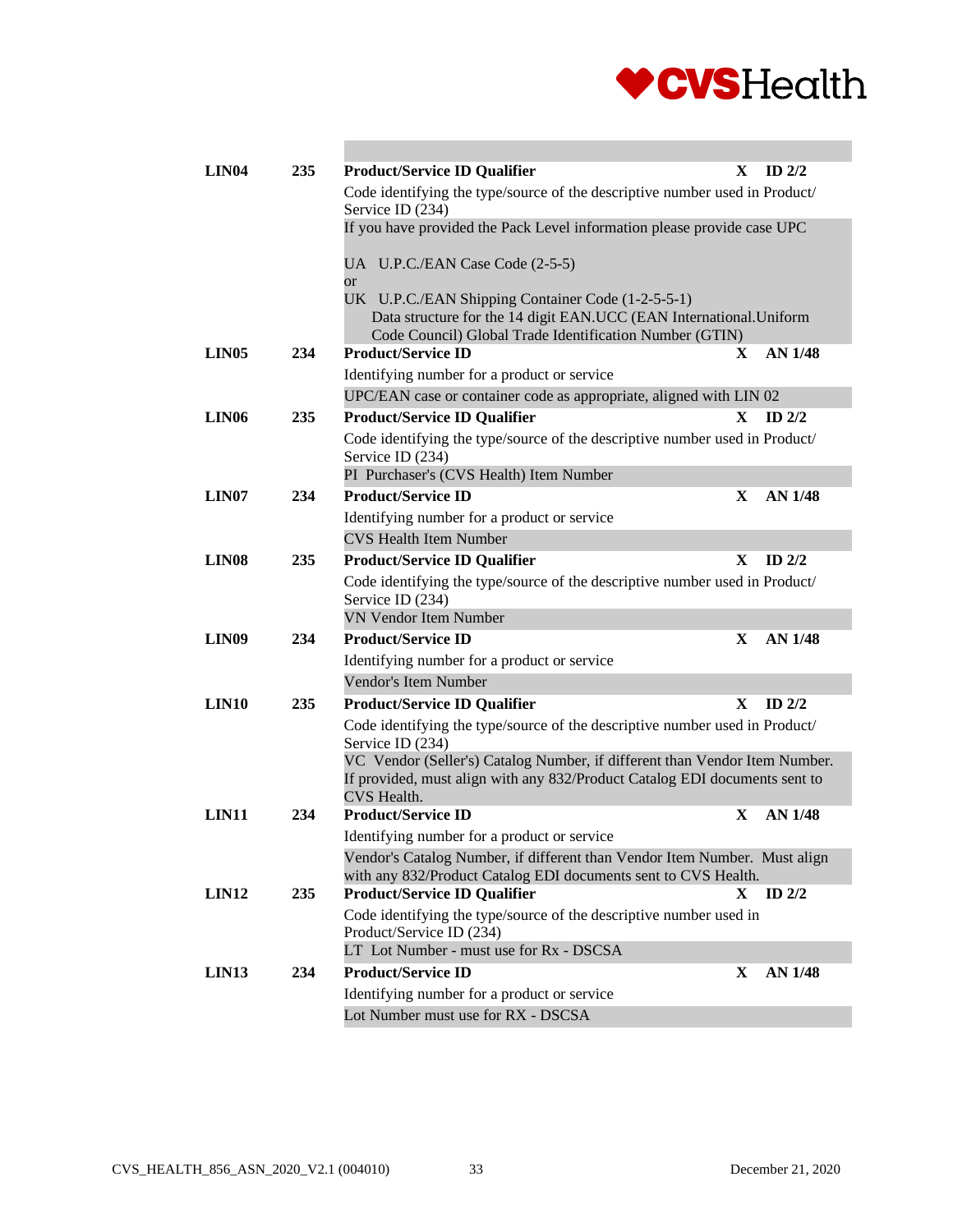

|   | Segment:               |                | $\mathbf{SN1}\,$ Item Detail (Shipment) - ITEM LEVEL                                                              |                   |                   |  |  |
|---|------------------------|----------------|-------------------------------------------------------------------------------------------------------------------|-------------------|-------------------|--|--|
|   | <b>Position:</b>       | 030            |                                                                                                                   |                   |                   |  |  |
|   | Loop:                  | HL             | Mandatory                                                                                                         |                   |                   |  |  |
|   | Level:                 | Detail         |                                                                                                                   |                   |                   |  |  |
|   | <b>Usage:</b>          |                | Mandatory                                                                                                         |                   |                   |  |  |
|   | <b>Max Use:</b>        | 1              |                                                                                                                   |                   |                   |  |  |
|   | <b>Purpose:</b>        |                | To specify line-item detail relative to shipment                                                                  |                   |                   |  |  |
|   | <b>Syntax Notes:</b>   | 1              | If either SN105 or SN106 is present, then the other is required.                                                  |                   |                   |  |  |
|   | <b>Semantic Notes:</b> | $\mathbf{1}$   | SN101 is the ship notice line-item identification.                                                                |                   |                   |  |  |
|   | <b>Comments:</b>       | 1              | SN103 defines the unit of measurement for both SN102 and SN104.                                                   |                   |                   |  |  |
|   | Notes:                 |                | Example: SN1**25*CA*25*50*CA~                                                                                     |                   |                   |  |  |
|   |                        |                | <b>Data Element Summary</b>                                                                                       |                   |                   |  |  |
|   | Ref.                   | Data           |                                                                                                                   |                   |                   |  |  |
|   | Des.                   | <b>Element</b> | <b>Name</b>                                                                                                       | <u>Attributes</u> |                   |  |  |
|   | <b>SN101</b>           | 350            | <b>Assigned Identification</b>                                                                                    | $\Omega$          | $AN$ 1/20         |  |  |
|   |                        |                | Alphanumeric characters assigned for differentiation within a transaction set                                     |                   |                   |  |  |
|   |                        |                | ASN Line Number or Original PO Line Number, as referenced in<br>LIN <sub>01</sub>                                 |                   |                   |  |  |
| М | <b>SN102</b>           | 382            | <b>Number of Units Shipped</b>                                                                                    | M                 | <b>R</b> 1/10     |  |  |
|   |                        |                | Numeric value of units shipped in manufacturer's shipping units for a line                                        |                   |                   |  |  |
|   |                        |                | item or transaction set                                                                                           |                   |                   |  |  |
|   |                        |                | This value should equate to the units shipped, normally cases or eaches.                                          |                   |                   |  |  |
| M | <b>SN103</b>           | 355            | <b>Unit or Basis for Measurement Code</b>                                                                         | M                 | ID $2/2$          |  |  |
|   |                        |                | Code specifying the units in which a value is being expressed, or manner in                                       |                   |                   |  |  |
|   |                        |                | which a measurement has been taken                                                                                |                   |                   |  |  |
|   |                        |                | Use any appropriate code from data element 355, as expected by CVSHealth.                                         |                   |                   |  |  |
|   |                        |                | For most non-RX shipments, 'CA' is preferred in the SN1 segment and the Case                                      |                   |                   |  |  |
|   |                        |                | Pack and Item information in the following PO4 segment.                                                           |                   |                   |  |  |
|   |                        |                | CA Case                                                                                                           |                   |                   |  |  |
|   |                        |                | DZ Dozen                                                                                                          |                   |                   |  |  |
|   |                        |                | EA Each                                                                                                           |                   |                   |  |  |
|   |                        |                | PC Piece                                                                                                          |                   |                   |  |  |
|   |                        |                | SP Shelf Package - used for RX only                                                                               |                   |                   |  |  |
|   |                        |                | PK Pack                                                                                                           |                   |                   |  |  |
|   | <b>SN104</b>           | 646            | <b>Quantity Shipped to Date</b>                                                                                   | O                 | R <sub>1/15</sub> |  |  |
|   |                        |                | Number of units shipped to date                                                                                   |                   |                   |  |  |
|   |                        |                | For Partial Orders.                                                                                               |                   |                   |  |  |
|   | <b>SN105</b>           | 330            | <b>Quantity Ordered</b>                                                                                           | X                 | $R$ 1/15          |  |  |
|   |                        |                | Quantity ordered                                                                                                  |                   |                   |  |  |
|   |                        |                | Quanity Ordered on Original CVS Health PO                                                                         |                   |                   |  |  |
|   |                        | 355            | <b>Unit or Basis for Measurement Code</b>                                                                         | X                 | ID $2/2$          |  |  |
|   | <b>SN106</b>           |                |                                                                                                                   |                   |                   |  |  |
|   |                        |                | Code specifying the units in which a value is being expressed, or manner in<br>which a measurement has been taken |                   |                   |  |  |
|   |                        |                | CA Case                                                                                                           |                   |                   |  |  |
|   |                        |                | DZ Dozen                                                                                                          |                   |                   |  |  |
|   |                        |                | EA Each                                                                                                           |                   |                   |  |  |
|   |                        |                | PC Piece                                                                                                          |                   |                   |  |  |
|   |                        |                | SP Shelf Package - used for RX only                                                                               |                   |                   |  |  |
|   |                        |                | PK Pack                                                                                                           |                   |                   |  |  |
|   |                        |                |                                                                                                                   |                   |                   |  |  |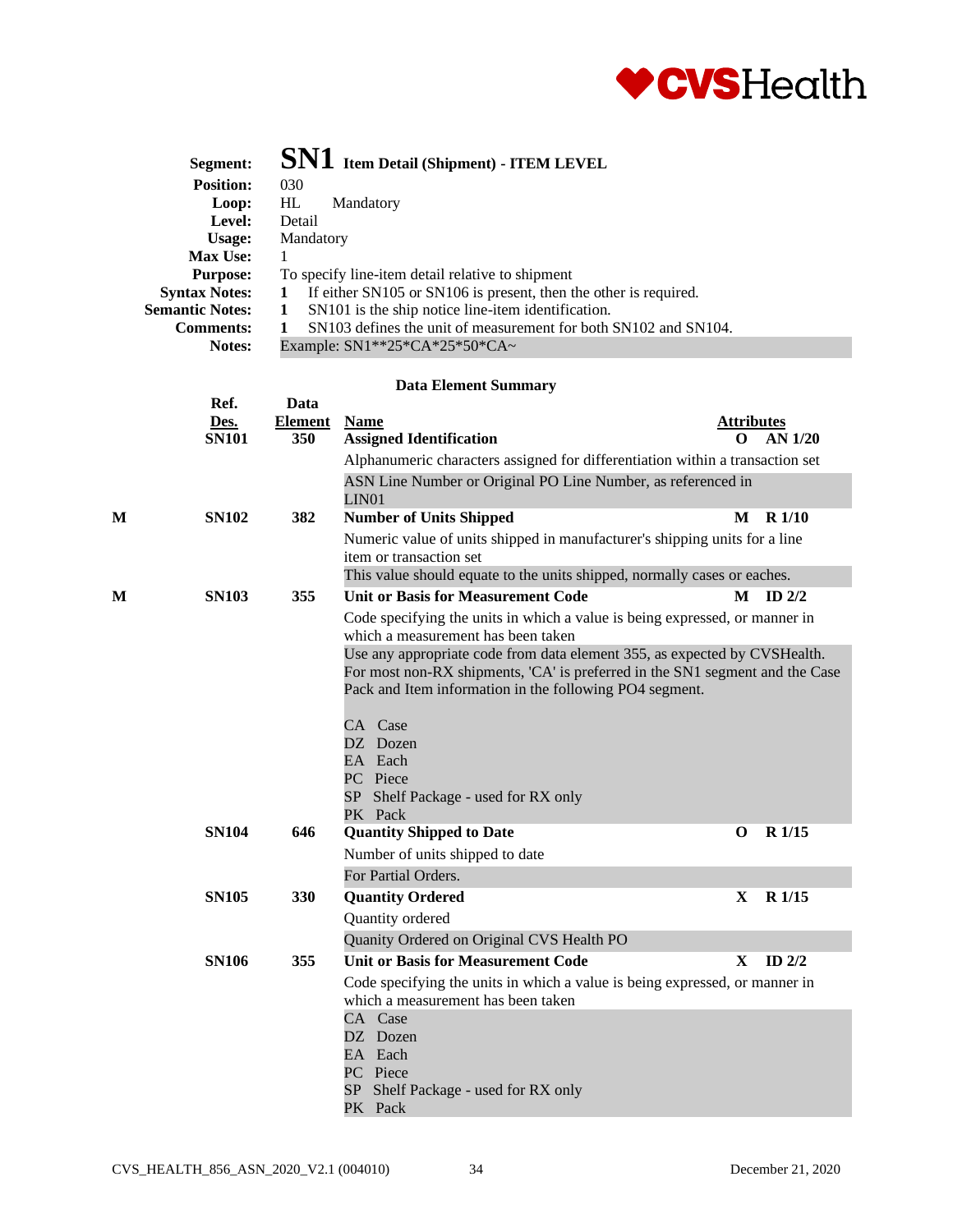

|                 | Segment:               |                            | PO4 Item Physical Details - ITEM LEVEL                                                                                                                               |                         |  |  |  |
|-----------------|------------------------|----------------------------|----------------------------------------------------------------------------------------------------------------------------------------------------------------------|-------------------------|--|--|--|
|                 | <b>Position:</b>       | 060                        |                                                                                                                                                                      |                         |  |  |  |
|                 | Loop:                  | HL                         | Mandatory                                                                                                                                                            |                         |  |  |  |
|                 | Level:                 | Detail                     |                                                                                                                                                                      |                         |  |  |  |
|                 | <b>Usage:</b>          |                            | Optional (Must Use)                                                                                                                                                  |                         |  |  |  |
|                 | Max Use:               | 1                          |                                                                                                                                                                      |                         |  |  |  |
|                 | <b>Purpose:</b>        |                            | To specify the physical qualities, packaging, weights, and dimensions relating to the item                                                                           |                         |  |  |  |
|                 | <b>Syntax Notes:</b>   | 1                          | If either PO402 or PO403 is present, then the other is required.                                                                                                     |                         |  |  |  |
|                 |                        | $\boldsymbol{2}$           | If PO405 is present, then PO406 is required.                                                                                                                         |                         |  |  |  |
|                 |                        | $\overline{\mathbf{3}}$    |                                                                                                                                                                      |                         |  |  |  |
|                 |                        | $\overline{\mathbf{4}}$    | If either PO406 or PO407 is present, then the other is required.                                                                                                     |                         |  |  |  |
|                 |                        | 5                          | If either PO408 or PO409 is present, then the other is required.<br>If PO410 is present, then PO413 is required.                                                     |                         |  |  |  |
|                 |                        | 6                          |                                                                                                                                                                      |                         |  |  |  |
|                 |                        |                            | If PO411 is present, then PO413 is required.                                                                                                                         |                         |  |  |  |
|                 |                        | 7                          | If PO412 is present, then PO413 is required.                                                                                                                         |                         |  |  |  |
|                 |                        | 8                          | If PO413 is present, then at least one of PO410 PO411 or PO412 is required.                                                                                          |                         |  |  |  |
|                 |                        | 9                          | If PO417 is present, then PO416 is required.                                                                                                                         |                         |  |  |  |
|                 |                        |                            | 10 If PO418 is present, then PO404 is required.                                                                                                                      |                         |  |  |  |
|                 | <b>Semantic Notes:</b> | 1                          | PO415 is used to indicate the relative layer of this package or range of packages<br>within the layers of packaging. Relative Position 1 (value R1) is the innermost |                         |  |  |  |
|                 |                        | package.<br>$\overline{2}$ |                                                                                                                                                                      |                         |  |  |  |
|                 |                        |                            | PO416 is the package identifier or the beginning package identifier in a range of<br>identifiers.                                                                    |                         |  |  |  |
|                 |                        |                            |                                                                                                                                                                      |                         |  |  |  |
|                 |                        | 3                          | PO417 is the ending package identifier in a range of identifiers.                                                                                                    |                         |  |  |  |
|                 |                        | $\overline{\mathbf{4}}$    | PO418 is the number of packages in this layer.                                                                                                                       |                         |  |  |  |
|                 | <b>Comments:</b>       | 1                          | PO403 - The "Unit or Basis for Measure Code" in this segment position is for                                                                                         |                         |  |  |  |
|                 |                        |                            | purposes of defining the pack (PO401) /size (PO402) measure which indicates the                                                                                      |                         |  |  |  |
|                 |                        |                            | quantity in the inner pack unit. For example: If the carton contains 24 12-Ounce                                                                                     |                         |  |  |  |
|                 |                        |                            | packages, it would be described as follows: Data element $356 = "24"$ ; Data element                                                                                 |                         |  |  |  |
|                 |                        |                            | $357 = "12"$ ; Data element $355 = "OZ"$ .                                                                                                                           |                         |  |  |  |
|                 |                        | $\mathbf{2}$               | PO413 defines the unit of measure for PO410, PO411, and PO412.                                                                                                       |                         |  |  |  |
|                 | Notes:                 | Examples:                  |                                                                                                                                                                      |                         |  |  |  |
|                 |                        |                            | PO4*8*8*EA*PCS*G*1.86*OZ*2*CI*4*1.5*1*IN*****96~                                                                                                                     |                         |  |  |  |
|                 |                        |                            | PO4*8***PCS***************96~                                                                                                                                        |                         |  |  |  |
|                 |                        |                            | PO4*12*12*CA*CAS*G*5*OZ*25*CC*12*12*22*MM*****10~                                                                                                                    |                         |  |  |  |
|                 |                        |                            | <b>Data Element Summary</b>                                                                                                                                          |                         |  |  |  |
|                 | Ref.                   | Data                       |                                                                                                                                                                      |                         |  |  |  |
|                 | Des.                   | <b>Element</b>             | <b>Name</b>                                                                                                                                                          | <b>Attributes</b>       |  |  |  |
| <b>Must Use</b> | PO401                  | 356                        | Pack                                                                                                                                                                 | N <sub>0</sub> 1/6<br>O |  |  |  |
|                 |                        |                            | The number of inner containers, or number of eaches if there are no inner                                                                                            |                         |  |  |  |
|                 |                        |                            | containers, per outer container                                                                                                                                      |                         |  |  |  |
|                 |                        |                            | Case Pack (Number of Actual Sellable Eaches). The case pack should                                                                                                   |                         |  |  |  |
|                 |                        |                            | represent the same value that was provided on the original PO. If your system                                                                                        |                         |  |  |  |
|                 |                        |                            | stores the case pack differently, be sure to include the count of the inner pack                                                                                     |                         |  |  |  |
|                 |                        |                            | in the case pack value. See example.                                                                                                                                 |                         |  |  |  |
|                 |                        |                            |                                                                                                                                                                      |                         |  |  |  |
|                 |                        |                            | Example:                                                                                                                                                             |                         |  |  |  |
|                 |                        |                            | 1) Each case has four units within. Case Pack= 4                                                                                                                     |                         |  |  |  |
|                 |                        |                            | 2) Each case has four inner cartons. Each inner carton in turn has two                                                                                               |                         |  |  |  |
|                 |                        |                            | selleable units. Case Pack = $8$                                                                                                                                     |                         |  |  |  |

Displays should be CA - Pack of 1 **PO402 357 Size X R 1/8**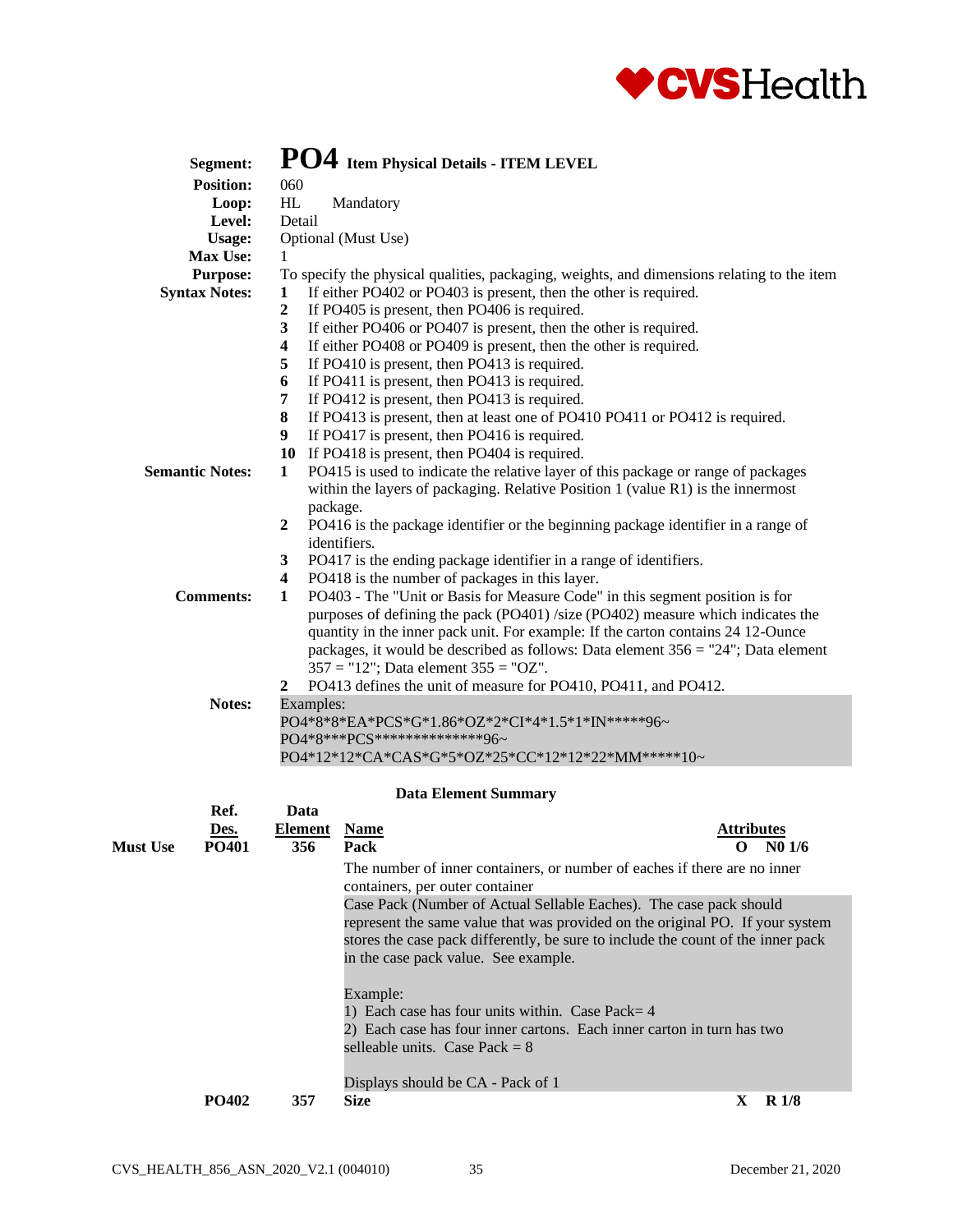

|                 |              |            | Size of supplier units in pack                                                                                    |              |                  |
|-----------------|--------------|------------|-------------------------------------------------------------------------------------------------------------------|--------------|------------------|
|                 | <b>PO403</b> | 355        | <b>Unit or Basis for Measurement Code</b>                                                                         |              | $X$ ID 2/2       |
|                 |              |            | Code specifying the units in which a value is being expressed, or manner in                                       |              |                  |
|                 |              |            | which a measurement has been taken                                                                                |              |                  |
|                 |              |            | CA Case<br>DZ Dozen                                                                                               |              |                  |
|                 |              |            | EA Each                                                                                                           |              |                  |
|                 |              |            | PC Piece                                                                                                          |              |                  |
|                 |              |            | SP Shelf Package - Used for RX only                                                                               |              |                  |
| <b>Must Use</b> | <b>PO404</b> | <b>103</b> | <b>Packaging Code</b>                                                                                             | X.           | AN 3/5           |
|                 |              |            | Code identifying the type of packaging; Part 1: Packaging Form, Part 2:                                           |              |                  |
|                 |              |            | Packaging Material; if the Data Element is used, then Part 1 is always                                            |              |                  |
|                 |              |            | required                                                                                                          |              |                  |
|                 |              |            | <b>PCS</b> - Pieces                                                                                               |              |                  |
|                 |              |            | This value is related to the number of sellable Eachs/Units in the outer                                          |              |                  |
|                 |              |            | Case/Shipping Container, regardless of Packs or Inner Packs (Case Total)                                          |              |                  |
|                 |              |            | provided in PO4 18.                                                                                               |              |                  |
|                 | PO405        | 187        | <b>Weight Qualifier</b>                                                                                           | O            | ID $1/2$         |
|                 |              |            | Code defining the type of weight                                                                                  |              |                  |
|                 |              |            | G Gross Weight                                                                                                    |              |                  |
|                 | <b>PO406</b> | 384        | <b>Gross Weight per Pack</b>                                                                                      | X            | R <sub>1/9</sub> |
|                 |              |            | Numeric value of gross weight per pack                                                                            |              |                  |
|                 | PO407        | 355        | <b>Unit or Basis for Measurement Code</b>                                                                         | X            | ID $2/2$         |
|                 |              |            | Code specifying the units in which a value is being expressed, or manner in<br>which a measurement has been taken |              |                  |
|                 |              |            | LB Pound                                                                                                          |              |                  |
|                 |              |            | OZ Ounce                                                                                                          |              |                  |
|                 | <b>PO408</b> | 385        | <b>Gross Volume per Pack</b>                                                                                      | X            | R1/9             |
|                 |              |            | Numeric value of gross volume per pack                                                                            |              |                  |
|                 | <b>PO409</b> | 355        | <b>Unit or Basis for Measurement Code</b>                                                                         | X            | $ID$ 2/2         |
|                 |              |            | Code specifying the units in which a value is being expressed, or manner in                                       |              |                  |
|                 |              |            | which a measurement has been taken                                                                                |              |                  |
|                 |              |            | CC Cubic Centimeter                                                                                               |              |                  |
|                 |              |            | CF Cubic Feet                                                                                                     |              |                  |
|                 | <b>PO410</b> | 82         | Cubic Inches<br>СI<br>Length                                                                                      | $\mathbf{X}$ | R <sub>1/8</sub> |
|                 |              |            | Largest horizontal dimension of an object measured when the object is in the                                      |              |                  |
|                 |              |            | upright position                                                                                                  |              |                  |
|                 | PO411        | 189        | Width                                                                                                             | X            | R 1/8            |
|                 |              |            | Shorter measurement of the two horizontal dimensions measured with the                                            |              |                  |
|                 |              |            | object in the upright position                                                                                    |              |                  |
|                 | PO412        | 65         | Height                                                                                                            | X            | <b>R</b> 1/8     |
|                 |              |            | Vertical dimension of an object measured when the object is in the upright<br>position                            |              |                  |
|                 | PO413        | 355        | <b>Unit or Basis for Measurement Code</b>                                                                         | $\mathbf{X}$ | ID $2/2$         |
|                 |              |            | Code specifying the units in which a value is being expressed, or manner in                                       |              |                  |
|                 |              |            | which a measurement has been taken                                                                                |              |                  |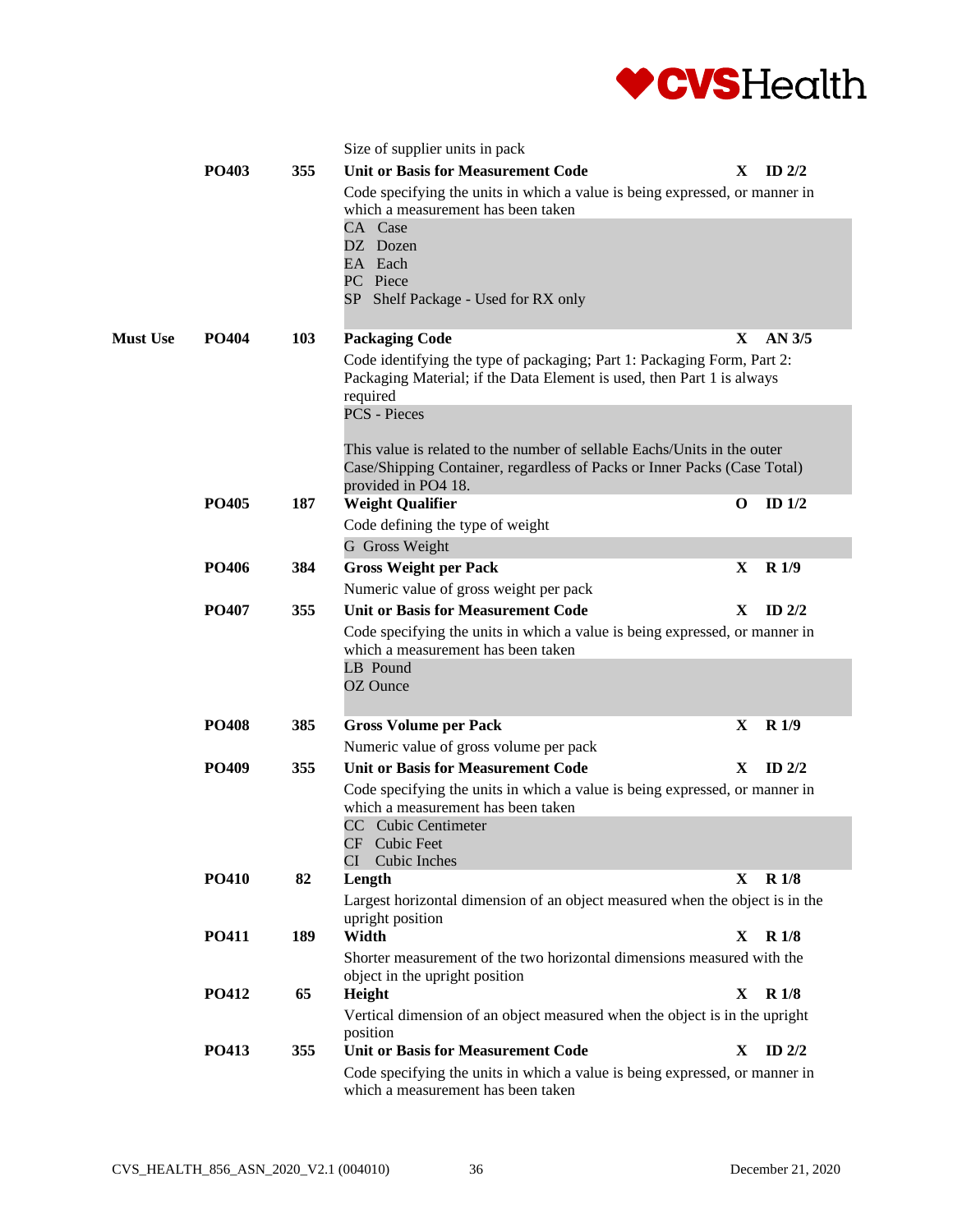

|                 |              |      | CM Centimeter<br>Inch<br>IN<br>MM Millimeter       |    |       |
|-----------------|--------------|------|----------------------------------------------------|----|-------|
| <b>Must Use</b> | <b>PO418</b> | 1470 | <b>Number</b>                                      | O. | N01/9 |
|                 |              |      | A generic number                                   |    |       |
|                 |              |      | Total number of sellable units on the tare/pallet. |    |       |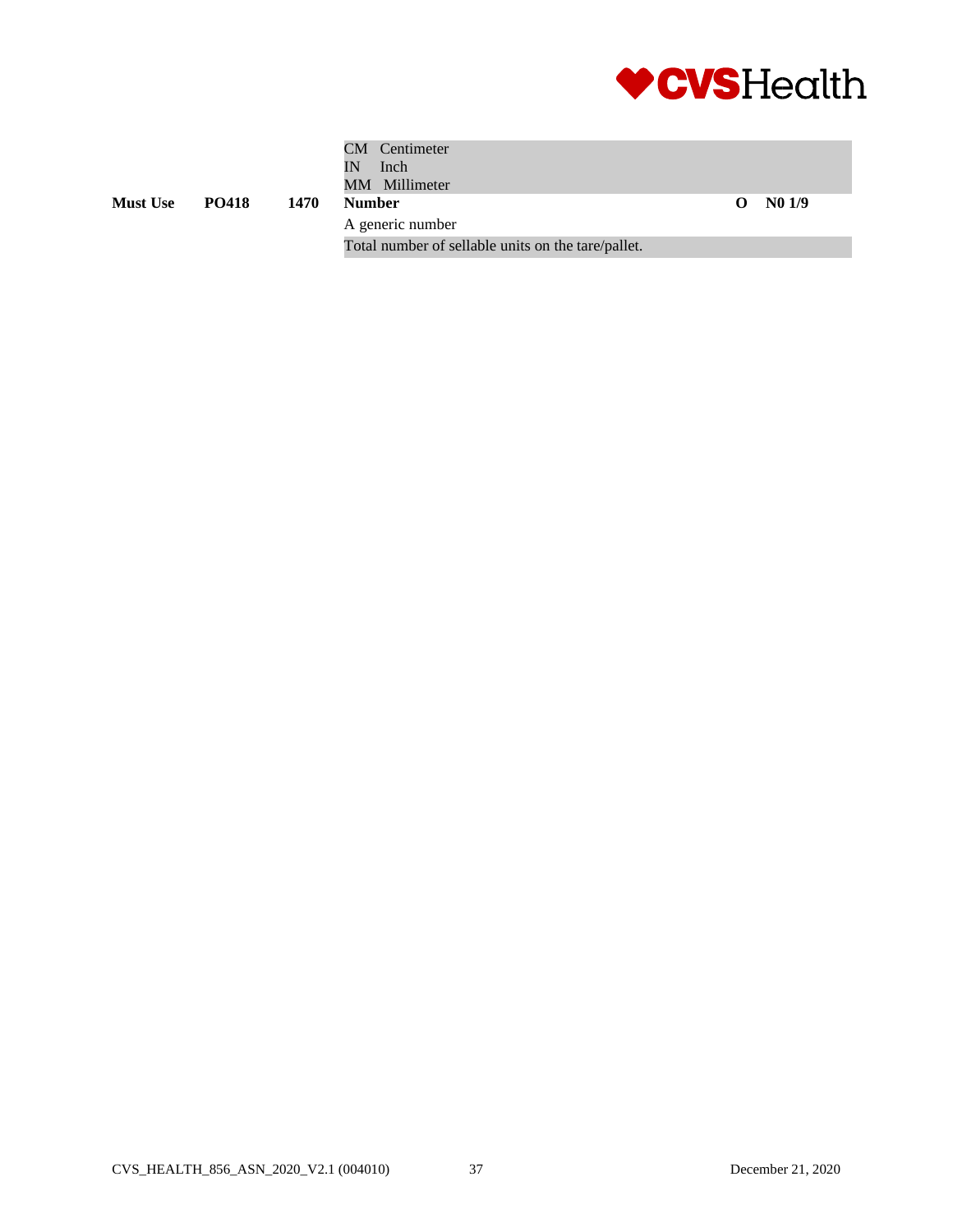

|                         | Segment:               |                                                                  | PID Product/Item Description - ITEM LEVEL                                                 |                   |                |  |  |  |
|-------------------------|------------------------|------------------------------------------------------------------|-------------------------------------------------------------------------------------------|-------------------|----------------|--|--|--|
|                         | <b>Position:</b>       | 070                                                              |                                                                                           |                   |                |  |  |  |
|                         | Loop:                  | HL                                                               | Mandatory                                                                                 |                   |                |  |  |  |
|                         | Level:                 | Detail                                                           |                                                                                           |                   |                |  |  |  |
|                         | <b>Usage:</b>          |                                                                  | Optional (Must Use)                                                                       |                   |                |  |  |  |
|                         | Max Use:               | 200                                                              |                                                                                           |                   |                |  |  |  |
|                         | <b>Purpose:</b>        |                                                                  | To describe a product or process in coded or free-form format                             |                   |                |  |  |  |
|                         | <b>Syntax Notes:</b>   | 1                                                                | If PID04 is present, then PID03 is required.                                              |                   |                |  |  |  |
|                         |                        | $\boldsymbol{2}$                                                 | At least one of PID04 or PID05 is required.                                               |                   |                |  |  |  |
|                         |                        | 3                                                                | If PID07 is present, then PID03 is required.                                              |                   |                |  |  |  |
|                         |                        | 4                                                                | If PID08 is present, then PID04 is required.                                              |                   |                |  |  |  |
|                         |                        | 5                                                                | If PID09 is present, then PID05 is required.                                              |                   |                |  |  |  |
|                         | <b>Semantic Notes:</b> | 1                                                                | Use PID03 to indicate the organization that publishes the code list being referred to.    |                   |                |  |  |  |
|                         |                        | $\overline{2}$                                                   | PID04 should be used for industry-specific product description codes.                     |                   |                |  |  |  |
|                         |                        | 3                                                                | PID08 describes the physical characteristics of the product identified in PID04. A        |                   |                |  |  |  |
|                         |                        |                                                                  | "Y" indicates that the specified attribute applies to this item; an "N" indicates it does |                   |                |  |  |  |
|                         |                        |                                                                  | not apply. Any other value is indeterminate.                                              |                   |                |  |  |  |
|                         |                        | PID09 is used to identify the language being used in PID05.<br>4 |                                                                                           |                   |                |  |  |  |
|                         | <b>Comments:</b>       | 1                                                                | If PID01 equals "F", then PID05 is used. If PID01 equals "S", then PID04 is used. If      |                   |                |  |  |  |
|                         |                        |                                                                  | PID01 equals "X", then both PID04 and PID05 are used.                                     |                   |                |  |  |  |
|                         |                        | $\mathbf{2}$                                                     | Use PID06 when necessary to refer to the product surface or layer being described in      |                   |                |  |  |  |
|                         |                        |                                                                  | the segment.                                                                              |                   |                |  |  |  |
|                         |                        | 3                                                                | PID07 specifies the individual code list of the agency specified in PID03.                |                   |                |  |  |  |
|                         | Notes:                 |                                                                  | Example: PID*F****IBUPROFEN TABLETS 300 MG 70~                                            |                   |                |  |  |  |
|                         |                        |                                                                  |                                                                                           |                   |                |  |  |  |
|                         |                        |                                                                  | <b>Data Element Summary</b>                                                               |                   |                |  |  |  |
|                         | Ref.                   | Data                                                             |                                                                                           |                   |                |  |  |  |
|                         | Des.                   | <b>Element</b>                                                   | <b>Name</b>                                                                               | <b>Attributes</b> |                |  |  |  |
| $\overline{\mathbf{M}}$ | <b>PID01</b>           | 349                                                              | <b>Item Description Type</b>                                                              |                   | $M$ ID $1/1$   |  |  |  |
|                         |                        |                                                                  | Code indicating the format of a description                                               |                   |                |  |  |  |
|                         |                        |                                                                  | F Free-form                                                                               |                   |                |  |  |  |
| <b>Must Use</b>         | PID <sub>05</sub>      | 352                                                              | <b>Description</b>                                                                        | $\mathbf{X}$      | <b>AN 1/80</b> |  |  |  |
|                         |                        |                                                                  | A free-form description to clarify the related data elements and their content            |                   |                |  |  |  |
|                         |                        |                                                                  | The description should contain prescription (Rx) drug product information,                |                   |                |  |  |  |
|                         |                        |                                                                  | such as product name, strength, dosage form, and container size.                          |                   |                |  |  |  |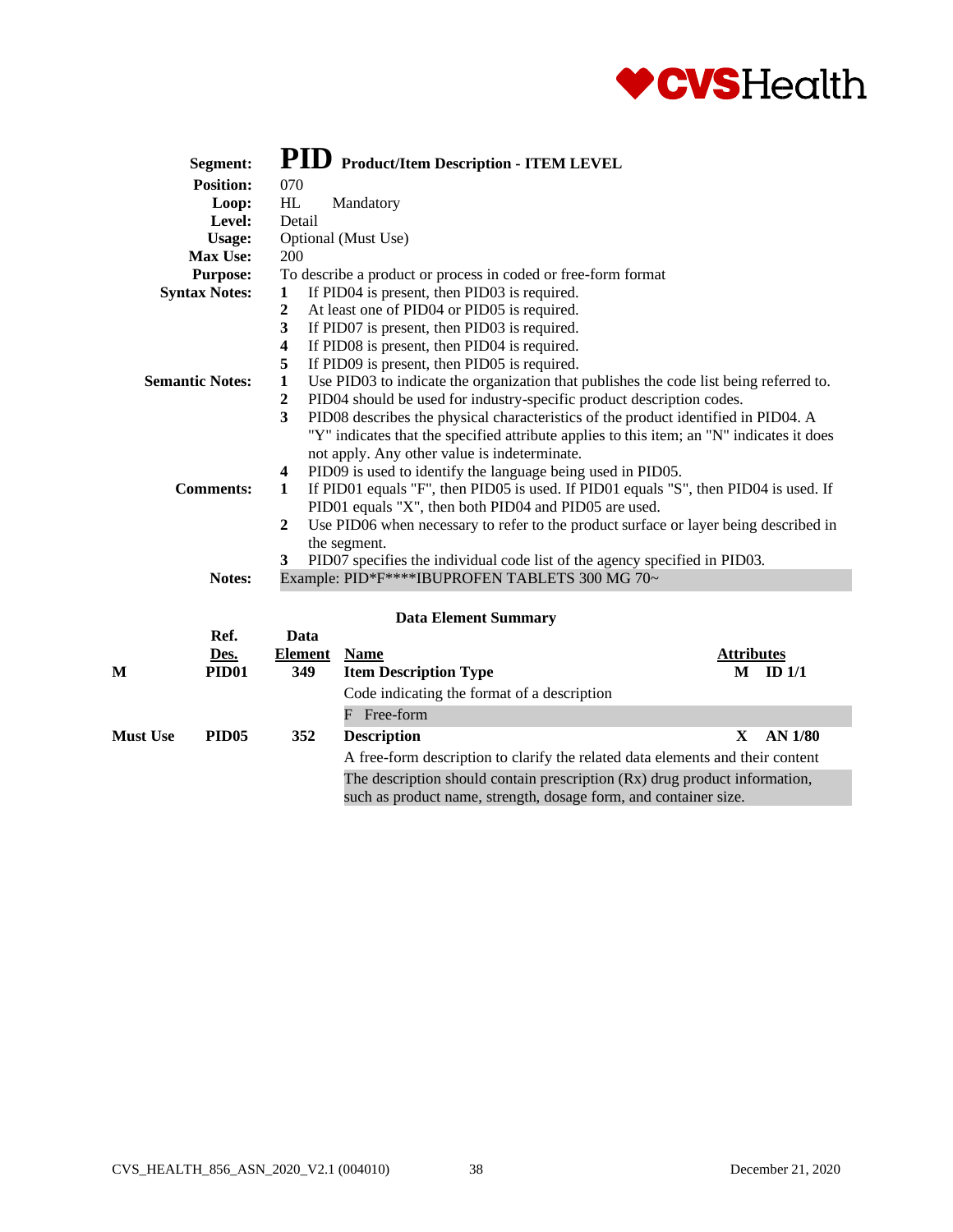

| Segment:               | $\mathbf{DTM}$ Date/Time Reference - ITEM LEVEL                                |                   |  |  |  |  |
|------------------------|--------------------------------------------------------------------------------|-------------------|--|--|--|--|
| <b>Position:</b>       | 200                                                                            |                   |  |  |  |  |
| Loop:                  | HL<br>Mandatory                                                                |                   |  |  |  |  |
| Level:                 | Detail                                                                         |                   |  |  |  |  |
| <b>Usage:</b>          | Optional (Must Use)                                                            |                   |  |  |  |  |
| Max Use:               | 10                                                                             |                   |  |  |  |  |
| <b>Purpose:</b>        | To specify pertinent dates and times                                           |                   |  |  |  |  |
| <b>Syntax Notes:</b>   | At least one of DTM02 DTM03 or DTM05 is required.<br>$\mathbf{1}$              |                   |  |  |  |  |
|                        | If DTM04 is present, then DTM03 is required.<br>2                              |                   |  |  |  |  |
|                        | 3<br>If either DTM05 or DTM06 is present, then the other is required.          |                   |  |  |  |  |
| <b>Semantic Notes:</b> |                                                                                |                   |  |  |  |  |
| <b>Comments:</b>       |                                                                                |                   |  |  |  |  |
| <b>Notes:</b>          | Must use for DSCSA Compliance, may be used for non-Rx products if appropriate. |                   |  |  |  |  |
|                        | Should align with the Lot Number provided in LIN segment.                      |                   |  |  |  |  |
|                        |                                                                                |                   |  |  |  |  |
|                        | Notes: Only Applicable for Single (homogeneous) SKU Full Case Cartons          |                   |  |  |  |  |
|                        |                                                                                |                   |  |  |  |  |
|                        | Examples:                                                                      |                   |  |  |  |  |
|                        | DTM*036*20140225~                                                              |                   |  |  |  |  |
|                        | DTM*208*20140225~                                                              |                   |  |  |  |  |
|                        |                                                                                |                   |  |  |  |  |
|                        | <b>Data Element Summary</b>                                                    |                   |  |  |  |  |
| Ref.                   | Data                                                                           |                   |  |  |  |  |
| Des.                   | <b>Name</b><br>Element                                                         | <b>Attributes</b> |  |  |  |  |
| DTM01                  | 374<br><b>Date/Time Oualifier</b>                                              | ID $3/3$<br>O     |  |  |  |  |

| Des.  | Element | <b>Name</b>                                                           | <b>Attributes</b> |               |  |
|-------|---------|-----------------------------------------------------------------------|-------------------|---------------|--|
| DTM01 | 374     | <b>Date/Time Qualifier</b>                                            |                   | ID $3/3$      |  |
|       |         | Code specifying type of date or time, or both date and time           |                   |               |  |
|       |         | 036 Expiration                                                        |                   |               |  |
|       |         | HDMA/DSCSA ASNs should use '208' qualifier for Lot Number Expiration. |                   |               |  |
| DTM02 | 373     | Date                                                                  |                   | <b>DT 8/8</b> |  |
|       |         | Date expressed as CCYYMMDD                                            |                   |               |  |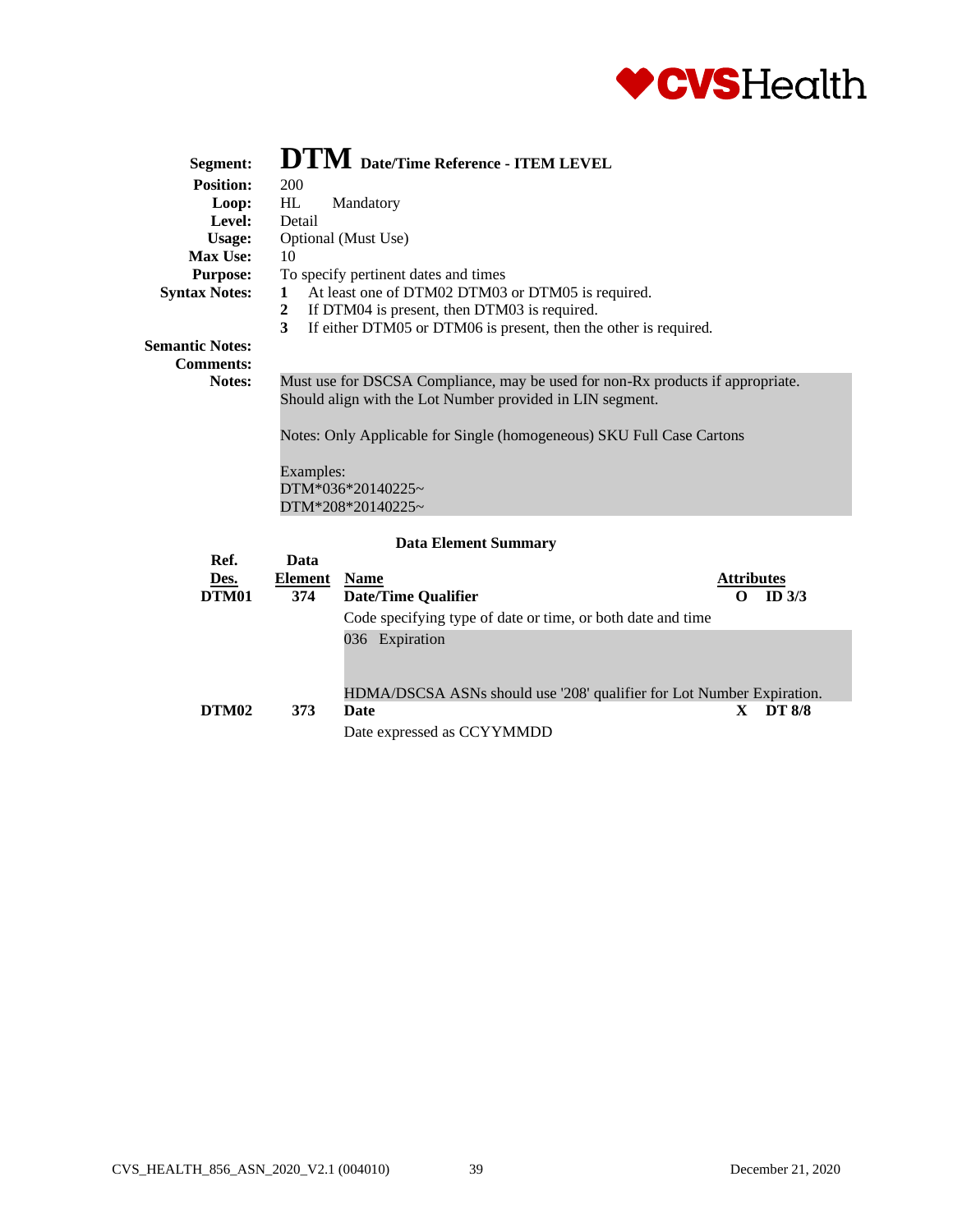

| Segment:               | <b>CTT</b> Transaction Totals                                                                            |
|------------------------|----------------------------------------------------------------------------------------------------------|
| <b>Position:</b>       | 010                                                                                                      |
| Loop:                  |                                                                                                          |
| Level:                 | Summary                                                                                                  |
| Usage:                 | Optional                                                                                                 |
| <b>Max Use:</b>        |                                                                                                          |
| <b>Purpose:</b>        | To transmit a hash total for a specific element in the transaction set                                   |
| <b>Syntax Notes:</b>   | If either CTT03 or CTT04 is present, then the other is required.                                         |
|                        | If either CTT05 or CTT06 is present, then the other is required.<br>2                                    |
| <b>Semantic Notes:</b> |                                                                                                          |
| <b>Comments:</b>       | This segment is intended to provide hash totals to validate transaction completeness<br>and correctness. |

|   |                   |              | рата елешені миницагу                             |                   |        |
|---|-------------------|--------------|---------------------------------------------------|-------------------|--------|
|   | Ref.              | Data         |                                                   |                   |        |
|   | Des.              | Element Name |                                                   | <b>Attributes</b> |        |
| м | CTT <sub>01</sub> | 354          | Number of Line Items                              | M                 | NO 1/6 |
|   |                   |              | Total number of line items in the transaction set |                   |        |